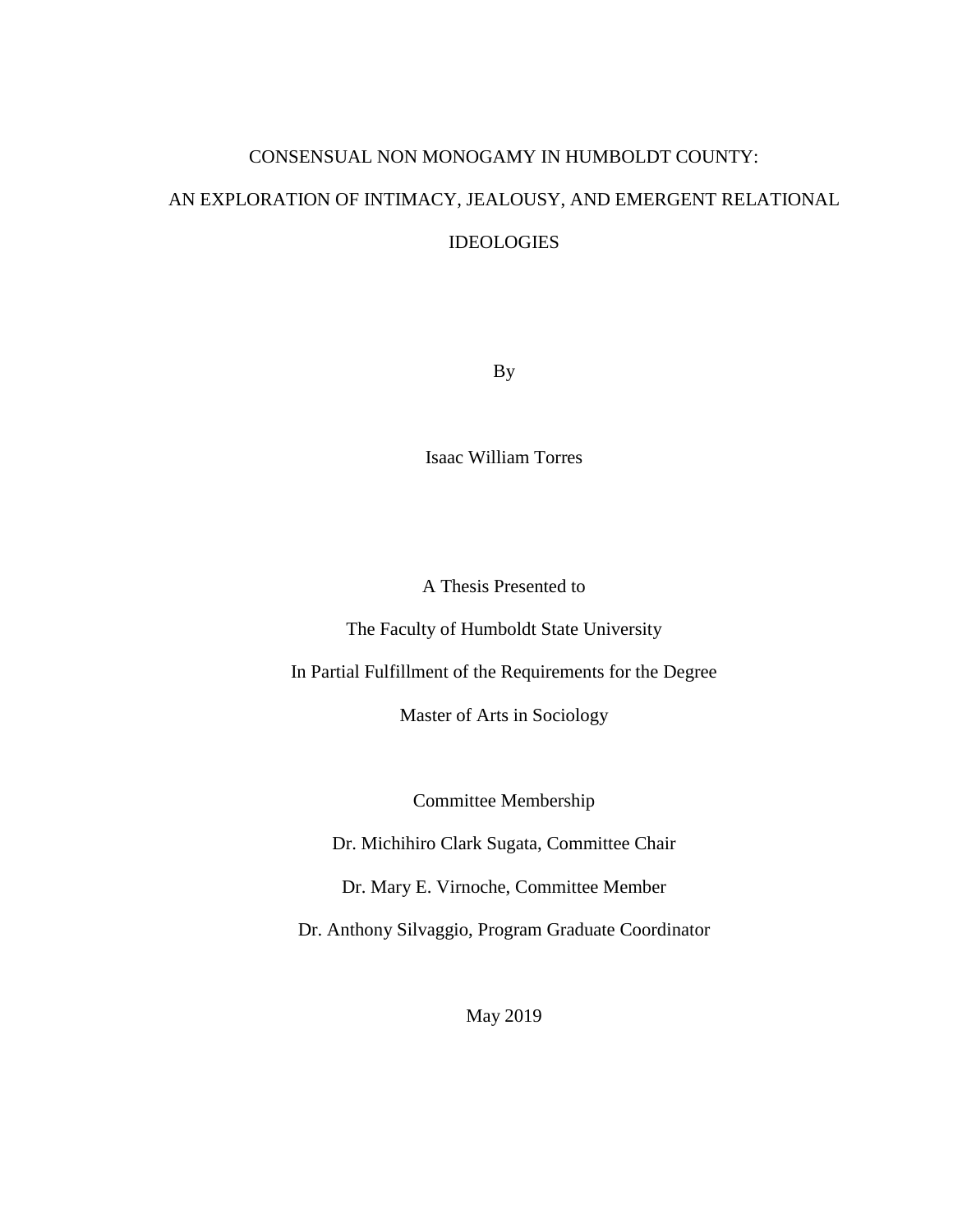# <span id="page-1-0"></span>CONSENSUAL NON MONOGAMY IN HUMBOLDT COUNTY: AN EXPLORATION OF INTIMACY, JEALOUSY, AND EMERGENT RELATIONAL IDEOLOGIES

Isaac William Torres

Consensual non-monogamy (CNM) is an umbrella term for any agreed-upon sexual or emotional non-exclusive relationship. This study looks at the challenges experienced by people practicing CNM in Humboldt County. I interviewed 12 people with insight into what it is like to live and love in multi-partnered relationships. The results suggest that jealousy, communication, and vulnerability were required to successfully navigate CNM and reimagine intimacy. Reimagining intimacy was contingent on rewriting the feeling rules associated with jealousy and all the underlying emotions that tend to be intricately woven into jealousy. These feelings are fear of abandonment, fear of inadequacy, anger, resentment, and sorrow. CNM discourse, polyamorous theory specifically, has developed a set of alternative feeling rules that have recrafted a different emotion world that situates jealousy as neither unbearable nor inevitable. Rather, my participants aimed to replace jealousy with compersion, a term coined by consensual non-monogamists used to describe the opposite of jealousy. The findings of this study speaks not only to CNM relational configurations, but to the complexity and nuances of opening up to others on a deeper, more vulnerable level.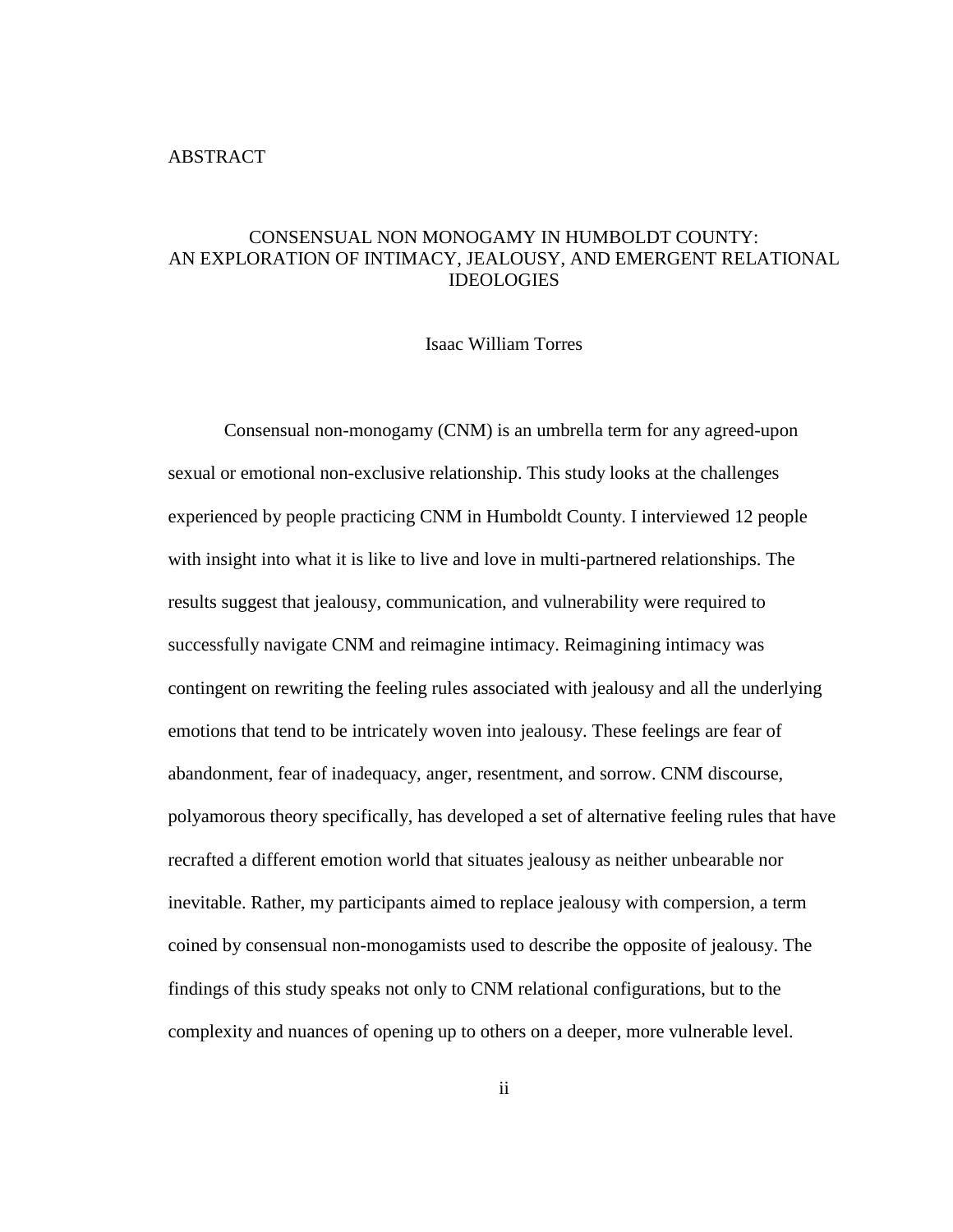#### <span id="page-2-0"></span>ACKNOWLEDGEMENTS

First, I would like to thank those who have taken the time to share with me their story. Your testimonies and your willingness to allow me into your life, even if only for an hour, has been personally inspiring. I am grateful to you for being a part of creating something that I hope will inspire others to look deeper into themselves and understand what it means to be vulnerable.

I would also like to thank my committee of brilliant scholars whom I have come to call my colleagues. It has been an absolute pleasure working with you. Dr. Michihiro Sugata and Dr. Mary Virnoche, your feedback and guidance has been appreciated more than I can verbally express. I'd also like to thank the Department of Sociology at Humboldt State University. The faculty and staff here have played just as much of an important role in my success and personal growth. Thank you.

I cannot go without acknowledging my friends and family. Without you, I do not know how any of this would have been possible. To my sister, Jasmin, you are my rock. To my aunts, Carmen and Leila, you've been here my whole life rooting for me and I love you. To my best friends Samantha Silver and Vanessa Smith, you both have inspired me to always do my best and never forget my worth. The community we have created together held us close when we thought we couldn't do this. To my mom, dad, papa, nana, nani, grandpa Hondo, you all have laid the foundation of resilience for my generation and the generations to come. I will do my best to always honor your strength, courage, and spirit.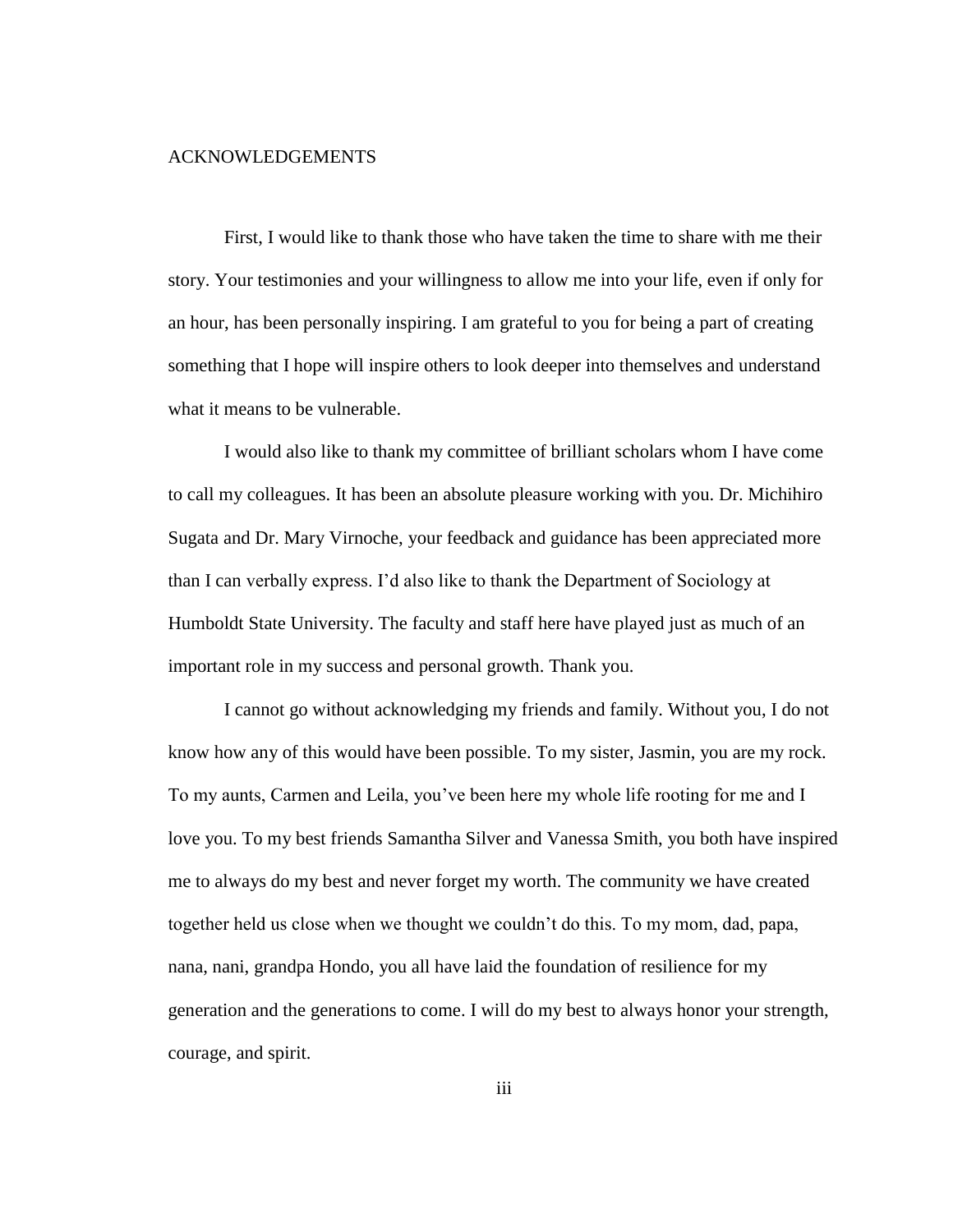Lastly, I'd like to thank Humboldt. I came here to soul search, and what I found was something so much more than I could have imagined. There is something about Humboldt that tends to reveal people to themselves, a certain rawness. It was here in Humboldt that I learned just how strong I am, just how tragically beautiful life is. Thank you to the land, the people, and the love.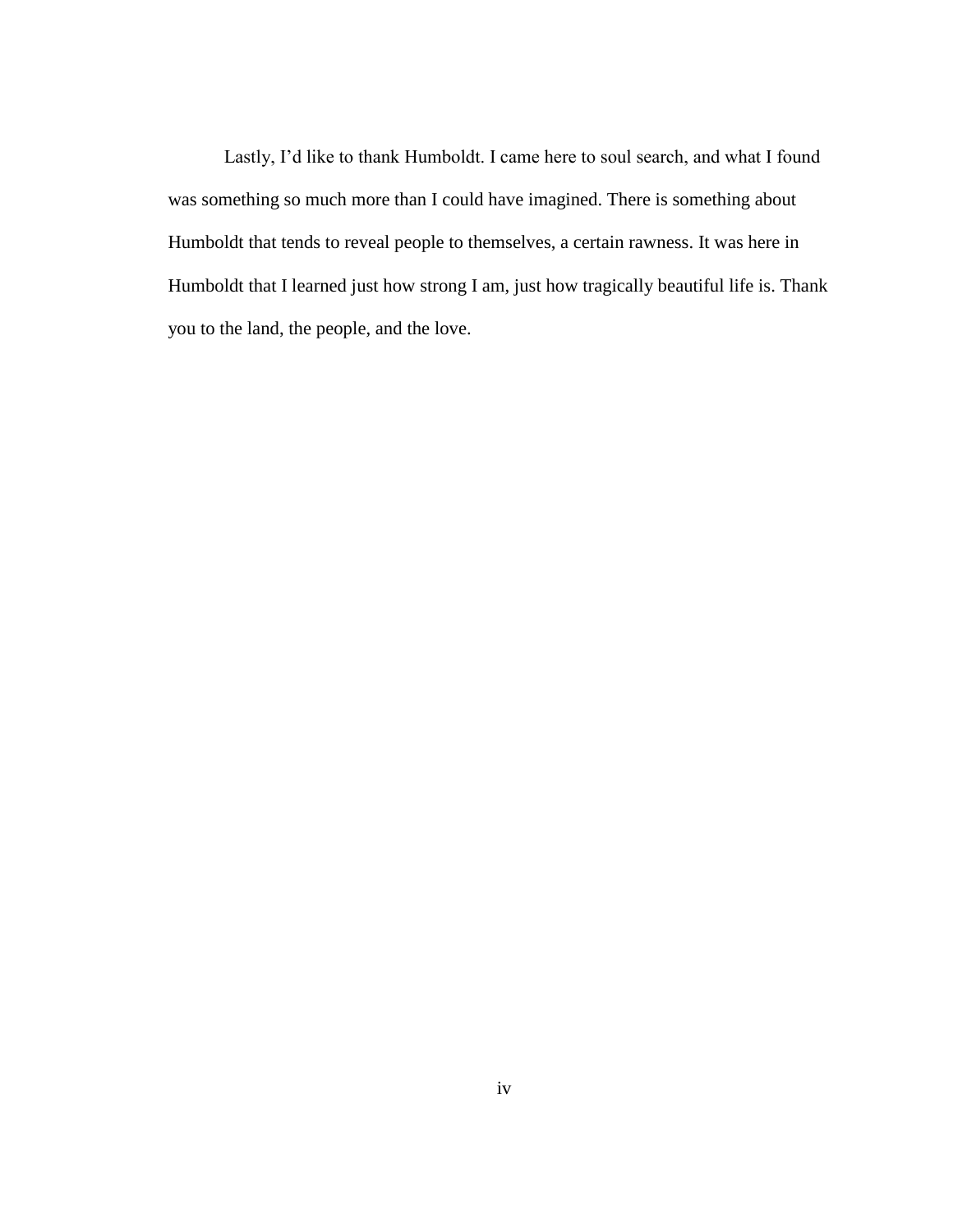# <span id="page-4-0"></span>TABLE OF CONTENTS

| 38<br>Interviews.                                                            |
|------------------------------------------------------------------------------|
|                                                                              |
| Managing Emotions, Reimagining Emotion Worlds, and Communicative Intimacy 39 |
|                                                                              |
|                                                                              |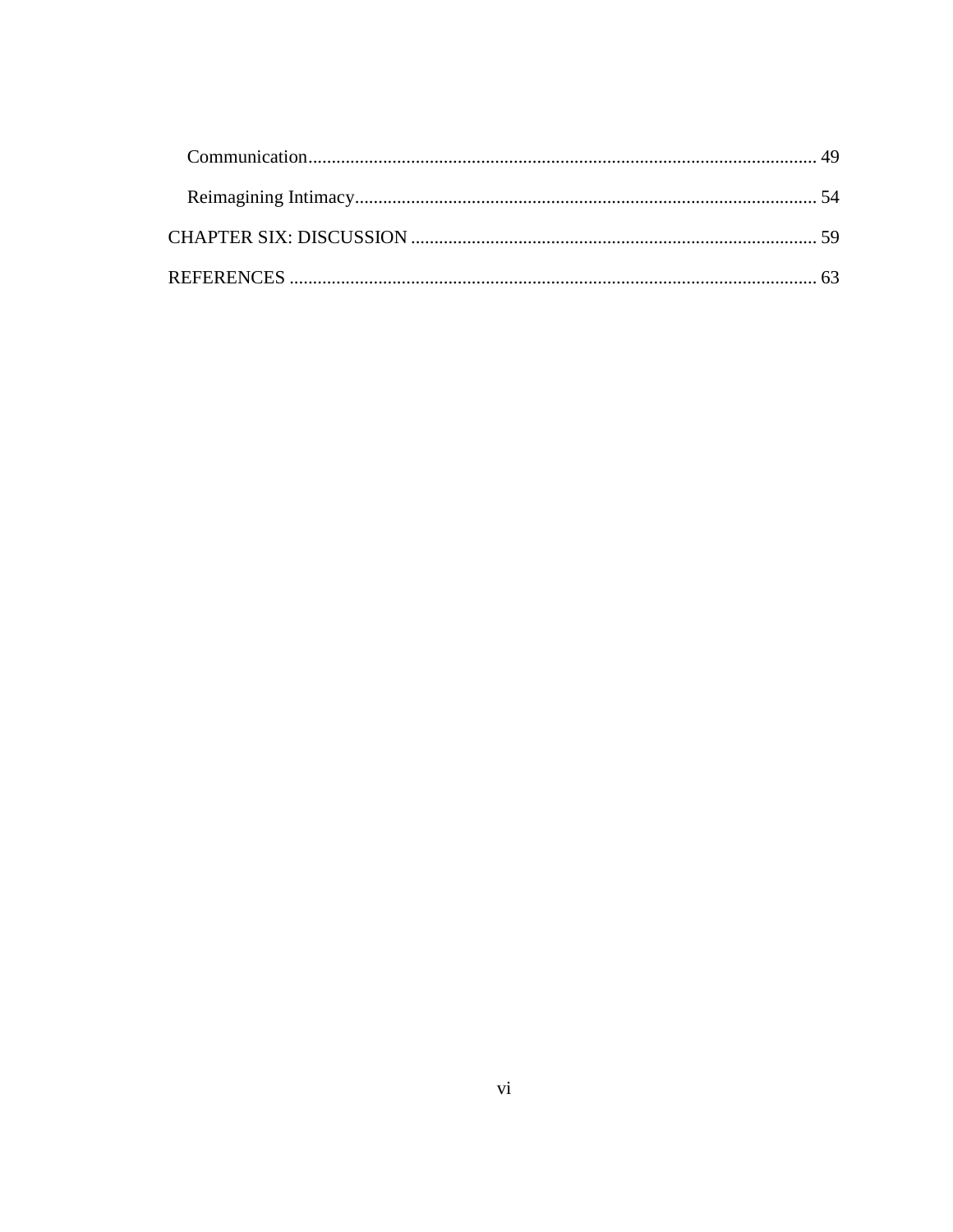# **LIST OF APPENDICES**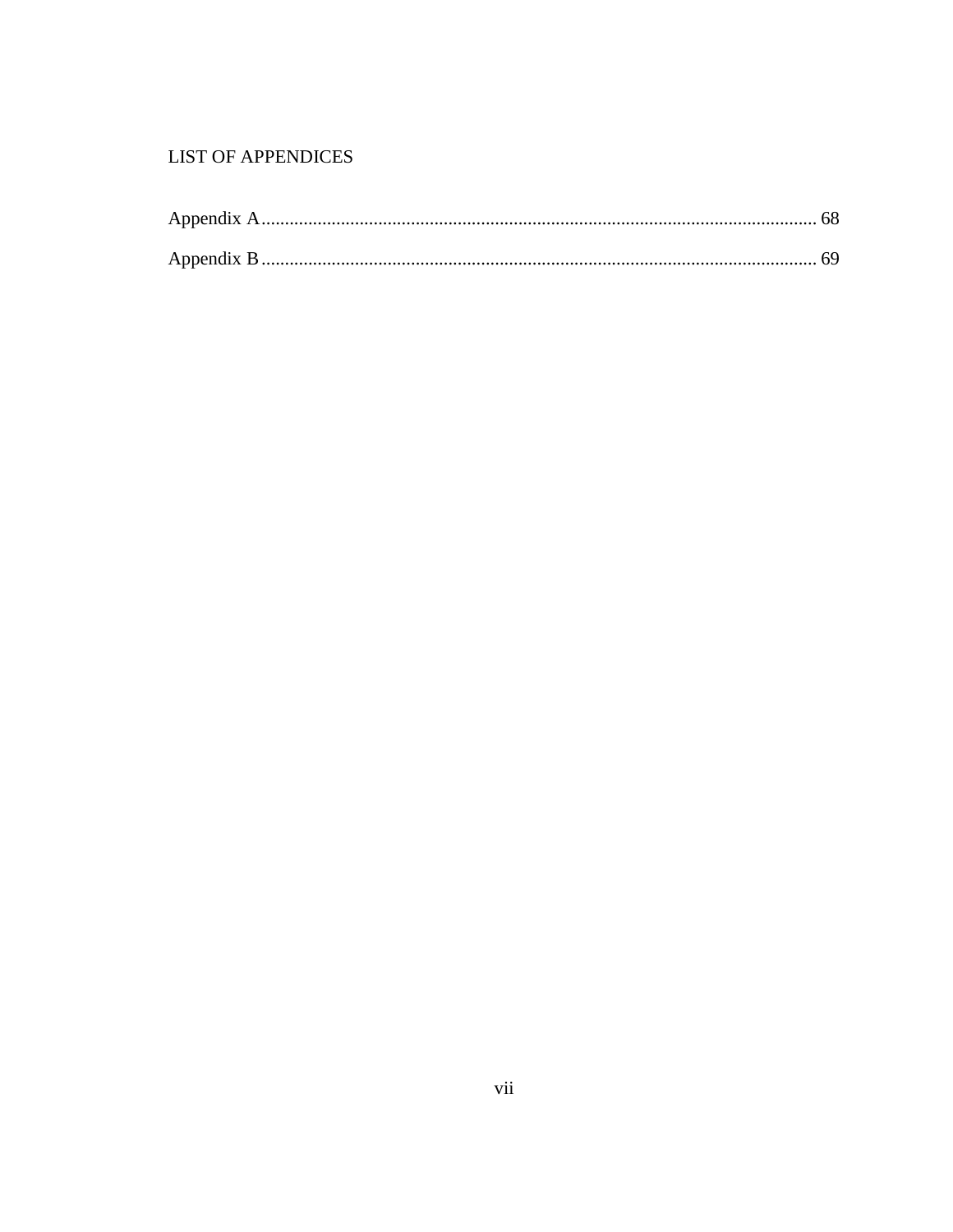#### <span id="page-7-0"></span>CHAPTER ONE: INTRODUCTION

#### <span id="page-7-1"></span>*Why Consensual Non-Monogamy*

Initially my research questions revolved around vulnerability and genuine interpersonal connection. I wanted to understand more deeply what allowed for individual growth and how we as people tend to find (or lose) ourselves in others. How, in other words, does relating and relationships affect the individual when it comes to vulnerability, growth, connection, and love? Of course, these topics and questions were so broad, that it was difficult for me as a novice graduate student to formulate a narrow enough question that could be answered by means of the scientific method. In my studies, however, I have gotten closer to what theory can do for me by allowing theory to get closer to the body.

Feeling as an embodied and legitimate form of knowledge has driven my research. Deep emotion and genuine connections that foster those emotions brought me to consensual non monogamy. My parents divorced when I was about six. Every other long term relationship that I observed after that seemed like something that I did not want. Most of these relationships lacked love, compassion, patience, or respect. I could not understand what brought people to monogamy or marriage. So often I recognized that people would lose sight of themselves and their own personhood by falling in love. Growing up queer in a society that strongly and negatively sanctioned queerness made relating to others on an intimate level extremely challenging. On top of my perceived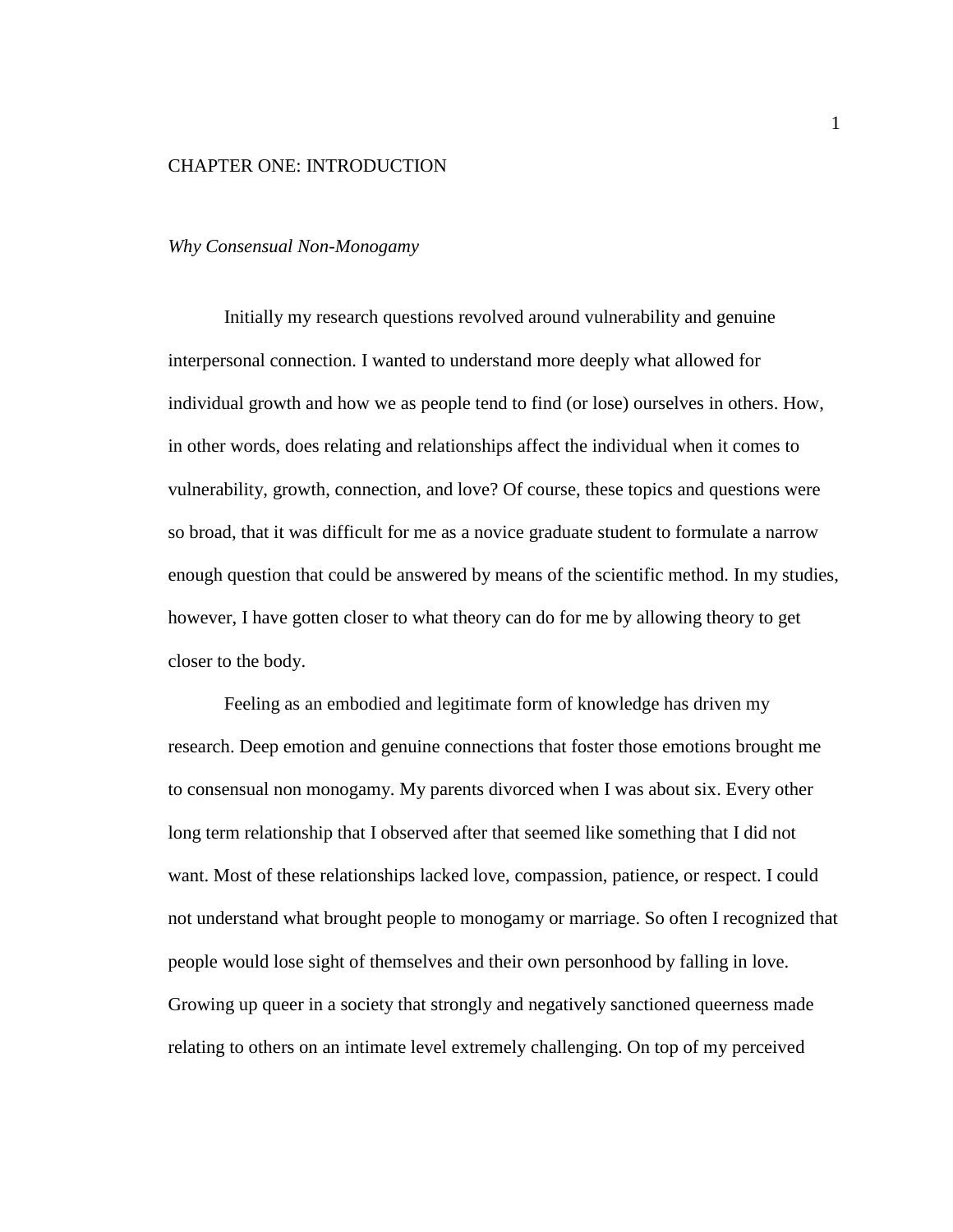inability to find someone that understood me, I came to understand that relationships were overrated. When I decided to move nearly six hundred miles away from home to start a new life, I also decided that I would start a new relationship with myself. I decided that that relationship would be a more loving and more accepting relationship. However, I soon realized that in order to fully love and accept myself, I had to do the emotional labor of disentangling myself from others and the emotional wounds that have resulted from years of not accepting myself, of not loving myself. At the time it felt like I began dating for the first time in my life. Mixed with feelings of fear, insecurity, inadequacy, pride, jealousy inevitably took a hold of me. Jealousy revealed itself to be a blanket covering up all of these insecurities and fears.

My own experience with jealousy and relationships seemed like the obvious vehicle for exploring what makes a "good" relationship. I hypothesized that those who do not get jealous are those who are extremely secure in who they are. They are the ones who know who they are. They know where they have been, and they know where they are going. Their identities are set and strong. For if someone believes that they are enough for themselves, there would be no need for being jealous. My research inevitably complicated my initial theorizing and lead me down routes I could not have anticipated. At some point I realized that people in polyamorous and open relationships would be the best people to talk to as they were directly challenging mainstream monogamous culture. They were directly challenging dominant notions of jealousy and intimacy. The fact that there were people forming multiple romantic, sexual, and emotional relationships at the same time to me meant that they had figured out jealousy, and, by extension, self-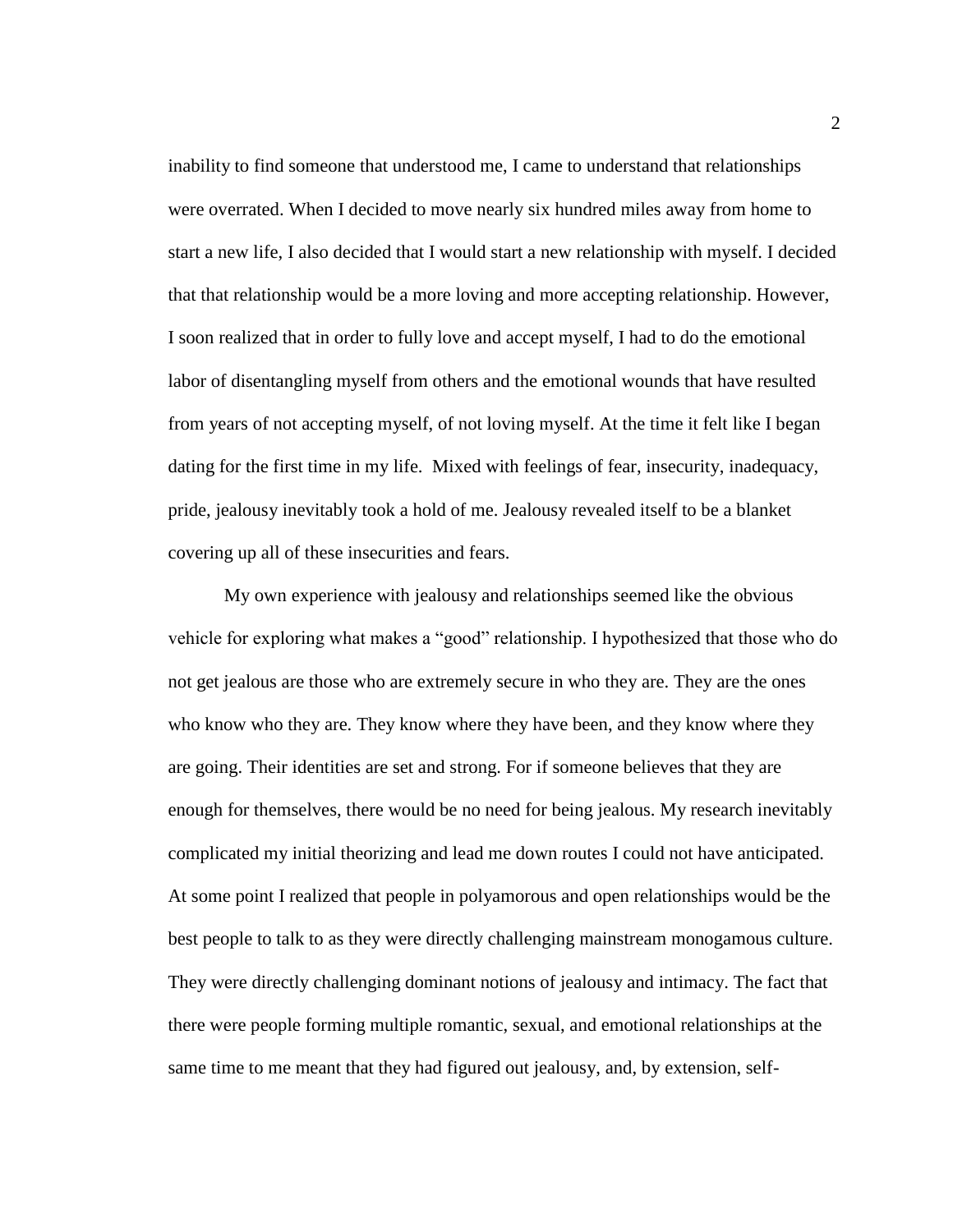acceptance. I do not remember if I thought that jealousy just did not exist for them, or if I thought that they all must be extremely secure in who they are. Is it possible that the people who practice consensual non monogamy were all in love with themselves before loving within their multi-partnered relationships? In any case I wanted to know how they came to their style of consensual non monogamy. I wanted to know who or what influenced them. What were their biggest challenges and benefits to living and loving openly? In what ways were these people getting in touch with themselves in order to better relate to others on an intimate level? How does jealousy manifest itself within CNM, and where does insecurity come into play? In short, I was asking, "In what ways do people practicing CNM cultivate relationships with themselves and others that foster self-awareness, security, and love?"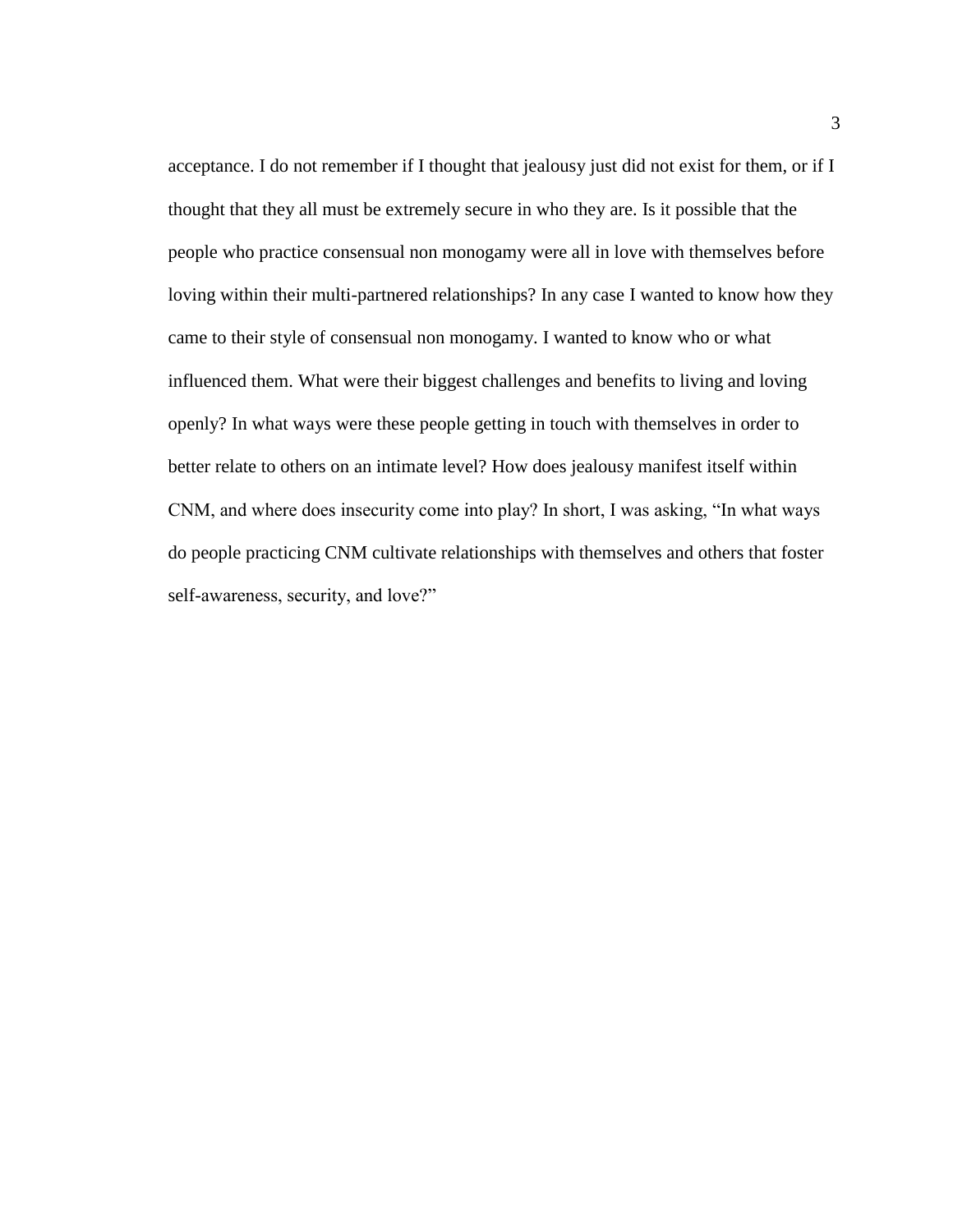<span id="page-10-0"></span>**Compersion:** The feeling of joy associated with seeing a loved one love another; contrasted with jealousy.

**Compulsory Monogamy:** "the institutionalized arrangements that compel or force people into monogamous, dyadic relationships (Mint 2004; Schippers 2016).

**Compulsory heterosexuality:** the institutionalized arrangements and social structures that compel people into heterosexual relationships.

**Consensual Non-Monogamy:** an agreed-upon, sexually non-exclusive relationship. Umbrella term (Fisher, Garcia, Gesselman, Moors, and Haupert 2017:426).

**Closed Relationship:** A sexually exclusive intimate relationship.

**Don't Ask Don't Tell:** An agreement or dynamic between intimate partners

where each person does not talk about their sexual encounters that occur outside of their primary relationship.

**Feeling Rules:** cultural norms that dictate how someone is supposed to feel in a given situation.

**Metamour:** The partner of a partner in a CNM relationship with interpersonal expectations and responsibilities such as open communication and an ethic of care (Schippers 2016).

**Mononormativity: "**dominant assumptions of normalcy and naturalness of monogamy, analogous to such assumptions around heterosexuality inherent in the term heteronormativity" (Barker and Langdridge 2010:750).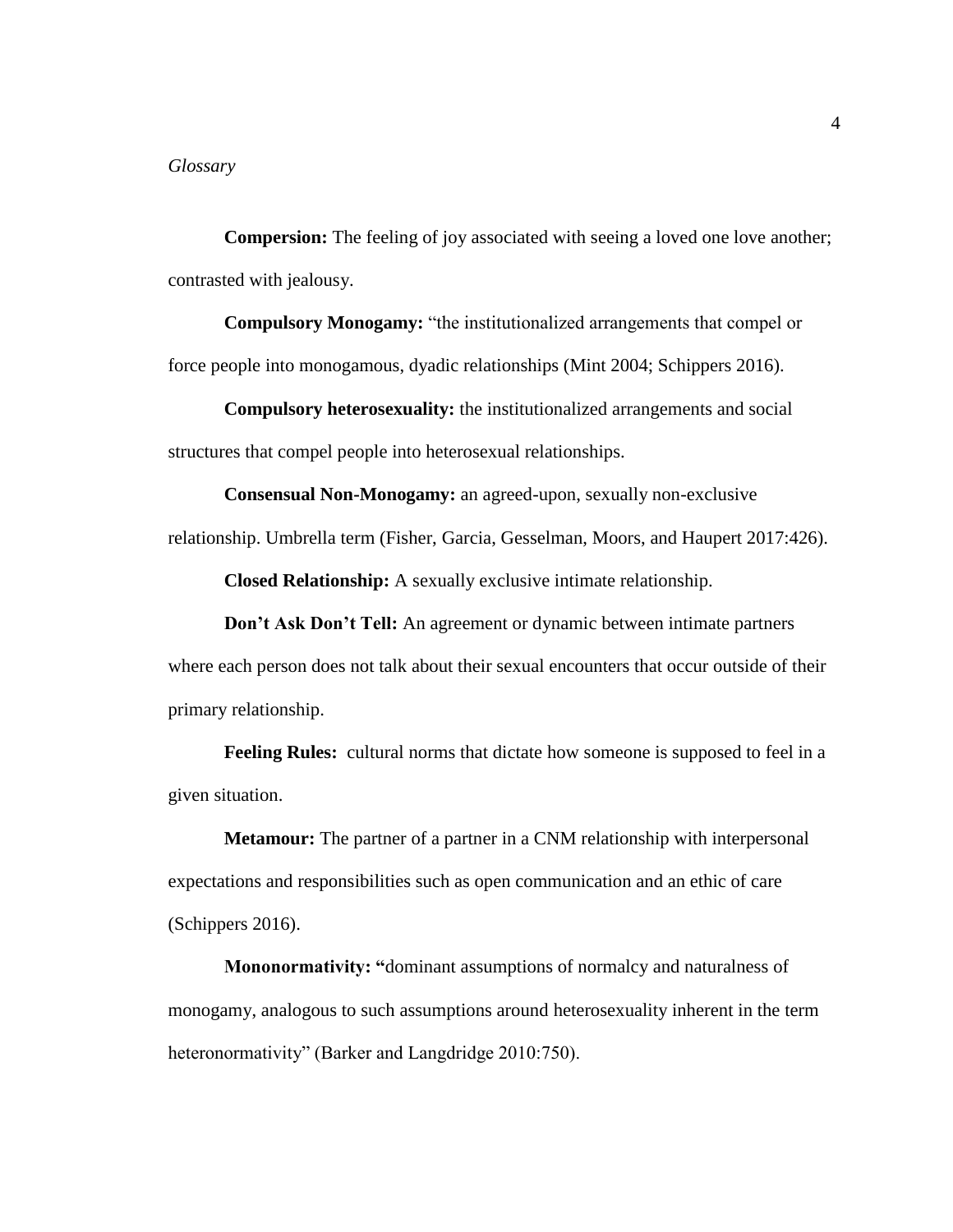**Monophobia:** a critical characterization of monogamy as unnatural, hypocritical, or morally and spiritually bankrupt (Ferrer 2018:823).

**Mono Pride:** "the psychosocial consideration of monogamy as variously natural, optimal, or superior." (Ferrer 218:821)

**Open Relationship:** Also known as non-exclusive relationship, is an intimate relationship that is consensually non-monogamous. This term may sometimes refer to polyamory, but it is often used to signify a primary emotional and intimate relationship between two partners who agree to have sexual relationships with other people.

**Polyfidelity:** an intimate relationship structure where all members are considered equal partners and agree to restrict sexual activity to only other members of the group (Wikipedia 2019).

**Polyaffective:** relationships are those in which people establish relationships with chosen kin connected by emotional intimacy but not sexuality, either because they have never been sexually engaged or because the sexual portion of the relationship has waned, but they still remain emotionally intimate (Sheff 2016:258).

**Polyamory:** committed, emotionally and sometimes sexualy, intimate relationships involving more than two persons (Schippers 2016).

**Polynormativity:** any discourse defending polyamory as the right, best, or superior way of intimate relating" (Ferrer 2018:823).

**Polyphobia:** (conscious or unconscious) fear of or disgust toward non monogamy (Halpern 1999). Polyphobia is rationalized through discourses that condemn non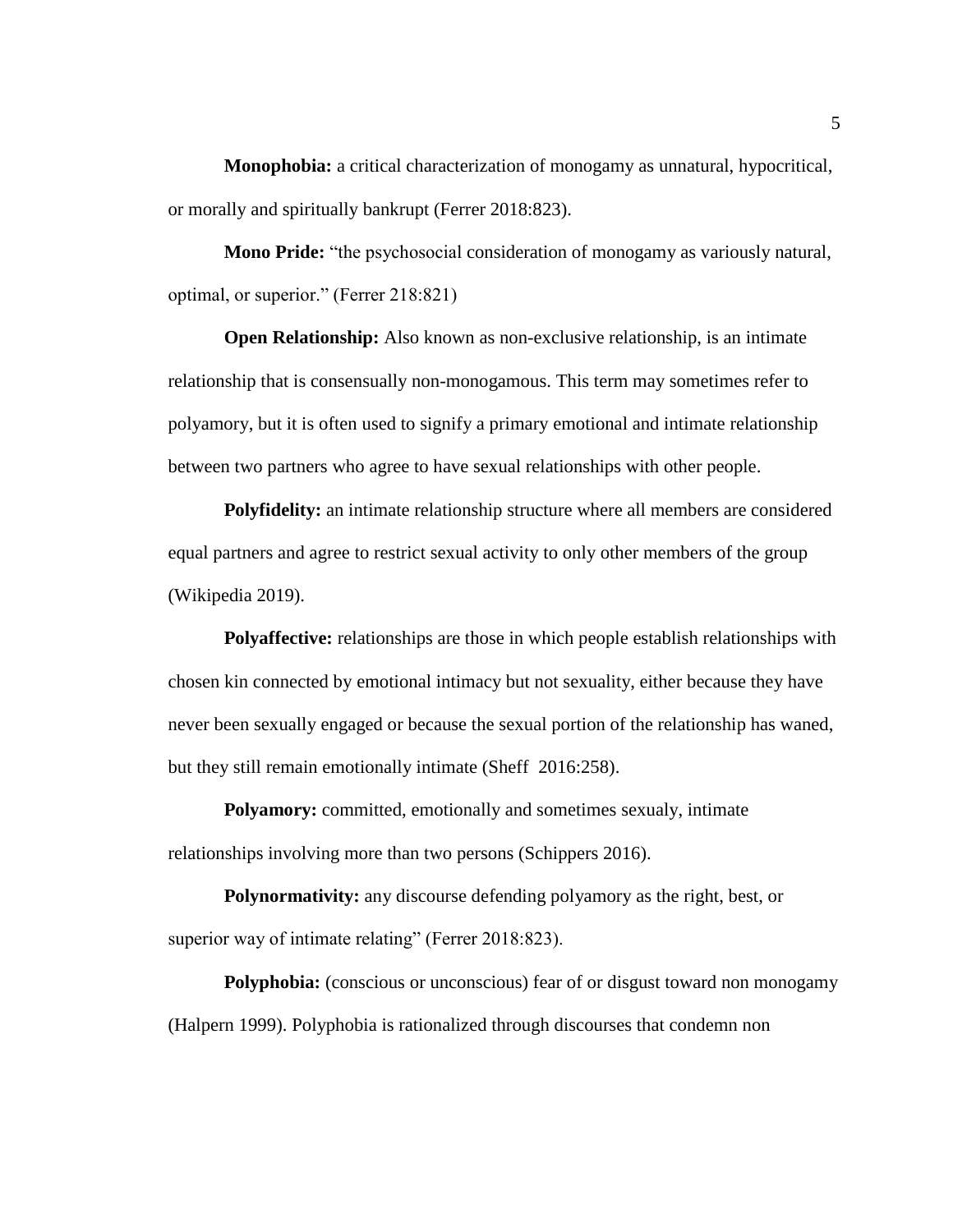monogamy as psychologically immature, morally pernicious, and even religiously sinful (Ferrer 208:821).

**Polyromanticism:** the situating of polyamory as an antidote to the problems intrinsic to compulsory and serial monogamy (Wilkinson 2010, Ferrer 2018).

**Poly Pride:** the consideration of polyamory as variously natural, advantageous, or superior (Ferrer 2018:823).

**Quad:** a group of four individuals who are intimately bonded.

**Relationship Anarchy:** the belief that relationships should not be bound by rules aside from what the people involved mutually agree upon (Wikipedia 2018).

**Sexual Monogamy:** the attempt to maintain sexual exclusivity with the partner to whom an individual is pair-bonded (Haupert et al. 2017:425).

**Social Monogamy**: the tendency to form an intense emotional and physical bond with one person, generally leading to mutual home and family construction (Haupert et al. 2017:425).

**Solo Poly**: a fluid category that covers a range of relationships, from the youthful "free agent" or recent divorcee who might want to "settle down" someday, but for now wants to play the field with casual, brief, no-strings-attached connections, to the seasoned "solo poly" who has deeply committed, intimate, and lasting relationships with one or more people. Some solo polys have relationships that they consider emotionally primary, but not primary in a logistical, rank, or rules-based sense, and others don't want the kinds of expectations and limitations that come with a primary romantic/sexual relationship (Psychology Today 2013).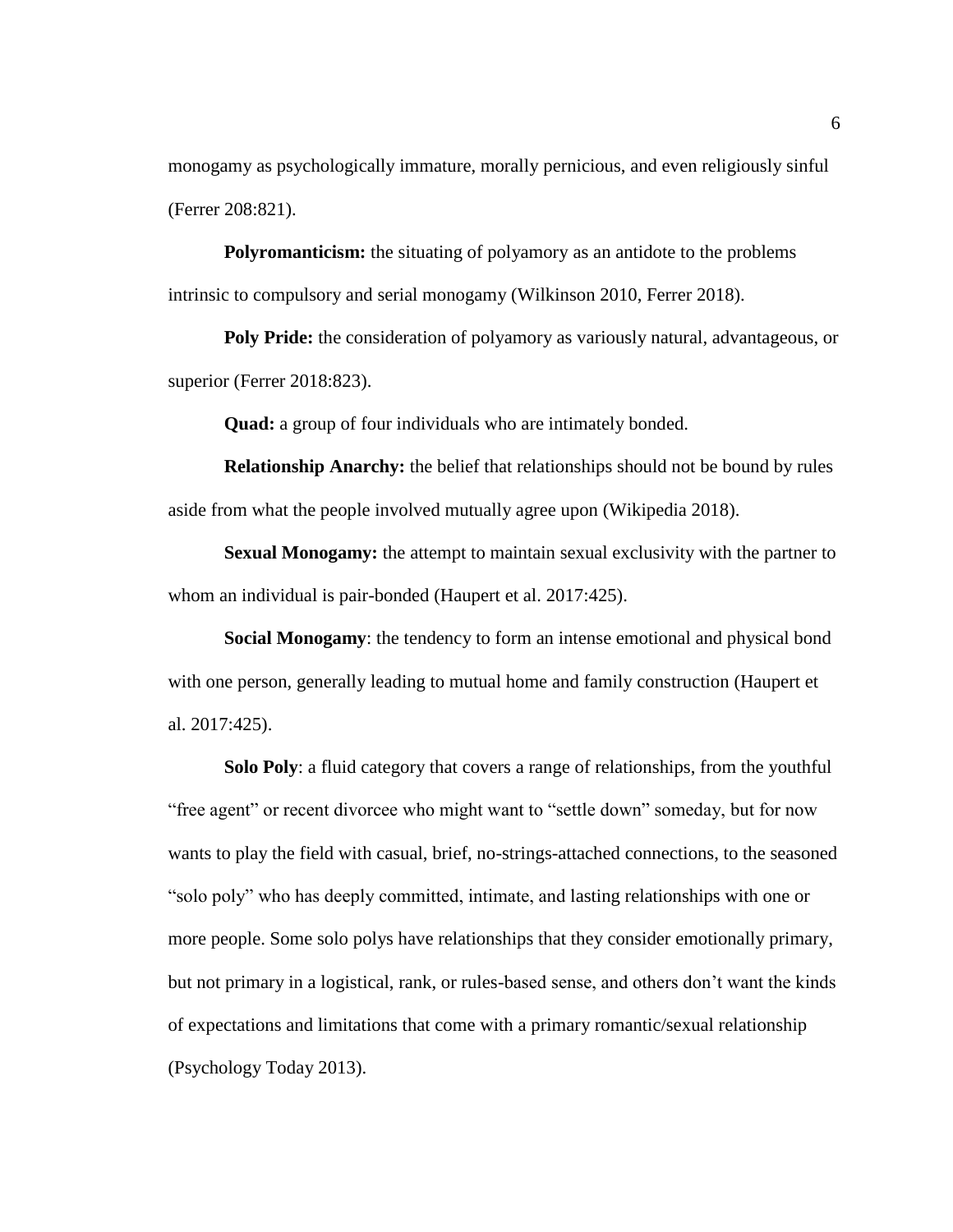**Triad:**A triad is a polyamorous relationship between three people. . The term can also refer to a "vee" relationships, where two people are both dating one person (the hinge) but not each other. These relationships can be either open or closed (Bustle 2016).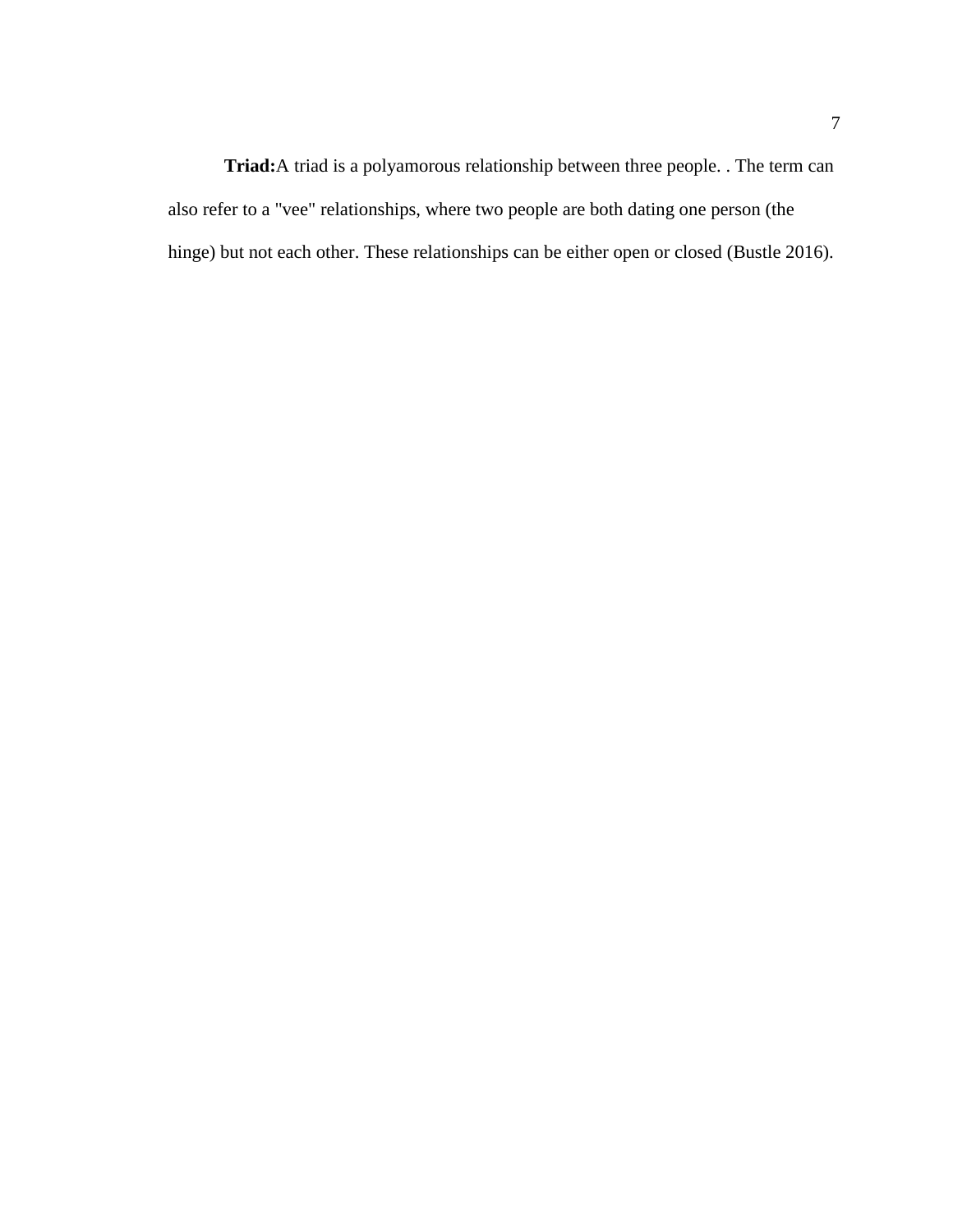#### <span id="page-14-0"></span>CHAPTER TWO: REVIEW OF LITERATURE

Consensual non-monogamy (CNM) is an umbrella term for every practice or philosophy of intimate relationship that consensually does not adhere to the sexual and/or emotional standard of monogamy. People who participate in CNM agree with their partner(s) that they may have romantic and/or sexual relationships with others (Atkins, Balzarini, Campbell, Harman, Holmes, Kohut, Lehmiller 2017). CNM comes in many forms and the discourse surrounding CNM tends to blur many boundaries. This makes for very different narratives that often contradict each other. Included under this umbrella term are relationship forms such as polyamory, open relationships, swinging, relationship anarchy, responsible non-monogamy, monogamish relationships, and solo poly (see glossary). While each of these styles of relating are distinct, it should be noted that polyamory and consensual non-monogamy are the two most commonly used umbrella terms that refer to any agreed upon style of relating that is sexually and/or emotionally non-exclusive. In this thesis I will be using the term consensual non-monogamy to include all of these forms of relating in order to capture the scope of alternative styles of relating within Humboldt County's non-exclusive love scene. However, I will also be using polyamory interchangeably due to the fact that it is the most commonly used term used by people practicing CNM.

There has been a growing interest in CNM both in the field of academia and in popular culture within the past few decades. The interest in polyamory, specifically, is evidenced by an increased usage in the English corpora. Rubel and Burleigh (2018)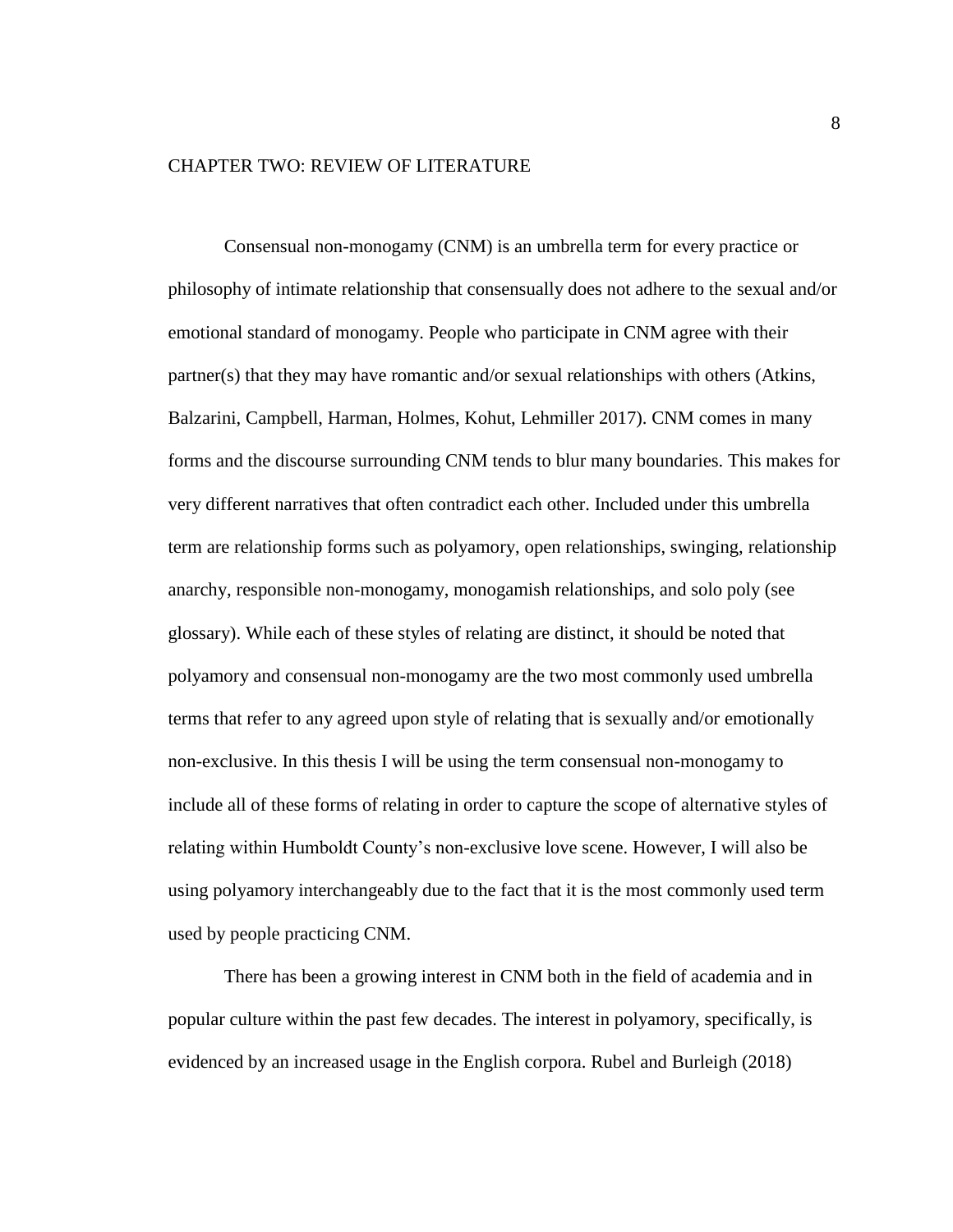demonstrate using Google Ngram and the Web of Science database that interest in polyamory has sharply increased since the end of the 90's. Recent studies have found that one in five people have at some point in their life been involved in a CNM relationship (Conely, Matsick, Rubin, Ziegler, and Moors 2014:22). An even more recent study estimated that there are at least 1.44 million adults who "count" as polyamorous in the United States (Rubel and Burleigh, 2018). Despite an increasing number of people considering alternatives, monogamy unquestionably remains the dominant form of "acceptable intimacy." It maintains cultural dominance in our society as many people tend to stigmatize CNM and hold monogamy in the highest regard (Conley, Chopik, Edelstein, and Moors 2015). Monogamy is therefore, "deemed the only culturally valued relationship choice available, and if you stray from its boundaries, you are policed through cultural condemnation, relationship termination and, sometimes, even the threat of physical violence" (Anderson 2012:94). Eric Anderson, in his book titled The Monogamy Gap: Men, Love, and the Reality of Cheating, calls this phenomenon monogamism. It is akin to compulsory monogamy or hegemonic monogamy. Therefore, Consensual Non-Monogamy is an important topic to study within academia, as the discourse grows, popular interest increases, and the need for theoretical understanding and clinical applications with regard to opening up to others intensifies. Special attention to CNM is warranted that we might come to better understand this concept of multipartner relationships, and by extension, the social construction of intimacy, relating, and emotions.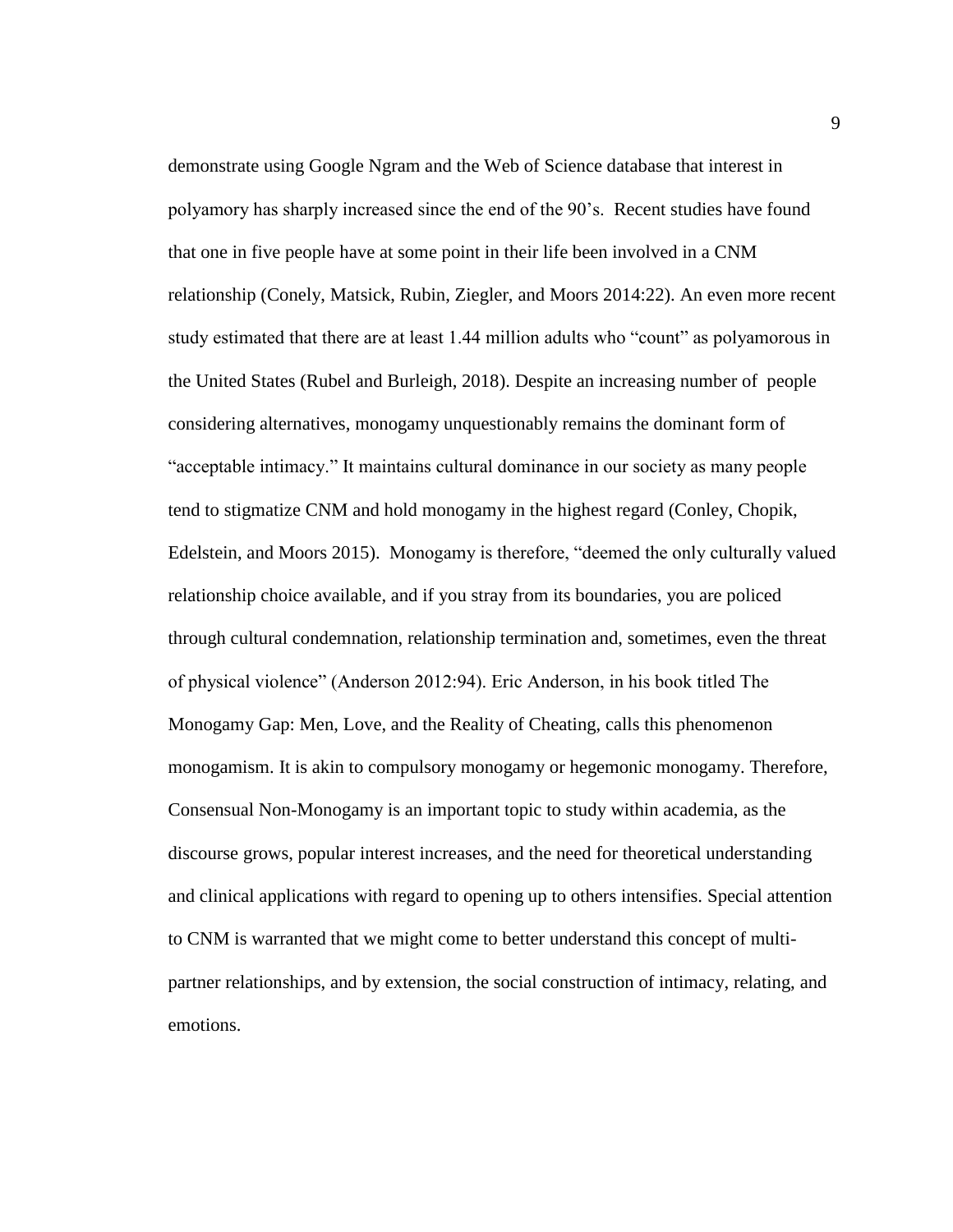#### <span id="page-16-0"></span>*Emergence of Polyamory*

It is important to realize that this is not a new phenomenon. CNM has been around much longer than the contemporary CNM movement, but it is has slowly made its way to being a more visible and talked-about phenomenon. Due to the fact that the term consensual non monogamy is better suited for an academic discussion and audience, I choose to conflate the term polyamory and consensual non monogamy. I do this in order to capture a definition or description of CNM that recognizes the variation and multiplicity of consensual non monogamous configurations. As such, the following discussion will be directed towards polyamory, an umbrella term that is more widely used in the community of consensual non-monogamists.

While the term polyamory was not officially coined until the 1990s, there should be no doubt that this form of relating had been practiced by many individuals in western society before then. It should, however, be distinguished from polygamy, an ancient but still widely practiced style of relating that typically involves one male and multiple wives in a harem-like arrangement (Newitz 2006). The term polyamory, on the other hand, emerged as a distinct concept with discursive elements that distinguish it from the other more casual styles of relating. With that being said, what is polyamory? When and why did it emerge?

When and where the term was coined is a matter of contention. One widely circulated anecdote revolves around a woman by the name of Morning Glory who wrote an article "A Bouquet of Lovers" that promoted group marriage and was published in the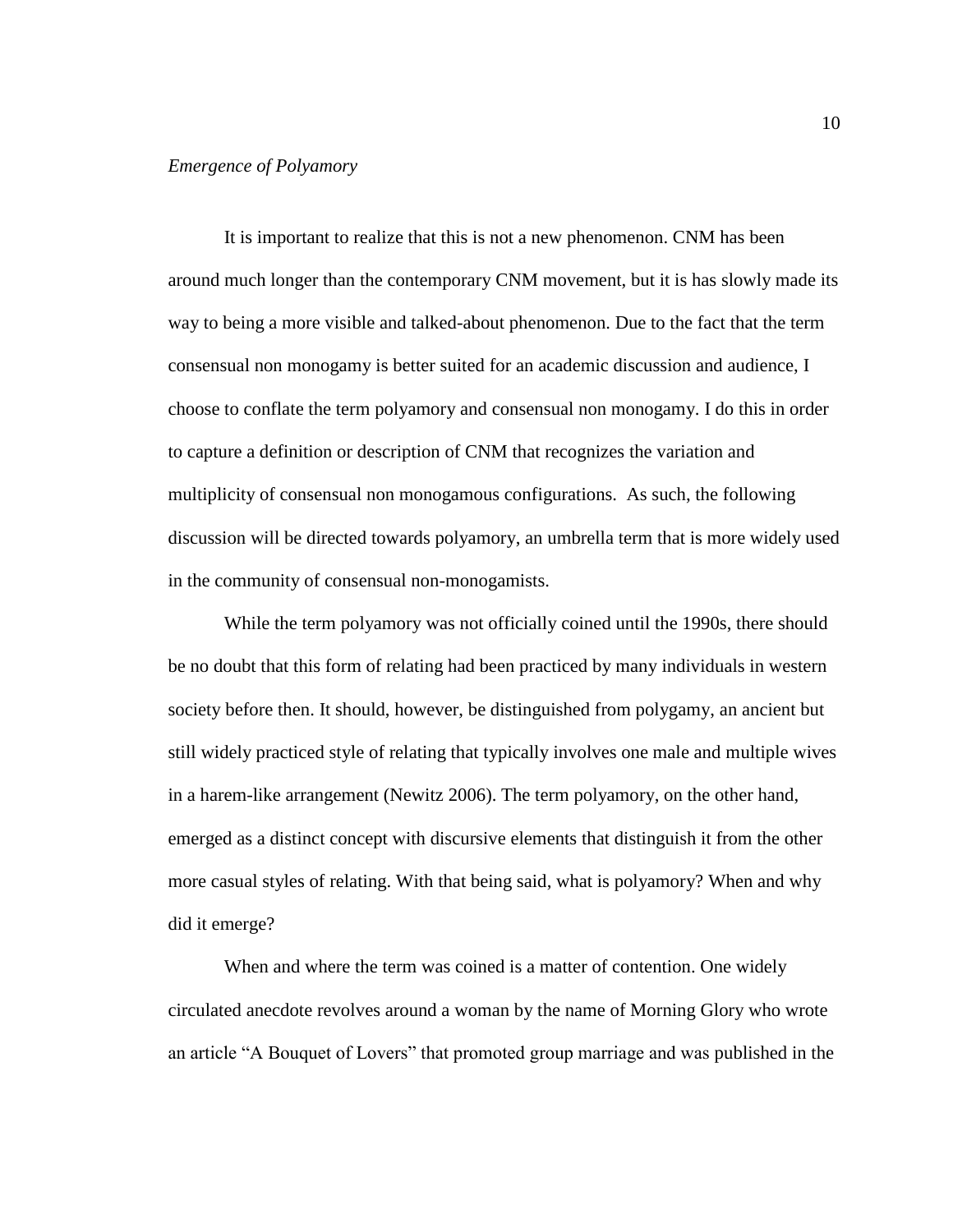Neopagan magazine *Green Egg.* She did not use the exact term polyamory, but she did use a hyphenated version (poly-amorous). This was a response to term polyfidelity, a term that refers to a group of individuals who practice sexual and emotional fidelity. Unlike open relationships or polyamory, polyfidelity means closed and committed to a select few. Kevin Lano defines polyfidelity as a "relationship involving more than two people who have made a commitment to keep the sexual activity within the group and not to have outside partners" (1995:128). The term polyfidelity was established from within the Kerista commune, a polyfidelitous commune in San Francisco. This community proved to be a pertinent element for the establishment of the polyamorous community first in the Bay Area and then nationwide. Morning Glory, along with others, did not want to include fidelity in the term, because they wanted to practice a more open style of relating that did not limit their sexual/loving partners to those to whom they were married.

The term polyamory itself is interesting to unpack when considering why this term has been chosen as an umbrella term. Why polyamorous over non-monogamous or perhaps another configuration like polyphilia? A participant in a study conducted by Klesse (2006) says:

Polyamory is… well it's a new word really… It comes from the Greek word 'poly' meaning many and then the Latin word, the Latin bit is 'amory'. I guess they went for the mixture of Greek and Latin, because the all-Greek version would be polyphilia, things that are associated by the public with being bad. And of course there was already the word polyandry and polygamy, meaning many people, who identify as polyamorous believe in the idea of more than one relationship, meaning more than one love relationship. And they don't even have to be sexual. (P. 567)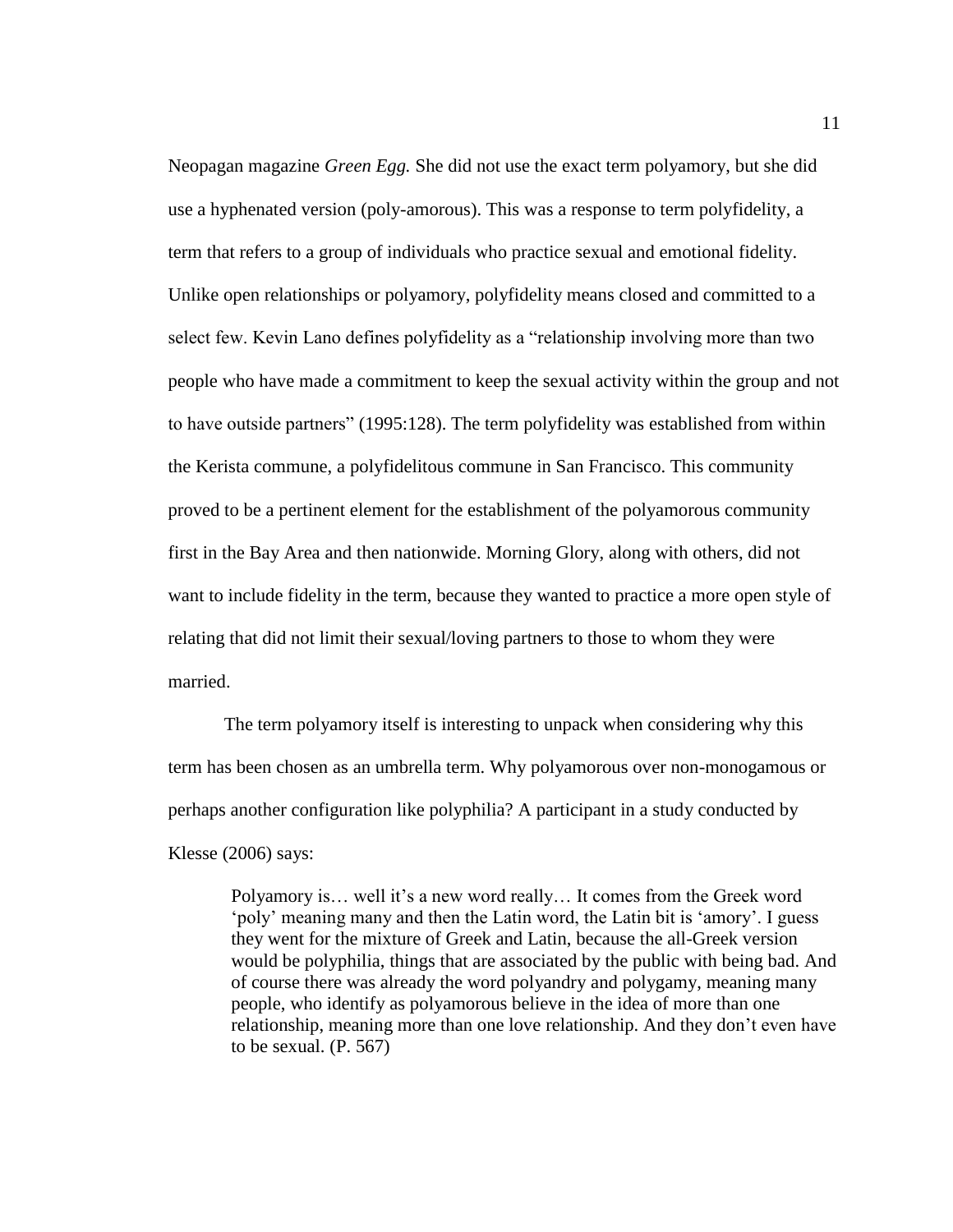The stigma surrounding consensual non monogamy is therefore apparent outside of the polyamorous community, as well as within the polyamorous community. Those who identify with polyamory are in essence resisting compulsory non monogamy and reframing the way they think and feel. This participant also sheds light on what the word tends to mean to people practicing polyamory, but they bring up another key concept within polyamory as well- *polyaffective*. Polyaffective relationships are those in which people establish relationships with chosen kin connected by emotional intimacy, but not sexual intimacy. This may be either because they have never been sexual together, or because the sexual bit of the relationship has become nonexistent. In any case they still remain emotionally intimate (Sheff 2016).

In the following sections, I further discuss key terms and salient research about CNM and polyamory. I review the CNM literature suggesting two broad themes. The first theme in the research is bracketed under quantitative research on consensual non monogamy. The quantitative research first explores stigma with regard to attitudes, perceptions, and willingness to engage in CNM relationships. I then briefly touch on research on health outcomes of older adults practicing CNM before proceeding to discuss the research that looks at other demographic trends of those practicing CNM. The second theme in the literature is the juxtaposition of monogamy and consensual non monogamy. This section includes qualitative research that has been done to better understand the experience of CNM as it compares to monogamy. Under this area of research is the study of how monogamous individuals and polyamorous individuals express mutual contempt towards each other and why, the poly-mono wars. Another key component of this section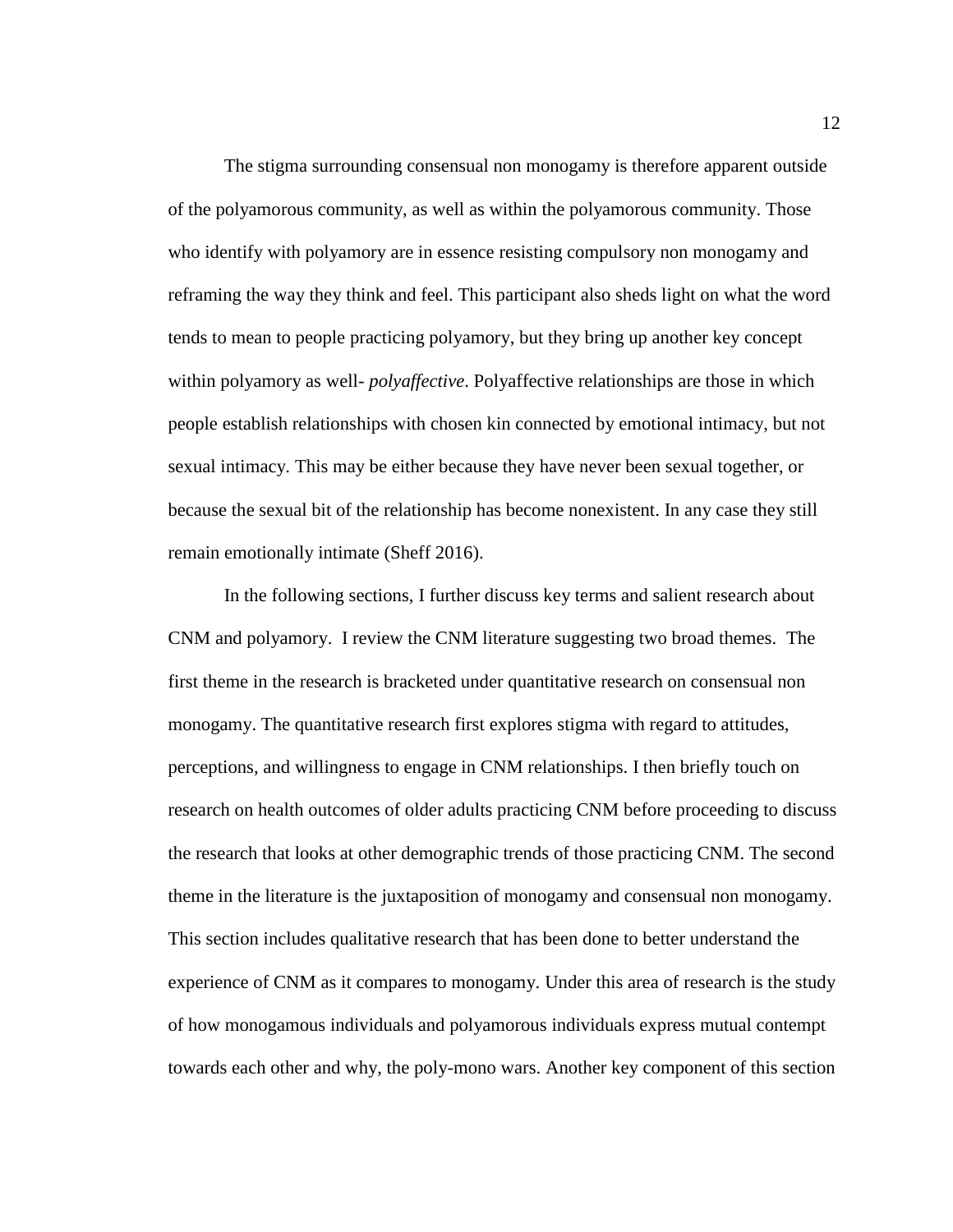will be how gender and power is expressed, redefined, stretched, and sustained within poly relationships. Lastly, there are specific abstract elements that are central to understanding the discourse on consensual non-monogamy, and with that regard, most of the literature being reviewed is directed towards polyamory as a specific discourse on not only consensual non-monogamy, but on love: A new paradigm of love*.*

#### <span id="page-19-0"></span>*Quantitative Research on CNM*

The quantitative research has given attention to stigma surrounding CNM. It considers perceptions of non-monogamous styles of relating, the prevalence of CNM in the United States, and, to some degree, health and wellness of individuals practicing CNM. In the research that explores attitudes and willingness for CNM, researchers study perceptions of each style of CNM. There is evidence of more stigma surrounding open relationships than there is for polyamorous relationships. Although each style of CNM is defined differently, they all tend to (at least discursively) share the common components of honesty, communication, negotiation, and consensus about the terms of the relationships (Barker 2005; Jenks 1998; Klesse 2006; Moors et al. 2015). Furthermore, always accompanying the institution of monogamy is the idea of sexual exclusivity with one partner. Any extra-dyadic sex (i.e. sexual activity outside of the monogamous relationship) is what mainstream monogamist society has labeled "cheating." It follows that cheating is the result of a "failed" love. Anderson (2012) argues that "cheating emerges as a rational response to the irrational social expectations of monogamy." He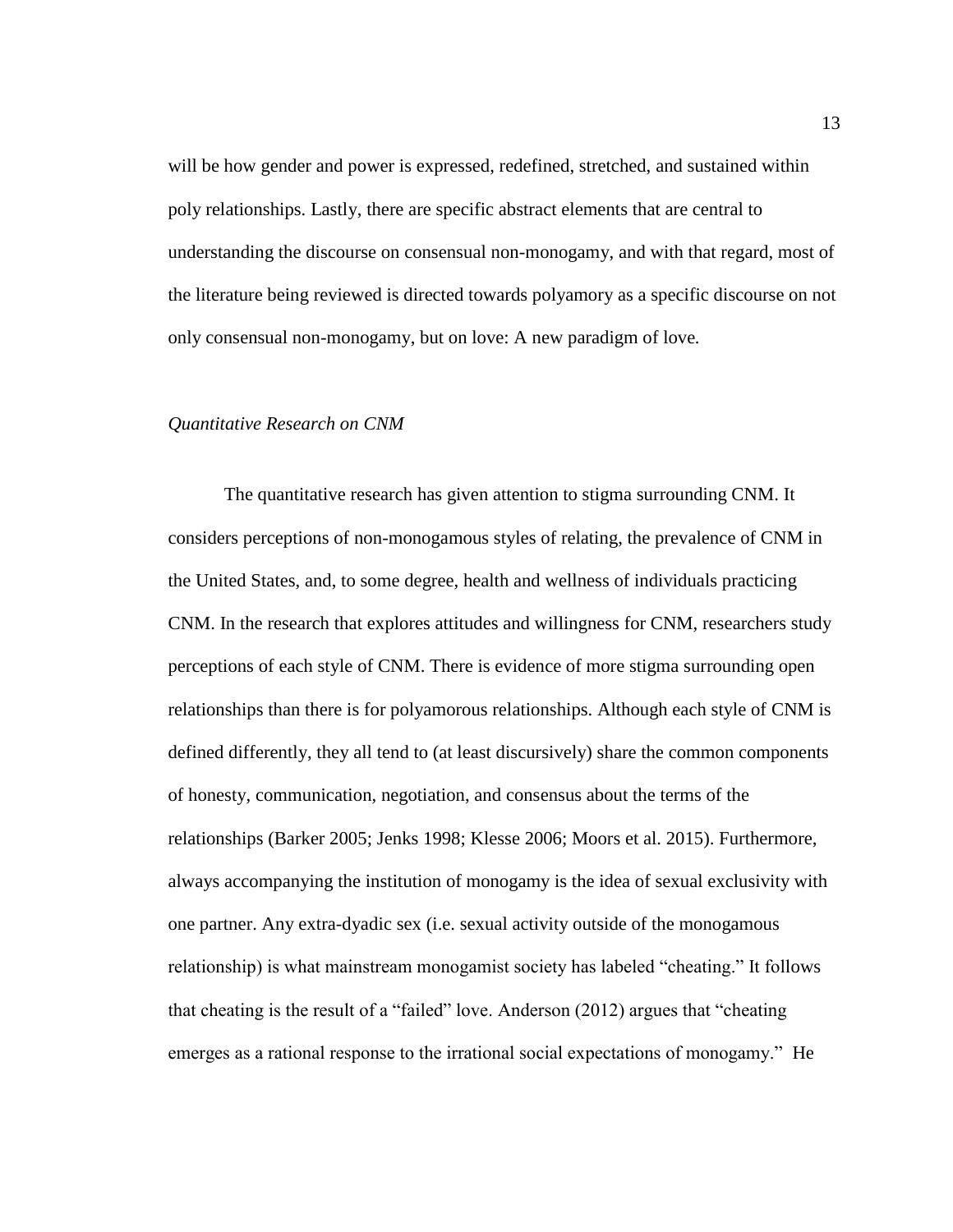describes monogamy in terms of cognitive dissonance and hegemonic power where people want something they do not want and think not to actively question why that is. In other words, Anderson points out that the hegemonic culture of monogamy socializes people into identifying with monogamy while leaving little to no room for exploring their own unique desires. Anderson breaks down why men cheat in his book titled *The Monogamy Gap: Men, Love, and the Reality of Cheating.* It is important to take a closer look at cheating and the stigma surrounding cheating. As will be discussed later, cheating is defined in very different terms within different contexts for polyamorists.

Perceptions and attitudes towards CNM depends on the specific type of CNM relationship in question, as well as political and religious orientation. Altogether, the literature indicates that people tend to be uncomfortable with the idea of multiple sexual and/or emotional partners, especially with regard to casual sex. For most people, sex and love are inseparable, and the idea of their significant other being involved with someone else in any way is unfathomable. The result of such a conceptualization of sex and love is the stigmatization of extra-dyadic relations that are in fact consensual.

Grunt-Mejer and Campbell (2016) did a study with 374 participants who were asked to rate a hypothetical descriptions of people involved in one of five relationship types. These relationship types included monogamy, polyamory, open relationships, swinging, and cheating. As expected, cheating was viewed most negatively followed by swinging, open relationships, then polyamory. A similar study by Conley, Moors, Rubin, Ziegler, and Matsick (2014) provided similar results indicating that people perceived swinging as irresponsible and open relationships as immoral as compared to polyamory.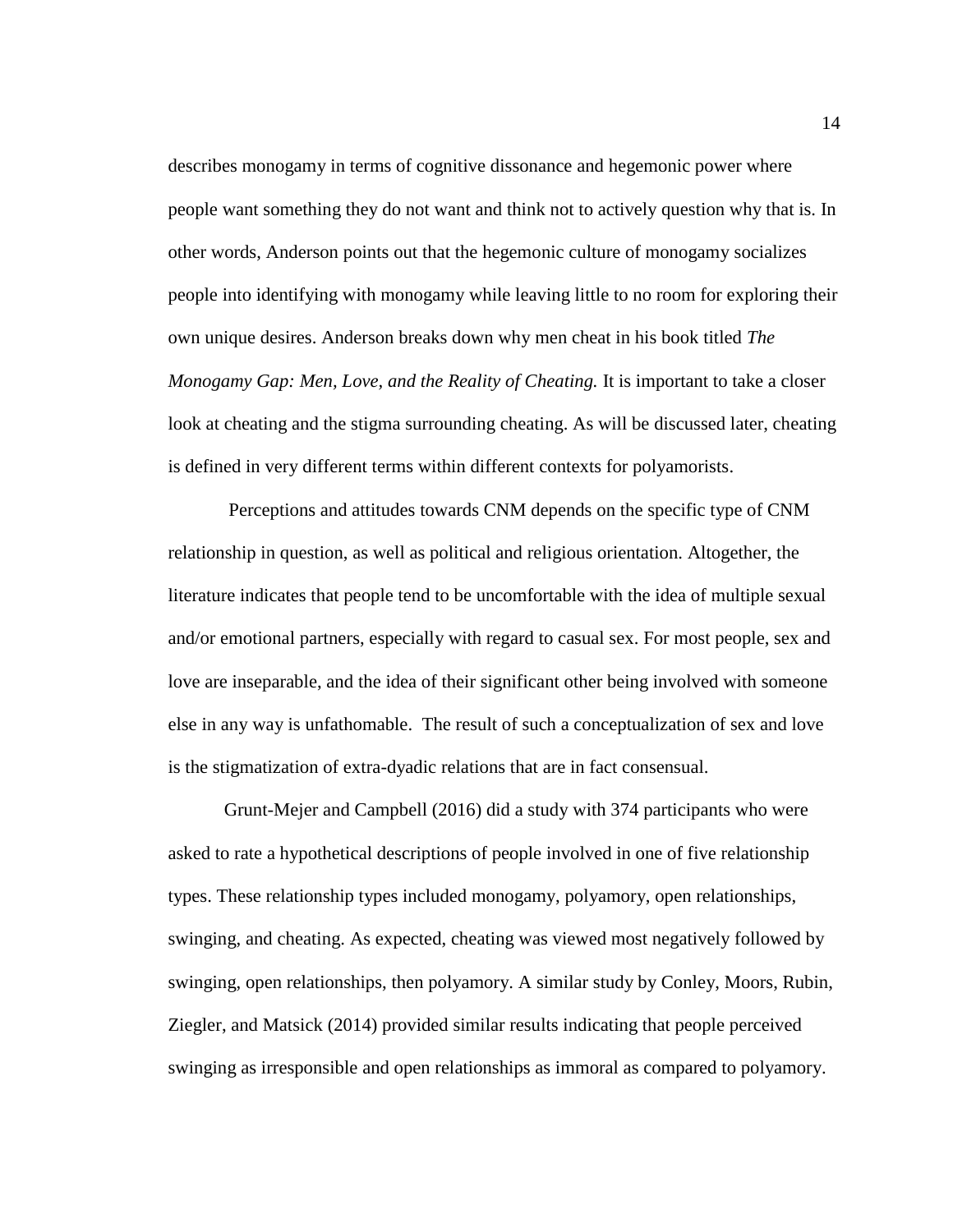Polyamory was perceived with stigma, but it was not as stigmatized as the other nonmonogamous configurations due to the emphasis on love rather than sex. Both of these studies combined reveal the discomfort most people tend to feel about the strictly sexual relationships typical of some consensually non monogamous configurations. A year before the study done by Matsick and colleagues, a similar study was done assessing the stigma surrounding CNM. Conley, Moors, Matsick, Ziegler, and Valentine (2013) found that there was strong stigma associated with CNM and also a halo effect surrounding monogamy. That is, monogamy and monogamists were perceived (for the most part) as being "better" than CNM when it comes to sexual satisfaction and

#### <span id="page-21-0"></span>*Demographic Trends*

Taken together, the literature suggests that those who practice CNM are not unlike the average American. Furthermore, research suggests that CNM is a beneficial intimate practice among a sample of older adults in the United States as well as for young queer men. Much of the demographic research on CNM suggests that people practicing CNM are similar to the average American, but also tend to identify with specific political and spiritual groups.

An important study done by Dr. James R. Fleckenstein and Derrell W. Cox II (2015) examined the association of open relationships, health, and happiness in a sample of older adults. This study of individuals in the United States aged 55 and older who practiced consensual non-exclusive sexual relations consisted of 502 men and women. It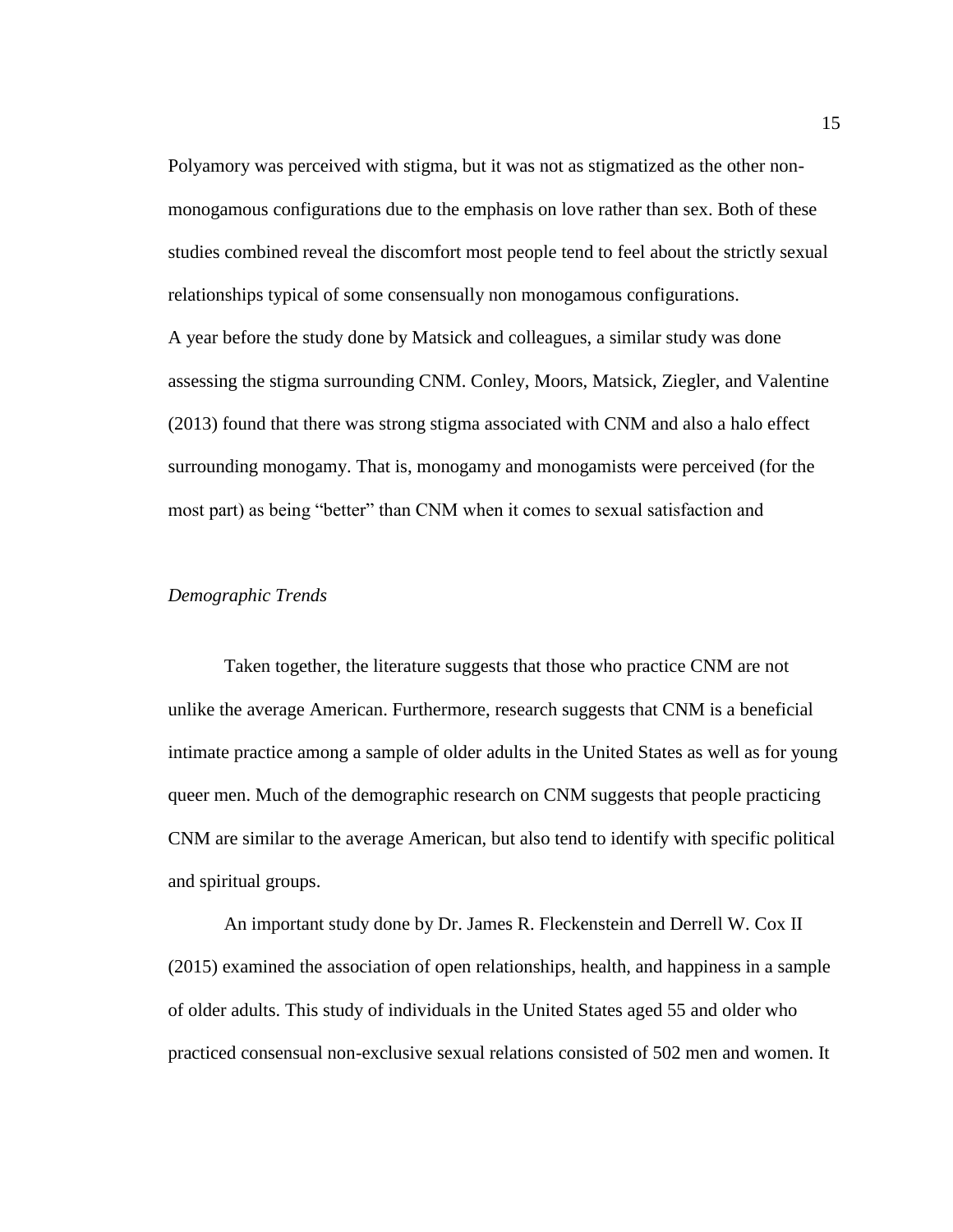used an online survey to acquire self-reported information about health and happiness, number of sexual partners, and sexual frequency. They then compared their data with 723 similar respondents from the 2012 nationally representative US General Social Survey. They found that those who practiced non-exclusive sexual relationships had significantly more sexual partners, more sexual frequency, better health, and were much more likely to have had an HIV test than the general US population.

A study of short-term mating and attachment styles that questioned if short-term mating was a maladaptive result of insecure attachment showed that short-term mating was often associated with adaptive personality traits like higher self-esteem, especially among young men (Schmitt 2005). In other words, whether it be a hookup or a conscious polyamorous choice, these young sexually liberal men tend to experience an overall positive emotional outcome related to a more adaptive personality type. Arbeit, Shahin, and Watson (2018) found in their study of the hook up culture in British Columbia that hooking up was essentially a coping mechanism for LGBTQ individuals that fostered more positive emotional outcomes than negative. Watson's study also indicates that bisexual men and gay men are oriented more towards the physical connection than the emotional connection, as compared to women engaging in hook ups. There appears to be a connection between LGBTQ culture and willingness to engage in consensual nonmonogamy.

Haupert and colleagues (2017) found that CNM was more common among the LGBTQ community (gay men especially) as compared to that of the heterosexual community. Furthermore, research suggests that CNM is very common, perhaps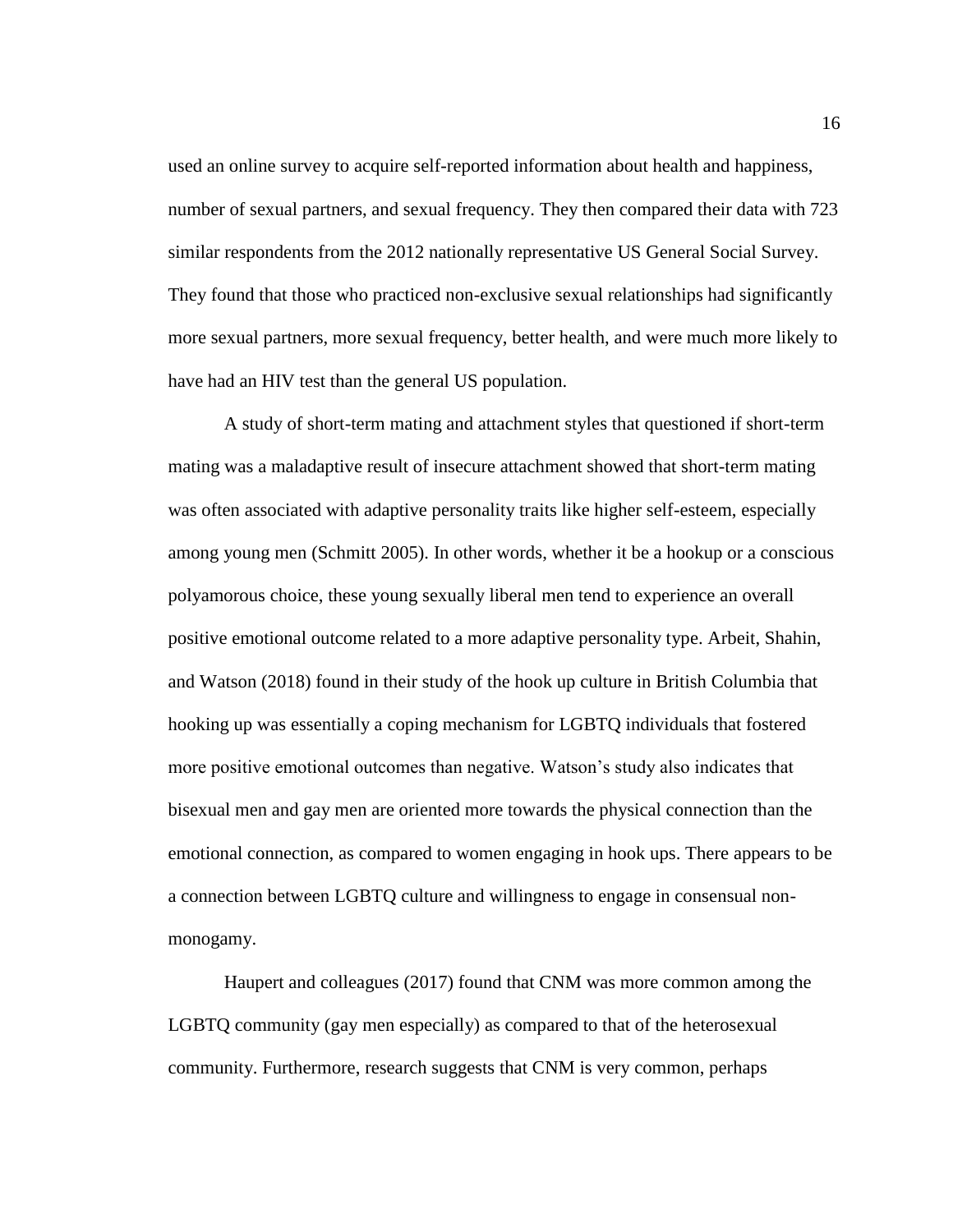normative within the culture of dating for gay men (Adam 2006; Bell and Weinberg 1978; Blasband and Peplau 1985; Blumstein and Schwartz 1983; Coelho 2011; Kurdek and Schmitt 1985; McWhirter and Mattison 1984; Peplau and Cochran 1981). This may have to do with the more liberal worldviews that many LGBTQ individuals are oriented towards and the general redefining of all aspects of existence juxtaposed to heteronormativity. In other words, the LGBTQ community tends to renegotiate the terms of identity, romance, sexuality, and the social norms surrounding heteronormativity. A 2010 study conducted by Gilliland revealed that self-identified swingers came from a variety of religious backgrounds not unlike the general US population. Two other studies by Kolesar (2010) and Stelboum (1997) indicate that those who practice CNM usually identify with more liberal political and/or religious orientations. Stelboum's research focused on women and what she called "polyfidelity," a form of polyamory, and the tendency of lesbian women to not disclose their stigmatized identity and way of life. Stelboum also notes that the women practicing CNM in her study tended to be in their early twenties, older than forty-five, coastal, urban, well educated, and self-employed. Kolesar's data, on the other hand, suggested that CNM participant religiosity decreased and liberalism increased, as they got older. Kolesar's findings also aligned with those of Gilliland (2010), as the majority of the multi-partnered individuals in her study were raised in conservative Judeo-Christian households similar to national census data. Lastly, Giuliano, Herselman, Johnson, and Hutzler (2016) found that with regard to attitudes, those with more traditional worldviews had more negative attitude about polyamory, aligning with the two studies by Kolesar and Stelboum.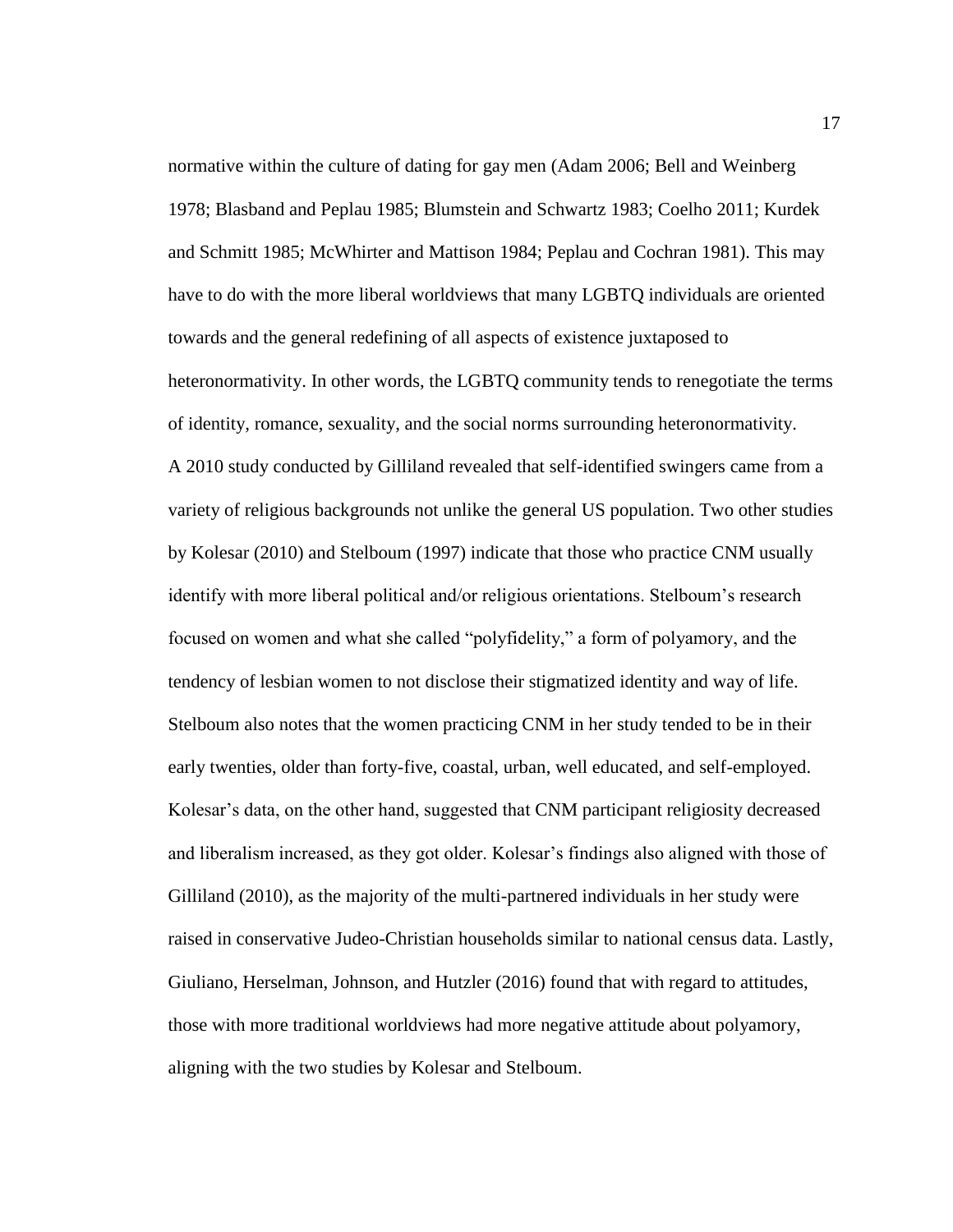## <span id="page-24-0"></span>*Satisfaction, Fulfillment, and the Poly-Mono Juxtaposition*

In an online questionnaire from 2010 Gilliland asked (but did not answer) the question, "Do swingers experience more fulfilling relationships?" Being that the data was over ten years old and there being a disproportionate amount of male respondents, no definitive conclusions could be drawn. Instead, Gilliland's main finding was that the swingers in their study ascribed to many different political and religious affiliations suggesting that the swingers in their study were very similar to most other Americans. Since then, there has been research done to respond to and create more qualitative questions such as this. A study examining the popular assumption of the benefits and outcomes of monogamy (Conley et al. 2013) suggested that there was a lack of evidence for monogamy being the only viable option. In other words, consensual non monogamy could possibly be just as viable as monogamy when it came to happiness, sexual satisfaction, and fulfillment. Since 2013 there has been much more critical examination of consensual non monogamy as an alternative to monogamy that suggests that CNM is in fact a viable alternative to monogamy. Although it may not be for everyone, social science has shown that CNM is nonetheless an alternative option for those who consider this style of relating.

CNM respondents from a study done in 2017 reported higher levels of satisfaction in CNM relationships with regard to communication and level of openness than respondents who practiced monogamy (Memering, Mogilski, Shackelford, and Welling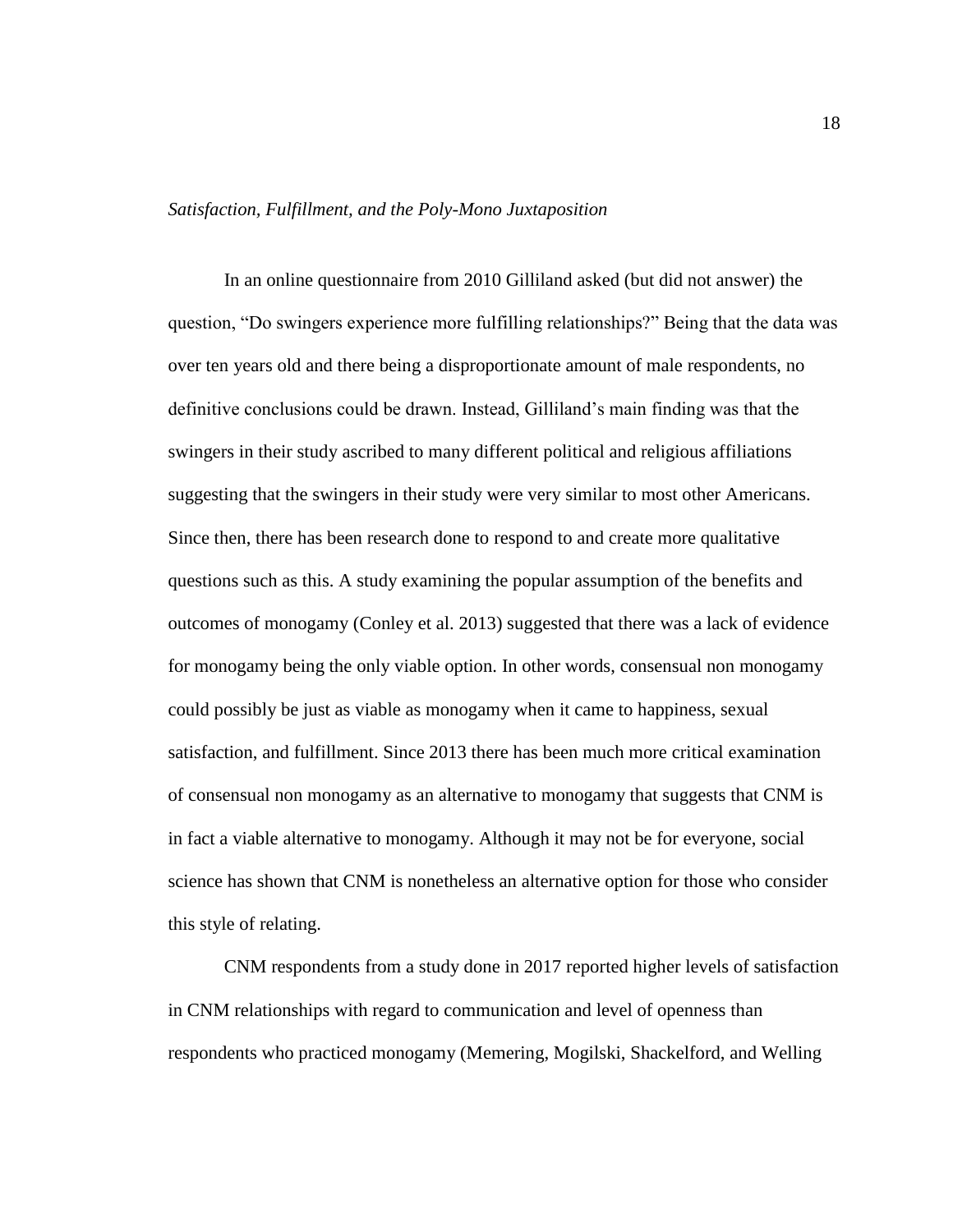2017). Mogilski et al. were specifically interested in comparing CNM to monogamy. Their focus was on comparing the experiences of individuals who practice CNM with experiences of monogamous individuals. They wanted to compare levels of satisfaction with the amount of communication and openness experienced by both CNM and monogamous individuals. There was, however, no significant difference in rating of overall relationship satisfaction. Hilving (2017), on the other hand, wanted to know what affect polyamory might have on one's identity and how their current CNM relationship differed from their past monogamous relationships with regard to power and trust. Hilving found that there was no sense of identity conflict that was a result of a poly lifestyle. Also found in this study was that commitment and satisfaction were reported to be high in polyamorous relationships as compared to participant monogamous relationships? Both of these studies, however, indicated higher levels of satisfaction in CNM relationships as compared to monogamous relationships. In other words, these studies suggested that individuals who practice CNM can and do experience fulfilling relationships. However, it should be noted that higher levels of satisfaction in the study by Mogilski and colleagues was only between the respondent and their primary partner. This did not extend to secondary partners. Research surrounding secondary partners and the concept of a *metamour* (the partner of a partner), is scarce as these aspects of CNM are still being brought to the forefront.

Polynormativity, a key concept within the work that I have been doing, has perhaps received the most attention within qualitative research on CNM. Polynormativity refers to norms or criteria for doing poly the "right way" (e.g. love-based, couple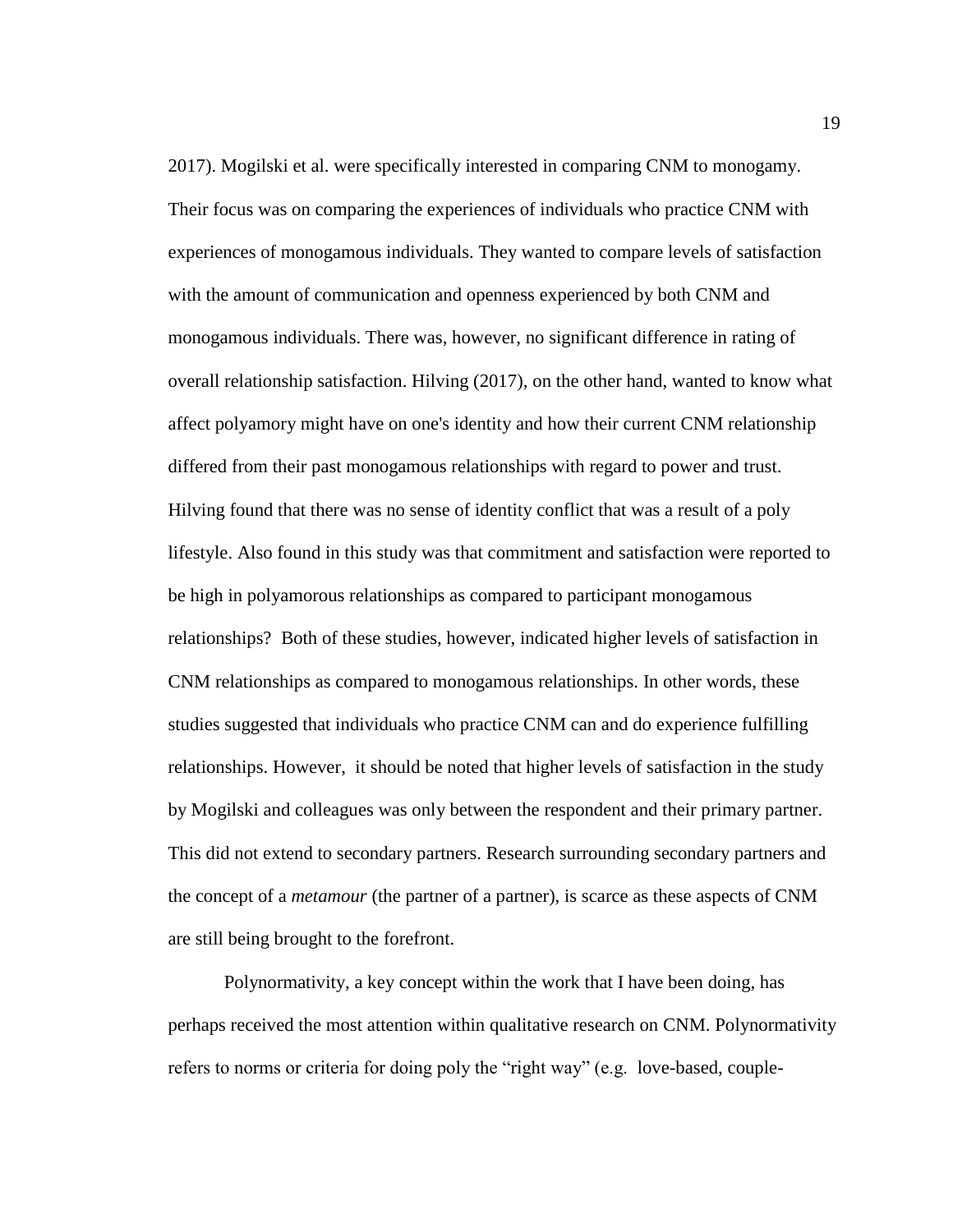centered, or rule-regimented) as compared to other forms of CNM (Klesse, Chin, and Haritaworn 2006; Schippers 2016; Wilkinson 2010; Zanin 2013; Ferrer 2018). Jorge N. Ferrer (2018) extends this description of polynormativity by arguing that this can also include any discourse on polyamory that defends it as the "right," superior, or best way of intimate relating. Ferrer's work reveals the complexity of the issue he calls the monopoly wars (i.e. mutual competition and condescension among monogamists and polyamorists). At the root of it is what has been termed mononormativity, "the dominant assumptions of normalcy and naturalness of monogamy, analogous to such assumptions around heterosexuality inherent in the term heteronormativity" (Barker and Langdridge 2010:750).

You can call it monogamism (Anderson 2012), monocentrism (Bergstrand and Sinski 2010), or compulsory monogamy (Emens 2004; Schippers 2016; Willey 2015), but currently maintaining cultural dominance is the belief system that places monogamous heterosexual couples as natural, ideal, and ethical. I will stick to the term compulsory monogamy, the institutionalized arrangements that make people choose a monogamous, dyadic form of intimately relating (Mint 2004). It compels people to do this while at the same time stigmatizing CNM as unnatural, unethical, or dysfunctional (Conley et al. 2012; Grunt-Mejer and Campbell 2016; Sheff and Hammers 2011). The monogamist would say to the polyamorists, "you just haven't found *the one."* The polyamorist would say back the monogamist, "Well, you have not yet opened up your mind to the concept of non-possessive loving." Ferrer refers to this stigmatizing of the other as polyphobia and monophobia, and it comes from very real and very human needs.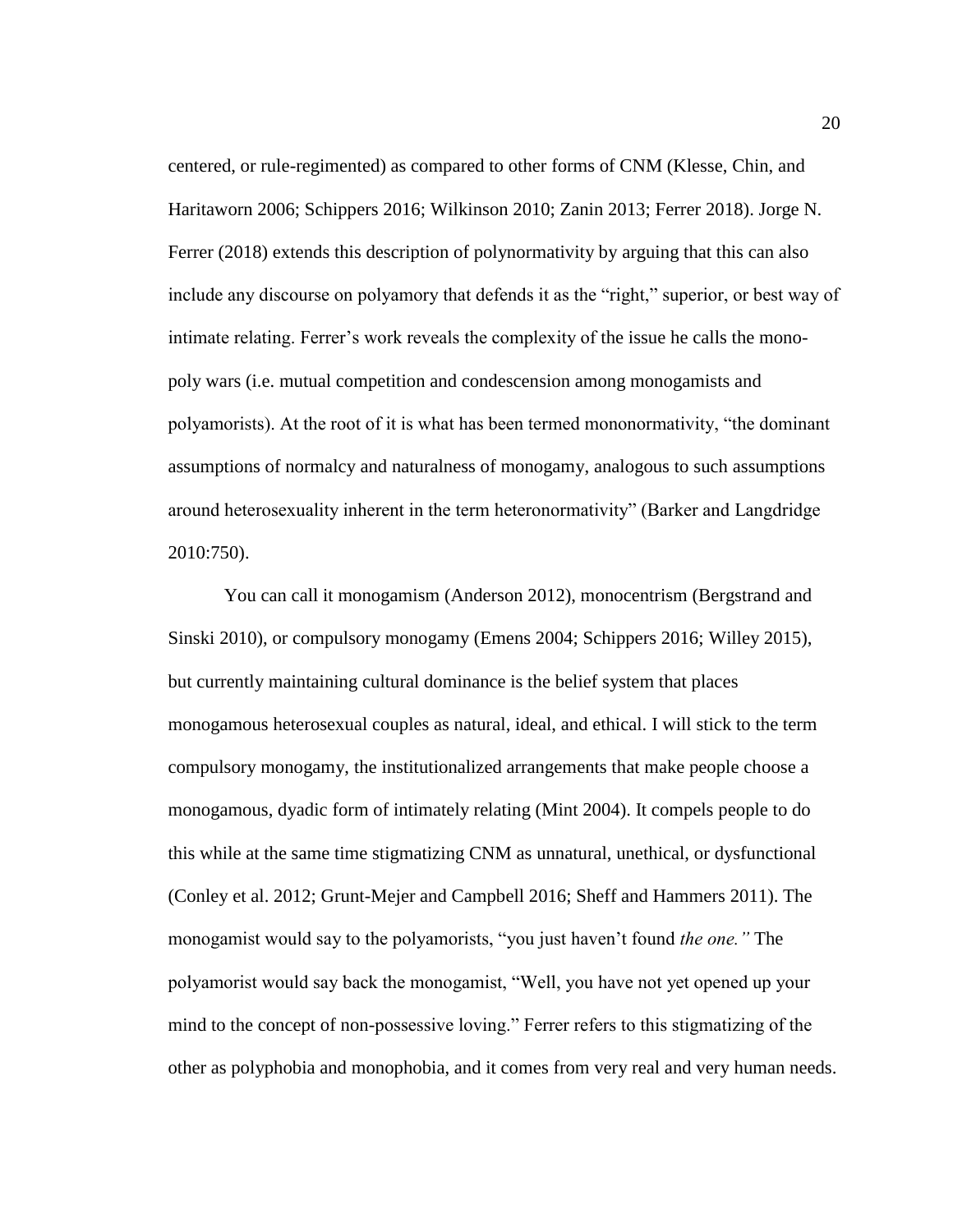These needs I refer to include the need for long term emotional stability/security on one hand and also for sexual diversity and novelty on the other (Anderson 2012). Ferrer describes these interlocking psychosocial attitudes- monopride/polyphobia and polypride/monophobia- as key to understanding the mono-poly wars, and argues for a more pluralist stance to avoid universalizing hierarchies of relationships. In other words, there can be both light and dark on either side, and we would do well to avoid dualistically situating one as above the other. Instead, Ferrer argues, we should reject hierarchy and focus more on how and why people actually practice each style of relating. One could ask if any given form of relating is fear-based or life-enhancing, more destructive or constructive, more self-centered or more empathic.

#### <span id="page-27-0"></span>*Poly Love: A New Paradigm of Love*

I believe that we would do well to spend some time focusing specifically on polyamory as a discourse on non-monogamy, as well as on polyamory as a discourse on love. Christian Klesse, professor of sociology at Manchester Metropolitan University, has published multiple articles surrounding polyamory that help us to navigate polyamory as a discourse. An article by Klesse (2006) lays out polyamory as a discourse on nonmonogamy and sheds light on the types of elements that are common in the discourse surrounding polyamory. He found that love was central to the definition of polyamory, and that relational ideologies centered on romantic love were retained in the new paradigm of poly love. In other words, the modern concept of love incorporates old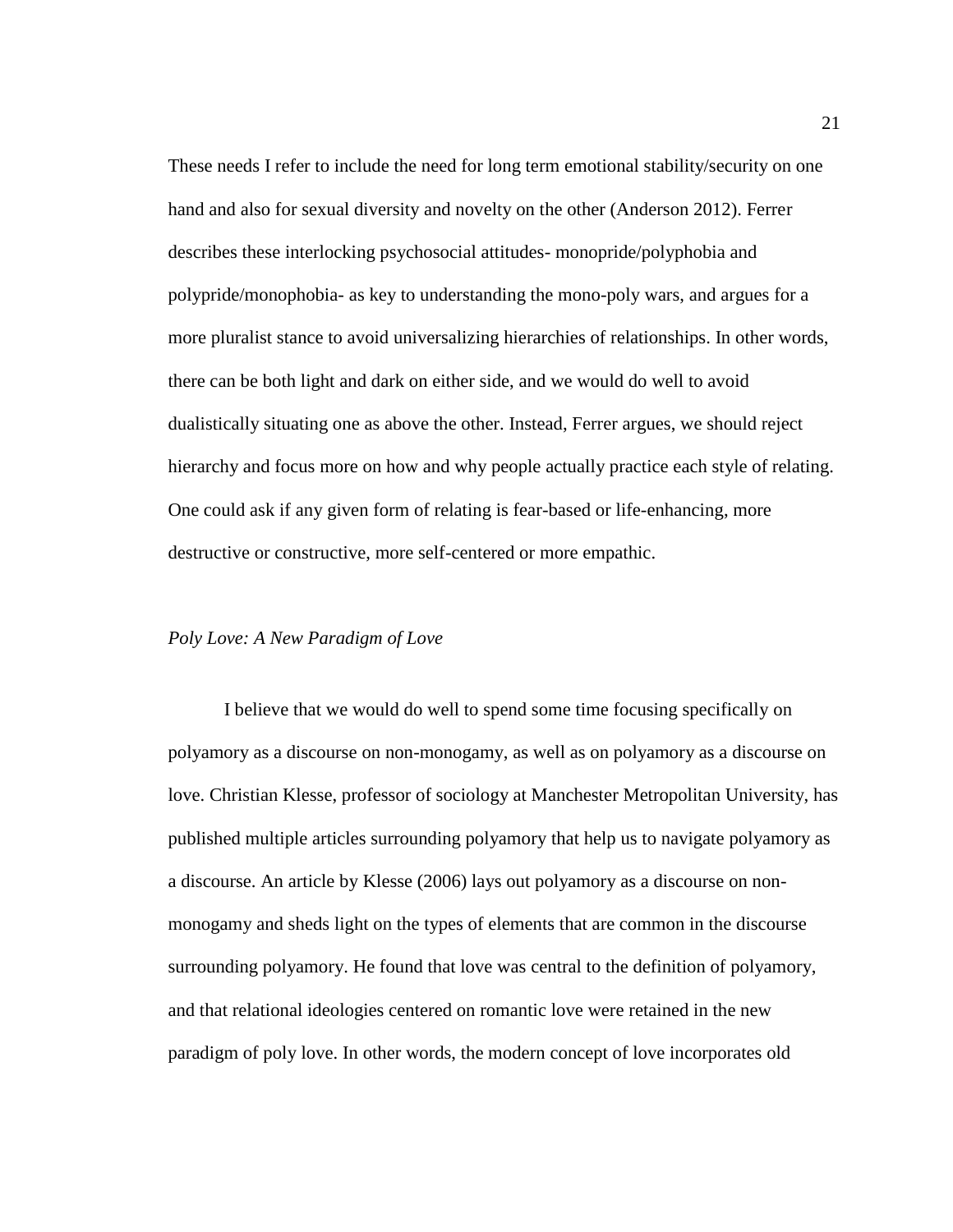concepts of love, such as long term commitment and a strong work ethic, with newer concepts of love that revolve around gender equity. He also notes that friendship and blurring of boundaries are another key feature of poly discourse.

Following this article Klesse published an article (2011) situating polyamory as a discourse on love rather than a discourse on non-monogamy. This, he argues, allows for the denaturalizing of emotions and love as social constructs to make way for a more nuanced understanding of emotions such as love and jealousy. In Klesse's (2011) work he theorizes emotions, intimacies and sexualities, and discourses. He uses Jillian Deri's (2015) book Love's Refraction: Jealousy and Compersion in Queer Polyamorous relationships to theorize emotions as socially constructed. Jillian Deri borrows from Arlie Russel Hochschild (1979) by incorporating the term feeling rules, cultural norms that dictate how someone is supposed to feel in a given situation, into her analysis of queer polyamorous women's CNM experiences with jealousy a. Under this theoretical framework emotions such as jealousy are situated as socially constructed and allow for the reworking of those cultural norms by the women she interviewed. Jillian uses feeling rules to describe how these women experience jealousy; how they process it, how they react (or pro-act) to jealousy. Thus, consensual non-monogamy allows for a reframing of these experiences.

Klesse's analysis also suggests that poly discourses, while they challenge compulsory non monogamy, tend to bolster dominant conceptions of love that might perpetuate monogamism. In other words, the contemporary notion of (polyamorous) love incorporates new ideas of love such as gender equity and old concepts of love such as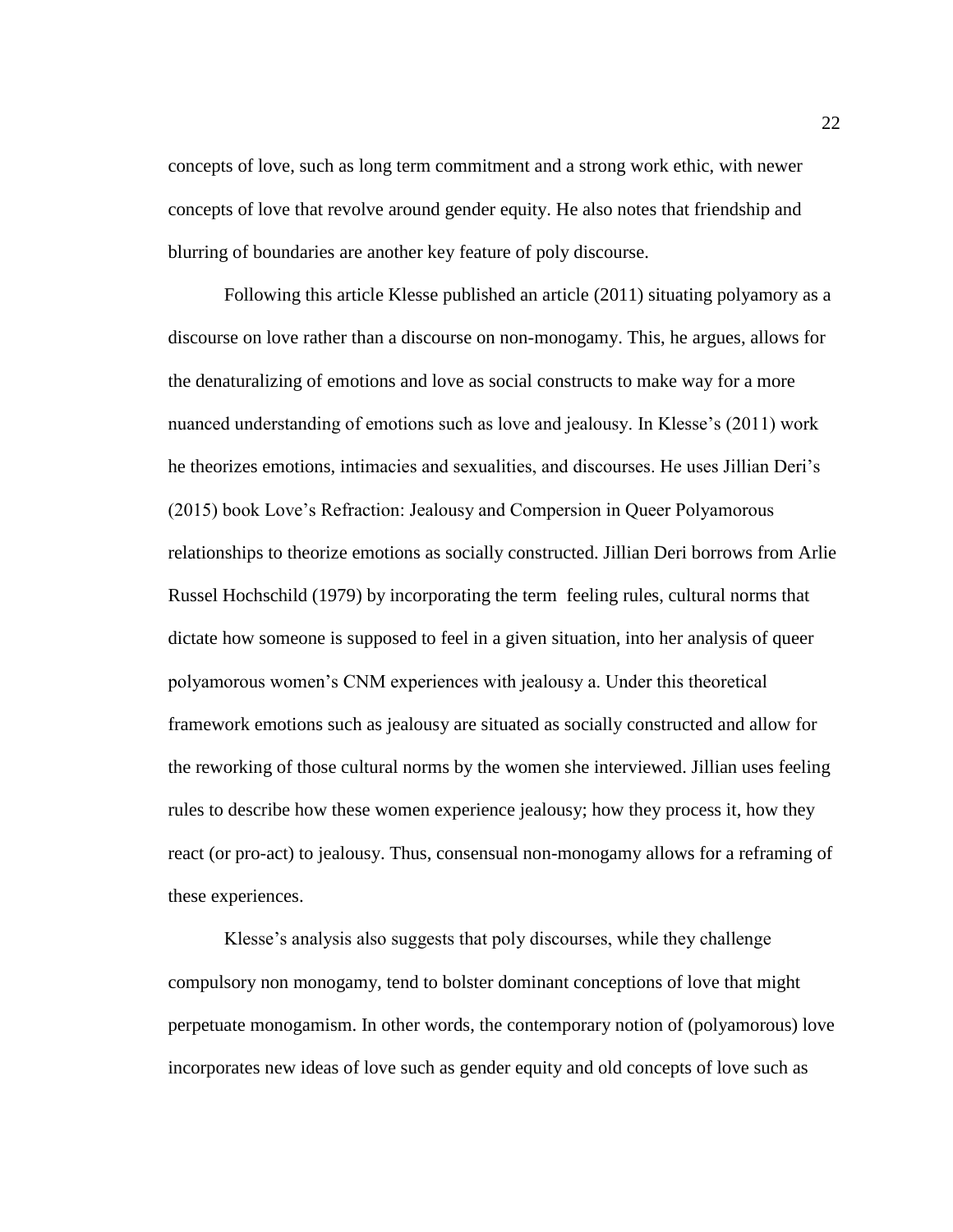commitment to long-term romantic love. However, the old more dominant notions of love persist and detract from a new conception of love that challenges dyadic heteromonogamous love. Furthermore, it must be noted that polyamory is not a unified discourse. There are contradictions within poly culture, and many polyamorists practice polyamory differently. This is essential to keep in mind if we wish to make space for poly discourses as they tend to produce a prescribed "right way" to do poly even though there are many ways that people are practicing polyamory and many contradictions within its discourses.

From Klesse's work (2006) we can begin to visualize the landscape of poly discourses. Through a series of qualitative research methods such as participant observation, interviews, discourse analysis, and focus groups Klesse maps out dominant elements of polyamory as a discourse on non-monogamy. What he finds is that love is central to most (if not all) definitions of polyamory. Polyamory tends to assume less of a sex-based orientation so much as a love-based orientation. In other words, while sex can very well be a strong component of any poly relationship, the emphasis in much of poly discourse is on love and the absence of pleasure centered "shallow" connections. This is in contrast to other forms of CNM that tend to center around sex and pleasure. To be more concise, polyamory tends to be about love and other forms of CNM like open relationships and swinging tend to be more about sex and pleasure.

Second, Klesse explains how polyamory blurs boundaries and creates a spectrum of its own with regard to friendship and intimacy. With sexual intimacy being secondary to love and emotional connection within most poly discourses, the boundary between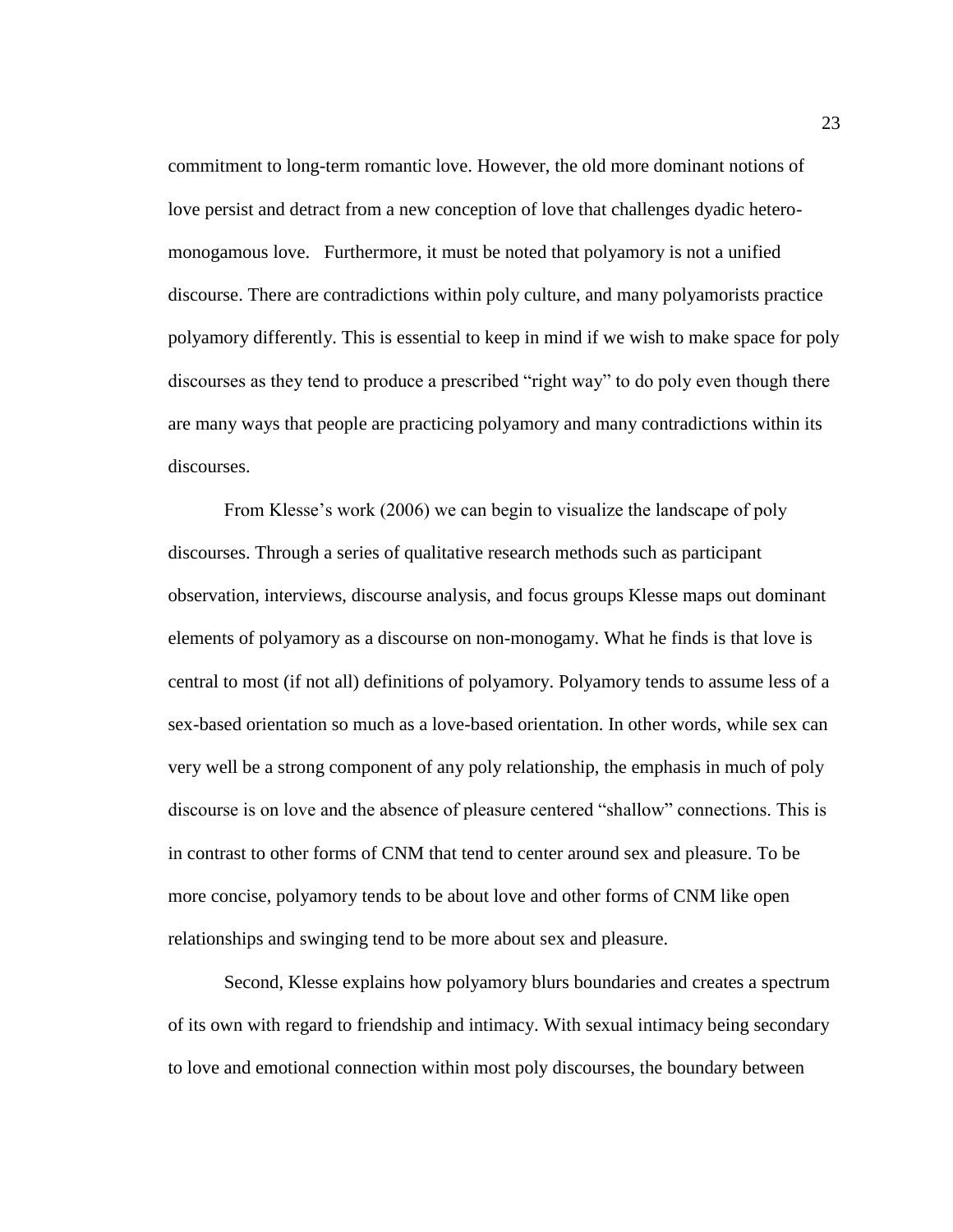friendship and lover becomes blurred. Using Rothblum's work (1999), Klesse shows the connection between the friendship model and the polyamorous model. Friendship is essentially polyamorous as we are allowed to love more than one friend. Why does sex change everything? He argues that the difference between friendship and partnership can be understood as spectral. One of his participants "describes his approach to polyamory as a process of moving from friendship to partnership, implying a fluid continuum between these relationship forms" (Klesse 2006:570). As such, polyamory tends to be a friendship centered discourse.

Aside from these central themes in poly discourse, Klesse found that there are also central elements in poly discourse regarding what types of ideas are endorsed in poly relationships. According to Klesse, these are communication, negotiation, selfresponsibility, emotionality, intimacy, compersion, and honesty. Compersion is a new term being introduced within CNM culture that, in contrast to jealousy, refers to the feeling of joy that is associated with seeing or knowing that a loved one loves another. Honesty, Klesse argues, is the most dominant piece of polyamory as none of the above elements are possible unless there is a foundation of honesty. In his work on nonmonogamy Nathan Rambukkana (2015) focuses on the tendency of polyamorists to overemphasize the role of honesty. He argues that although honesty is key, it alone "does little to address [...] unfair relationships and can instead conceal their unfairness under the banner of being open and, consequently, equal" (2015:120). Furthermore, polyamory and consensual non monogamy tend to evoke other styles of relating that are viewed as morally lacking or irresponsible. As such, how are other forms of CNM problematized by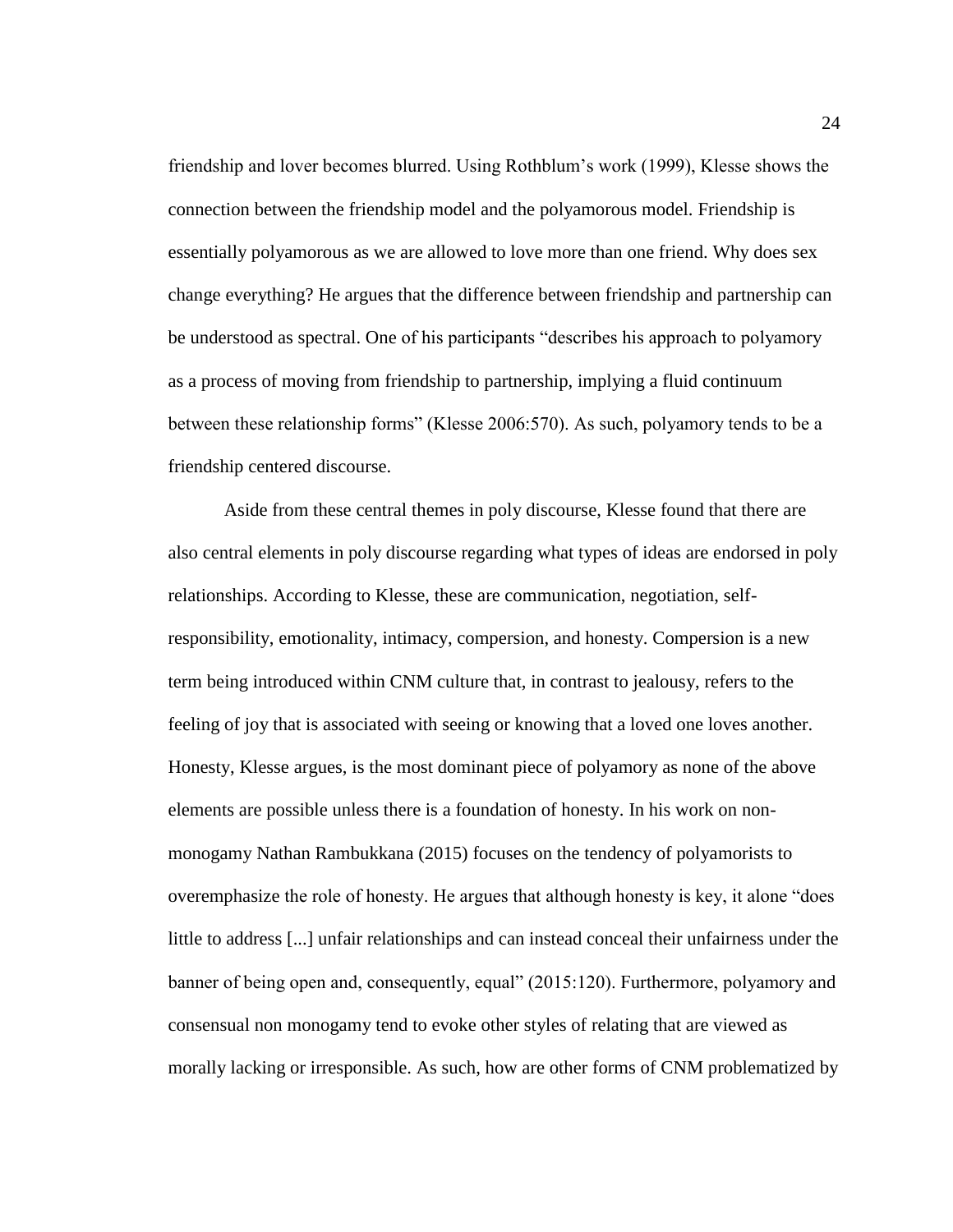the poly discourse and the often prescriptive descriptions that arise out of these discourses?

Klesse, however, continued his research on polyamory by reframing his analysis in 2011. Rather than looking at polyamory as a specific discourse on non monogamy, Klesse situates polyamory as a discourse on love. This, he argues, allows for the denaturalization of love and makes room for deconstructing emotions. What he argues in this piece is that love is central to the definition of polyamory and that polyamory challenges hegemonic monogamy, or monogamism (or compulsory monogamy). However, Klesse does note that poly discourse surrounding love still maintains some aspects of the old paradigm of love, romantic love. A distinction is made between romantic love, a paradigm of love that has been challenged as a form of gendered love that tends to follow the logic of domination and oppression, from confluent love, a paradigm of love that situates each partner as equal and communicates their wishes and desires as such. Here he borrows from Anthony Giddens (1992).

We are thus prompted to think up which notions of love are currently dominating our cultural zeitgeist. While poly discourses are argued to have retained elements of romantic love such as long-term bonds, commitment, and intimacy, Giddens (1992) and others argue that romantic love is on the decline. Others like Beck and Beck-Gernsheim (1995) argue that romantic love is taking the place of religion for many people living in secularized societies. Karl Lenz (1998), provides a slightly more nuanced understanding claiming that the new paradigm of love is a mixture of elements from the old paradigm with elements from the new one. As previously stated, ideas of love have historically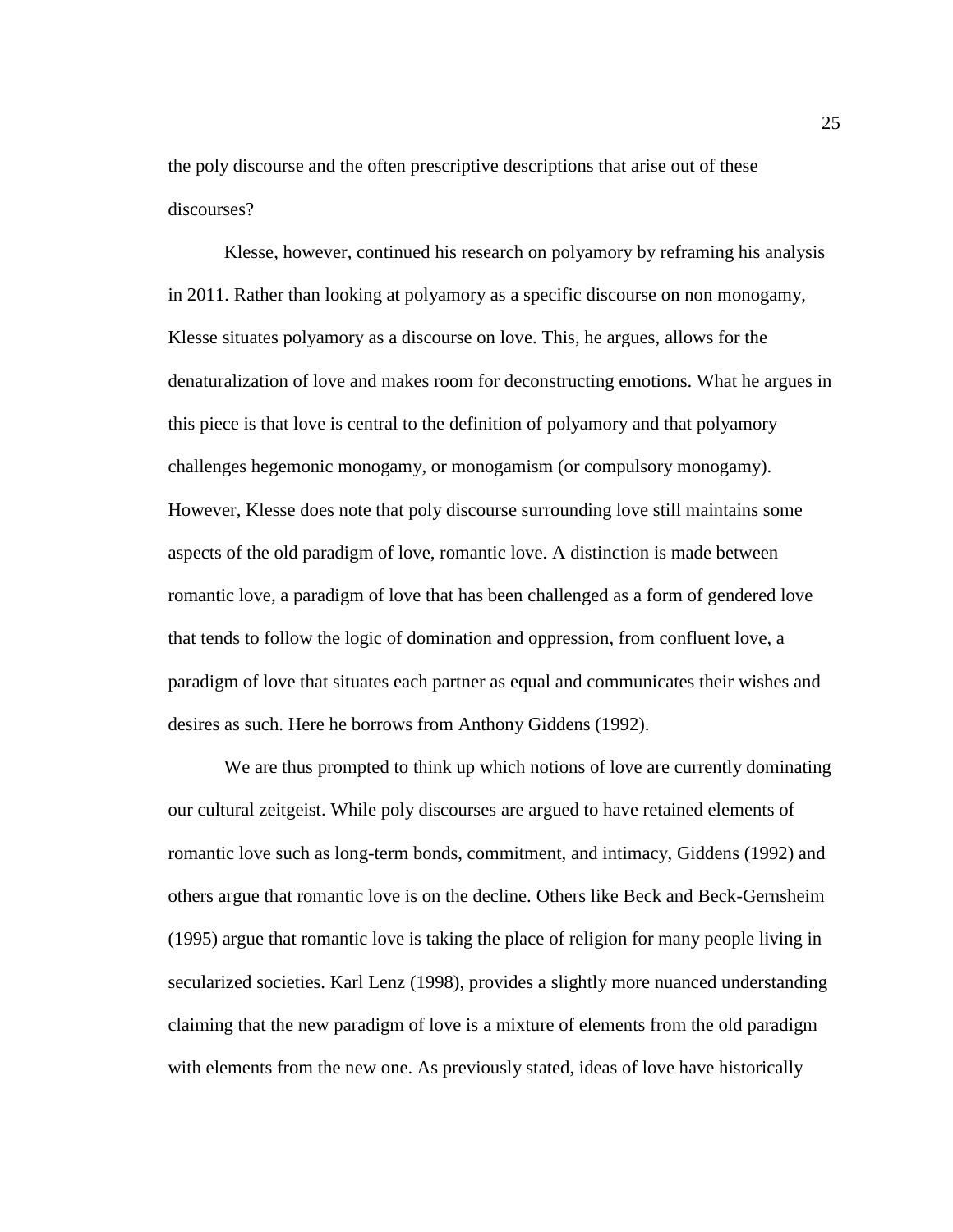been gendered and confluent love, as described by Giddens, has fostered the degendering of love. This change is due to the introduction of ideas such as self-actualization and communication into the new paradigm of love (Rose 1999). It is important to note that the new paradigm of love does not imply that love has been degendered or that all poly love assumes a more egalitarian form of loving (although it sometimes does). Elisabeth Sheff's research (2005; 2006) on gender within poly relationships suggests that polyamorous women take on the majority of emotional labor and "women's work," while polyamorous men still subscribe to what she calls poly-hegemonic masculinity. In other words, poly men still retain dominant notions of what it means to be a man within polyamorous relations (e.g. having many women as a status symbol). However, scholars such as Schroedter and Vetter (2010) view poly love discourses as having emerged from within a historical context. They situate poly love discourses as a response to the ever changing cultural and economic relations, as well as the age old struggle around cultural and sexual hegemony (Schroedter and Vetter, 2010; Klesse 2011).

He also adds here that "the whole debate about polyamory has been driven by a concern with the creation of a less prescriptive emotional and sexual culture. A commitment to diversity is a salient feature of the polyamory debates" (Schroedter and Vetter 2010; Klesse 2011). He is keen to add that poly discourse is not cohesive and that he is simply discerning between the "elements' of said discourse. There are a variety of narratives within this discourse, and not all of the themes discussed are a part of each narrative. They appear in different combinations within different narratives and often contradict each other.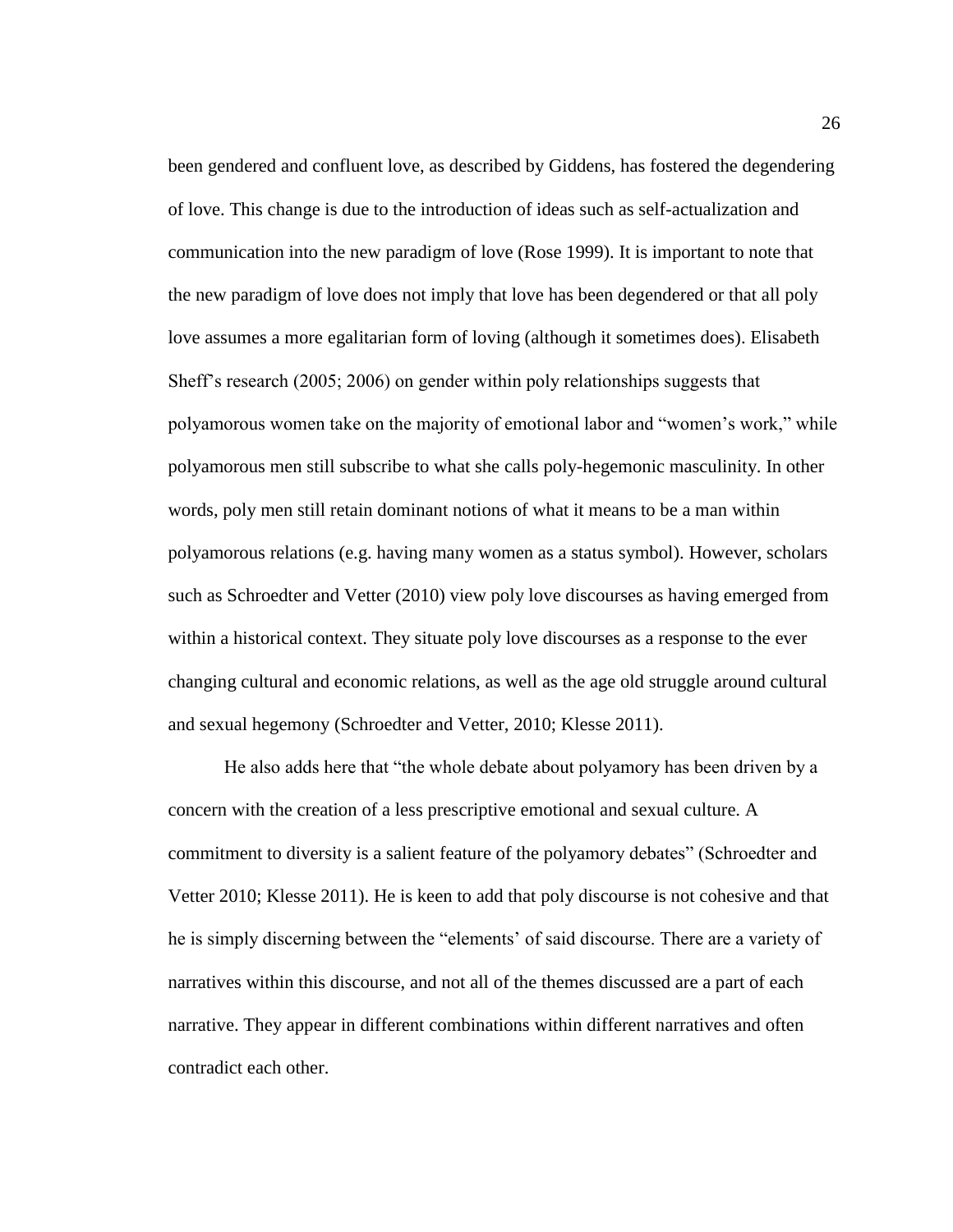The above literature review can attest to the maturation of the research done surrounding consensual non monogamy. I have laid out the themes from within the literature on CNM and polyamory. From these themes we can make sense of the types of elements that are most salient in CNM discourses. Emotions such as love, jealousy, and compersion are the most common in these discourses, and ideas like commitment, honesty, communication, and responsibility course through these same discourses. CNM as an alternative tends to be analyzed with a focus on happiness, mental/sexual health, and satisfaction with regard to sex and communication. CNM and monogamy are argued to be inferior to one another by opposing sides, and hierarchical, dualistic thinking within mononormativity is at the core. In addition, the literature surrounding CNM situates CNM as a privileged orientation that is most commonly represented by gay men and white women. People identifying with the LGBTQ community also tend to be oriented towards CNM. Taken all together, discourses surrounding CNM are not cohesive and often contradict each other as CNM is an umbrella term with subcategories that contradict from within each subcategory, as well as between subcategories. The point here is that CNM presents us with an eclectic set of ideologies and philosophies that prompt us to explore the ways in which CNM challenges normative social roles and behavior in the West. Daunting as it may be to make sense of this subculture, further research is warranted as insight into these very distinct forms of intimacy will allow for a more nuanced understanding of how we open up to others no matter the form of relationship.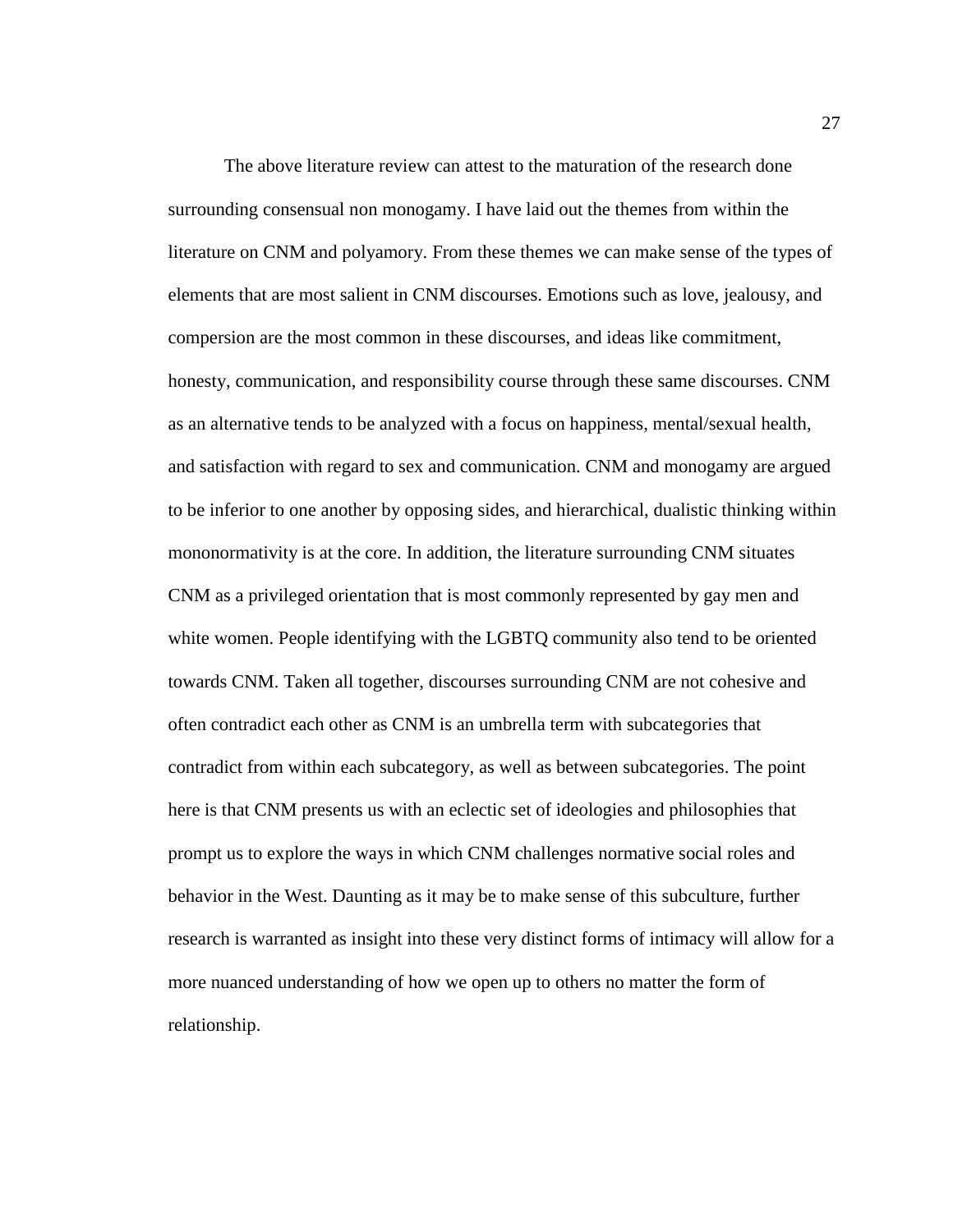It is important to recognize privilege implicit in the literature on CNM. As previously stated, a majority of the participants in these studies were gay men and/or educated middle class women with a range of sexualities. Previous research has indicated that those who participate in CNM also tend to be white (Haritaworn 2006; Klesse 2013; Sheff and Hammers 2011). In 2006 a special issue on polyamory was published in the journal titles Sexualities. Jin Haritaworn and colleagues (2006) investigated the emergence of and discourse on polyamory with an intersectional lens. Their critical analysis focuses on the ways in which sexual subjects, such as people engaging in consensual non monogamy, tend to be positioned on multiple axes of oppression. This framing of polyamorous discourses situates the discourse as being largely comprised of the experiences of those with the privilege to speak and/or access CNM communities. By taking a more critical stance, their goal is to call attention to positionality as it relates to intersectionality. Some key critical questions that they ask are, "What kind of capital financial, physical, or cultural- are [polyamorists] able to mobilize [within polyamory]? [...] What community knowledges of sexual entitlement and bodily integrity are available to [them]?" (Haritaworn et al. 2006:517) These are important questions to consider within the experiences of CNM. How are challenges within any given relationship mediated by community knowledges and techniques of conflict resolution, and who has access to said knowledges? In the following section I will take these questions and curate a set of tools for analyzing and understanding the ways in which my participants resist and transform normative responses to jealousy.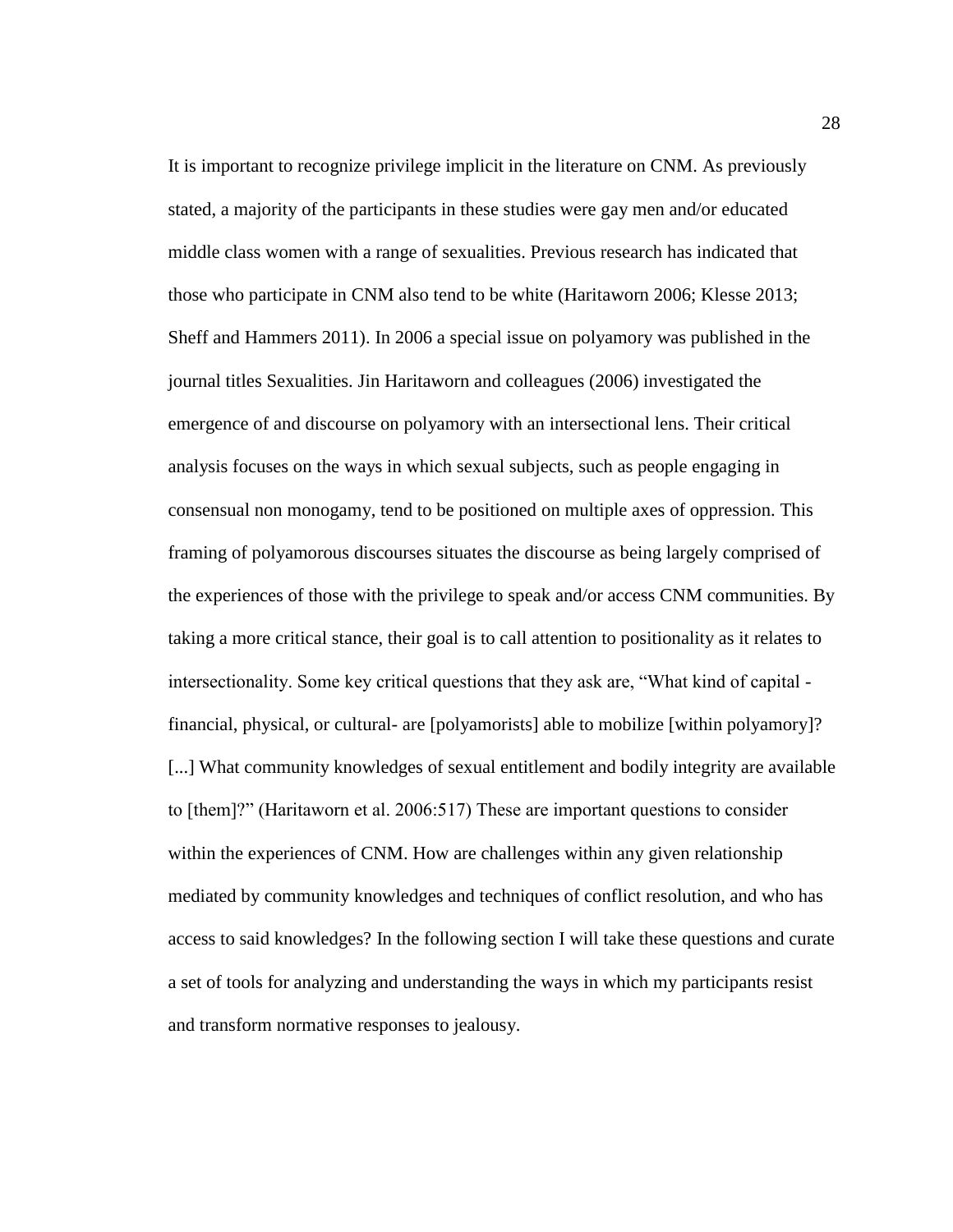## <span id="page-35-0"></span>CHAPTER THREE: THEORY

### <span id="page-35-1"></span>*Sociology of Emotions and Theorizing Jealousy*

My theoretical framework is grounded in the sociology of emotions and symbolic interactionism. In this section I conceptualize more specifically emotion management (Hochschild 1979), as informed by dramaturgy (Goffman 1959), the latter which theorizes all social interaction as scripted and dependent on a series of interlocking cues. I then conceptualize the particular emotion world (Plummer 2001) of polyamorous jealousy, as situated in queer theory at a unique intersection of emotions (Deri 2015). The emotion world of jealousy within mononormative culture and hegemonic feeling rules within this emotion world frame understandings of jealousy within CNM and how individuals are supposed to feel, manage emotions, and communicate those emotions. Within CNM jealousy, as an embodied experience, is redefined through polyamorous theory in some instances, and replicated from mononormative emotion worlds in others.

*Feeling rules,* a concept taken from Arlie Russell Hochschild (1979) refers to cultural norms that dictate how someone is supposed to feel in a given situation. Hochschild used the term to describe the ways that people manage their emotions to fit cultural expectations surrounding any given circumstance. Within this framework, emotions are understood as something that we can manage, but yet we are supposed to manage them according to a socially constructed concepts of emotion and meaning we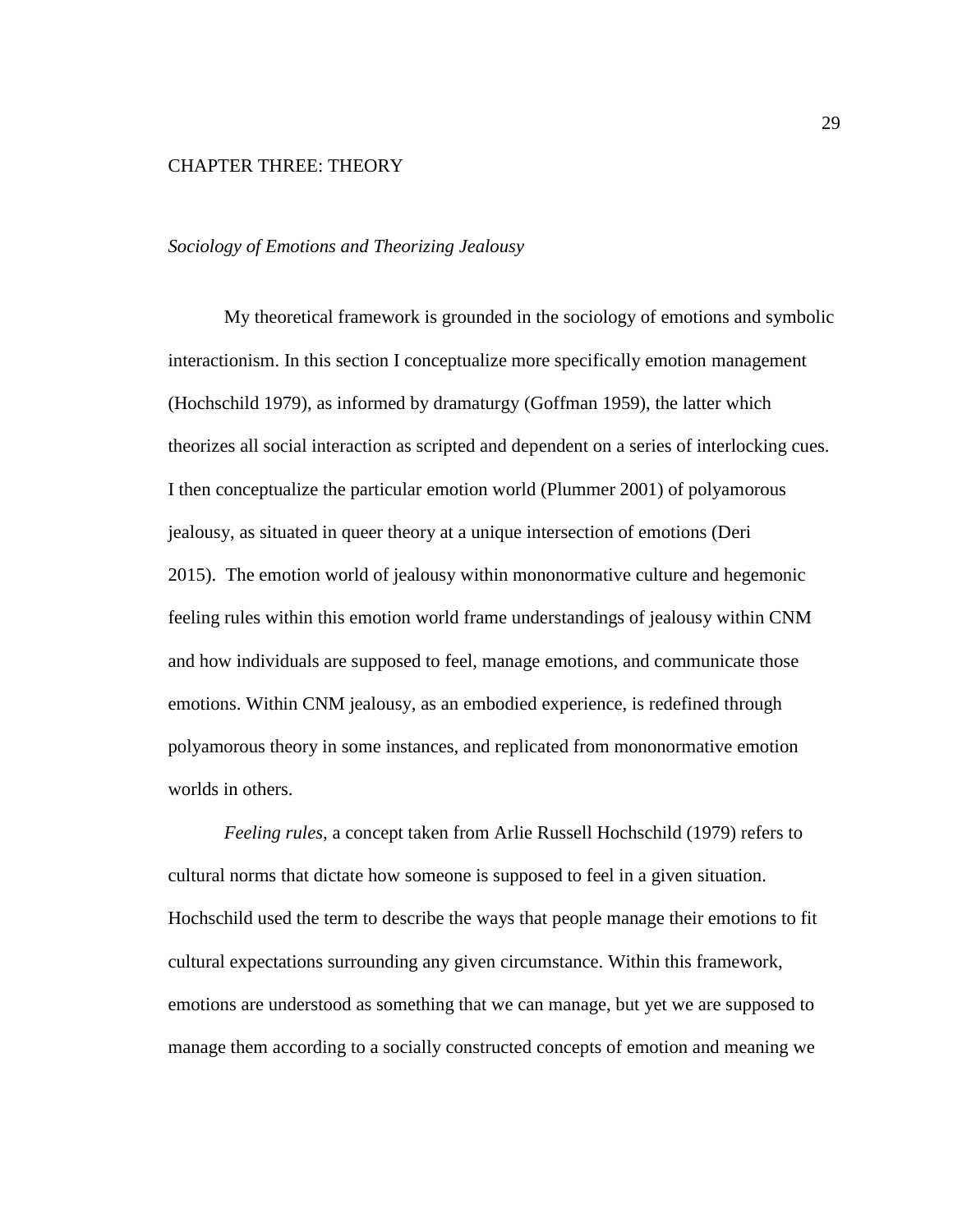attach to these emotions. When someone you love dies, you are supposed to feel grief. When a long-term relationship ends you are supposed to feel remorseful. These feeling rules are unwritten, but we are able to notice them when they are broken. How would you feel if someone laughed, when you told them that you were mourning a relative's death? How would you feel if someone appeared visibly joyous, if you shared that you had just ended a serious relationship? Additionally, while there is a socially prescribed feeling for any given situation, there are also social expectations and norms surrounding how one is supposed to display their emotion.

Display rules determine how and when these particular emotions are expected to be communicated. Both display rules and feeling rules are gendered. Deri (2015) argues:

Gender plays an intricate role in romantic relationships and is part of how people relate to each other sexually. Gender means more than the categories of man and woman; it extends to the matrices of ways in which people relate to their identities, roles, and expressions of masculinity and femininity, and to their distance from these categories [...] It is nearly impossible to separate emotion from the constructs of gender, sexuality, and their intersecting regulation.(P.71)

Buss (2000) maintains that men tend to get jealous when their partner has a sexual connection with someone else, and women are more likely to get jealous when their partner forms an emotional connection with someone else. In addition, Clanton (1996) found that women respond to situations that might induce jealousy with manipulative behavior, cattiness, or by trying to work on the relationship in question. Clanton also found that men tend to respond to jealousy with anger and aggressive behavior. These are example of how feeling rules (i.e. cultural norms surrounding emotions) dictate the experience of jealousy and the consequent expression of jealousy. The gendered feeling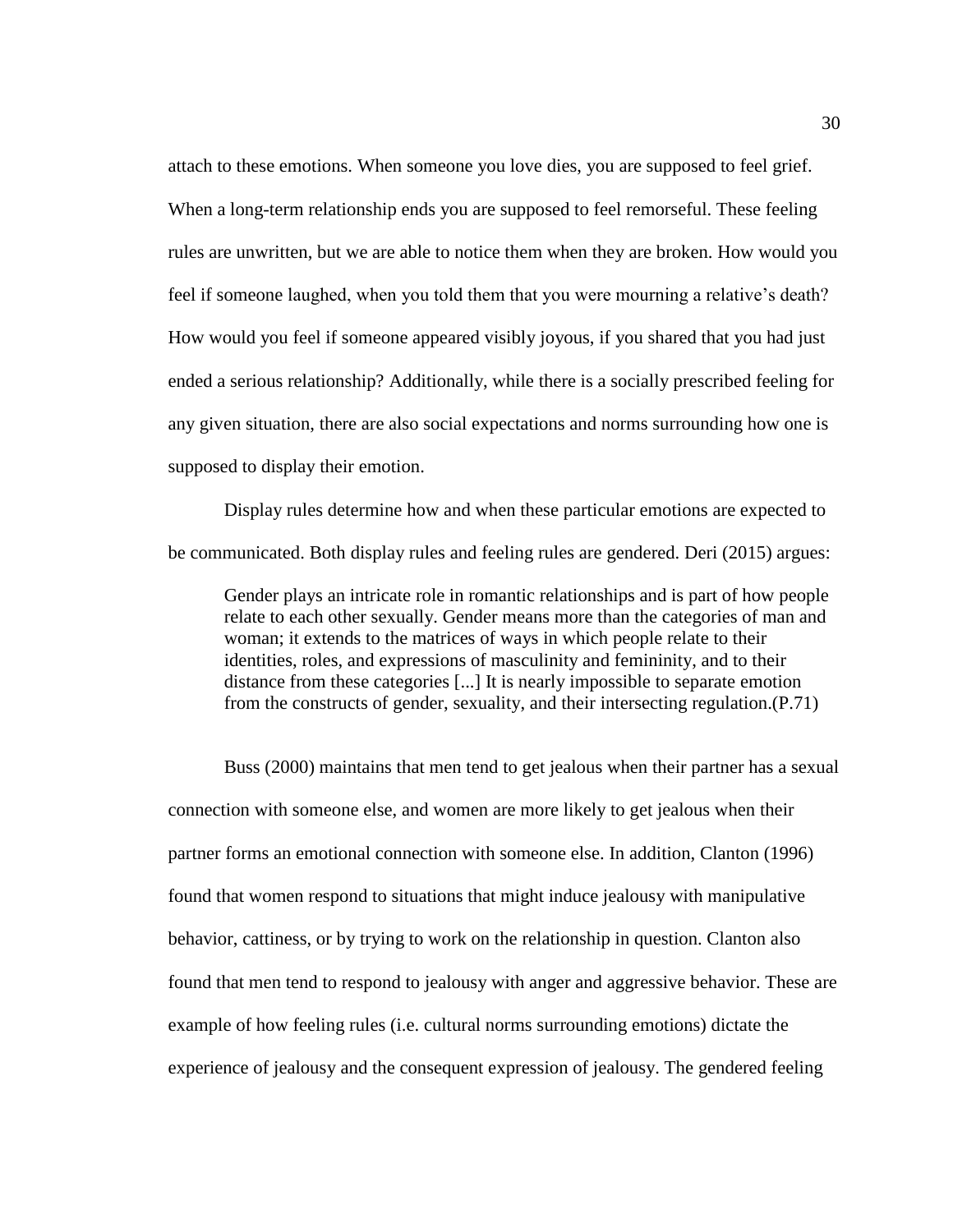rules and display rules surrounding jealousy are connected to larger systems of domination. Jealousy has been found to be connected to male violence and sexual and material ownership (Clanton 1977; White and Mullen 1989). Lastly, Petersen (2004:53) argues, "by learning the culturally prescribed feeling rules for those of their gender, men and women are socialized into different emotion worlds."

Emotion world, a concept developed by Kenneth Plummer (2001) to describe the ways in which a culture's words and concepts shape people's emotional responses. I am using this concept to describe the complex emotion world of jealousy as it has been crafted within our monogamous culture and reimagined through polyamorist theory and, to some extent, practice. An emotion world is a symbolic universe made up of normative response schemes, value assumptions, and emotion words. Within the dominant emotion world of monogamy is the assumption that sexual exclusivity is the epitome of love and commitment. It follows that any deviance from this should be cause for fear of a failed love and lack of commitment. In other words, the dominant emotion world includes concepts like commitment, exclusivity, love, and jealousy (to name just a few). I use this term to describe the ways that cultural expectations shape the emotional experiences of my participants who, through polyamory, attempt to reimagine different emotion worlds with different scripts, values, and norms. These emotional worlds are reimagined against the emotional world of monogamous jealousy.

Recent work has been done by Jillian Deri surrounding polyamorous queer women in Canada and their experiences with love and jealousy as it relates to their polyamorous practice. In her book titled *Love's Refraction: Jealousy and Compersion in*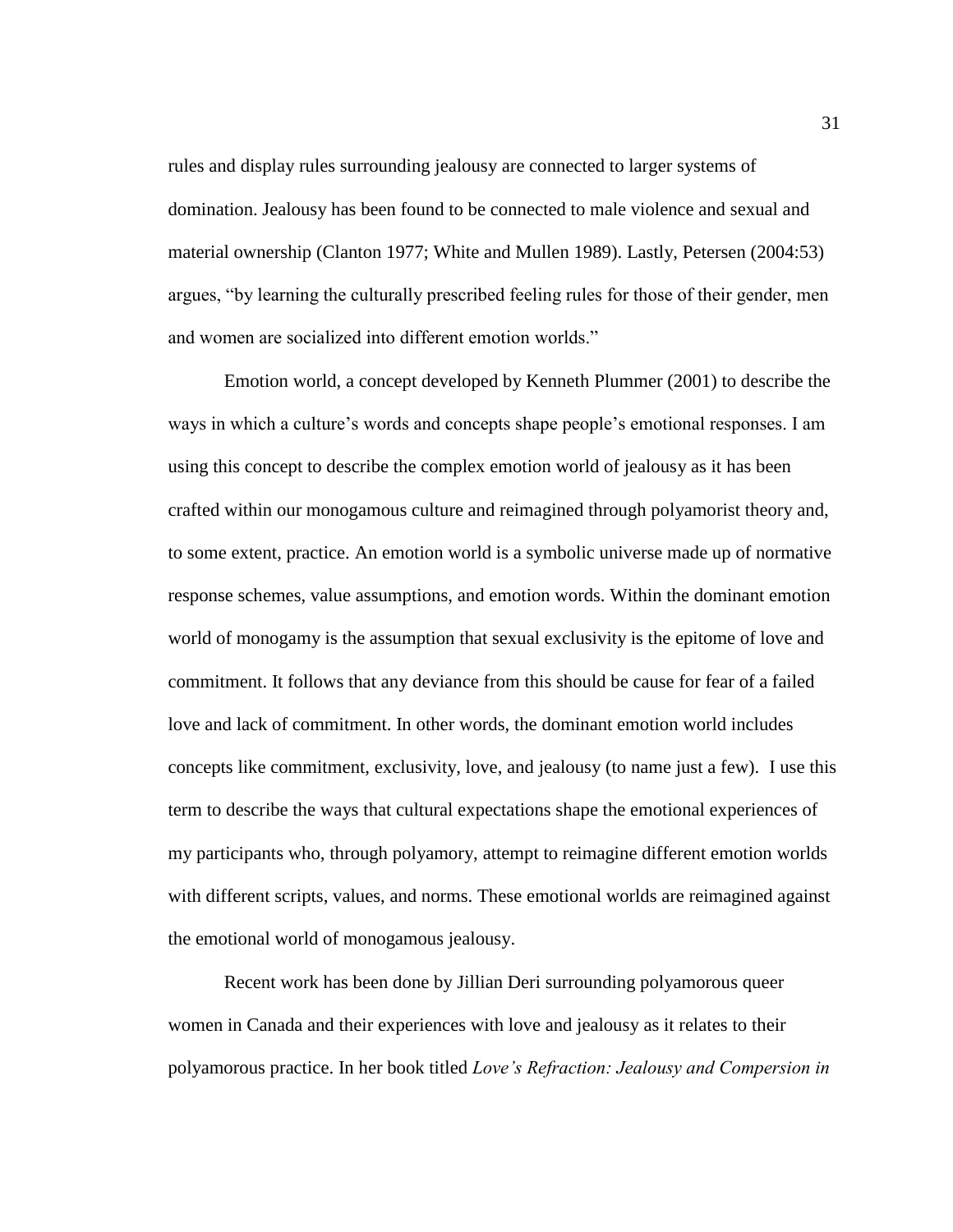*Queer Women's Polyamorous Relationships* (2015) Deri draws from the work of Arlie R. Hochschild and Ken Plummer to formulate specific theoretical tools for making sense of jealousy within multi-partnered entanglements. Originally used for having a conversation about emotions in general, Deri uses the concept of emotion world and feeling rules to have a more nuanced conversation about emotions within the realm of polyamory. More specifically, Deri unpacks the embodied experience and cognitive understanding of jealousy. Deri argues that the goal of polyamorist theory and practice is to minimize instances of jealousy by creating alternative feeling rules within a different emotion world that does not situate exclusivity and ownership at the center of love.

By introducing a term to describe the opposite of jealousy, compersion, polyamorist theory tries to soften the power that emotion tends to have over people in intimate relationships. Compersion is a term coined by the Kerista Commune (1971- 1991) to describe feelings of joy or pleasure in response to a partner's sexual or intimate encounters with others. Polyamorists try to rewrite feeling rules around jealousy, and they aim to have jealousy be superseded by compersion. According to Deri's study, polyamorists do this by questioning dominant feeling rules, developing alternative feeling rules, and creating their own norms and strategies for dealing with and renegotiating jealousy. In other words, polyamorist theory has developed rules that help polyamorists negotiate boundaries, disclosure, and initiate communication. Deri states, "According to the polyamorous model, feeling any emotion is appropriate, but acting on that emotion should be tempered with grace" (2015:30).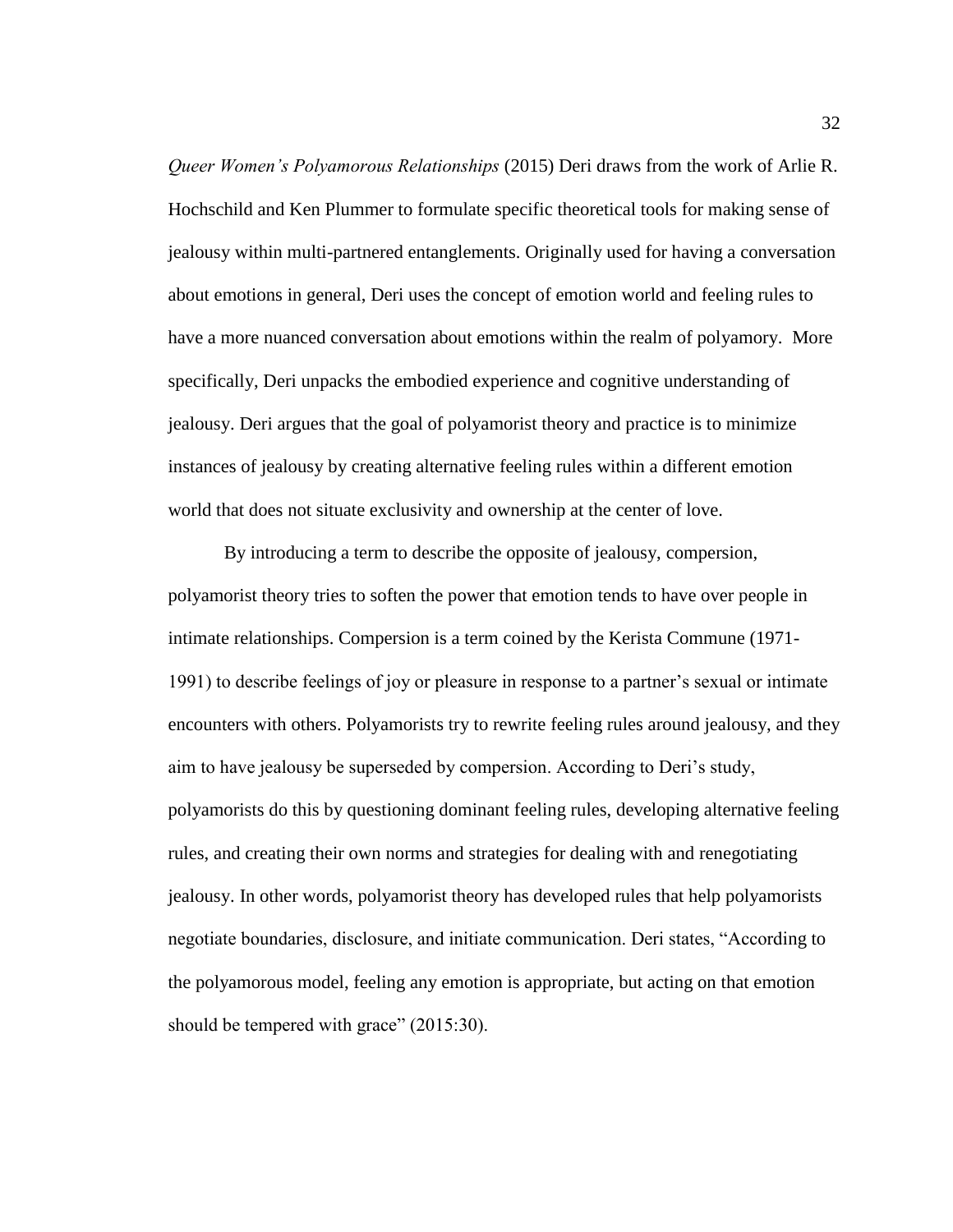Jealousy, an emotion "at the intersection of contradictory feelings: love and hate, romance and heartbreak, excitement and fear," (Schippers 2015:6) is not unknown within the polyamorous communities. Just as in monogamous relationships, polyamorist, too, experience jealousy. The rate at which jealousy occurs within polyamorous circles is evidenced in the term *polyagony*, a term used to refer to the pain that is often experienced by polyamorists related to feelings of jealousy. However, the way that jealousy tends to be experienced, handled, and channeled is distinct within polyamory. Being that polyamorous relationships are based on the agreement that it is ok to have more than one intimate partner, polyamorous jealousy is reconfigured in such a way that challenges the dominant understanding of jealousy. The introduction of compersion has fostered a new understanding of jealousy, one that situates jealousy as being merely one way of feeling about a partner's extra-dyadic relations.

The emotion world of jealousy is complex in that, as previously stated, jealousy often co-occurs with a variety of other emotions. Be it resentment, anger, pride, sadness, anxiety, fear, pettiness, or bitterness, jealousy is a complex emotion that has been known to be connected to emotional immaturity, overdependence, and possessiveness (Baumgart 1990; Clanton and Smith 1977; White and Mullen 1990; Salovey 1991; Schippers 2015). On a more extreme level, jealousy has been linked to aggressiveness, overly controlling relationships, and patriarchal violence (Ben Ze'ev and Goussinsky 2008; Edalati and Redzuan 2010; Klesse 2006; Speed and Ganstead 1997; Yates 2000; Schippers 2015). It is apparent that jealousy is not only a huge piece of our emotion world, it is a feeling that is experienced in a multitude of ways. "Like other emotions, jealousy is not a singular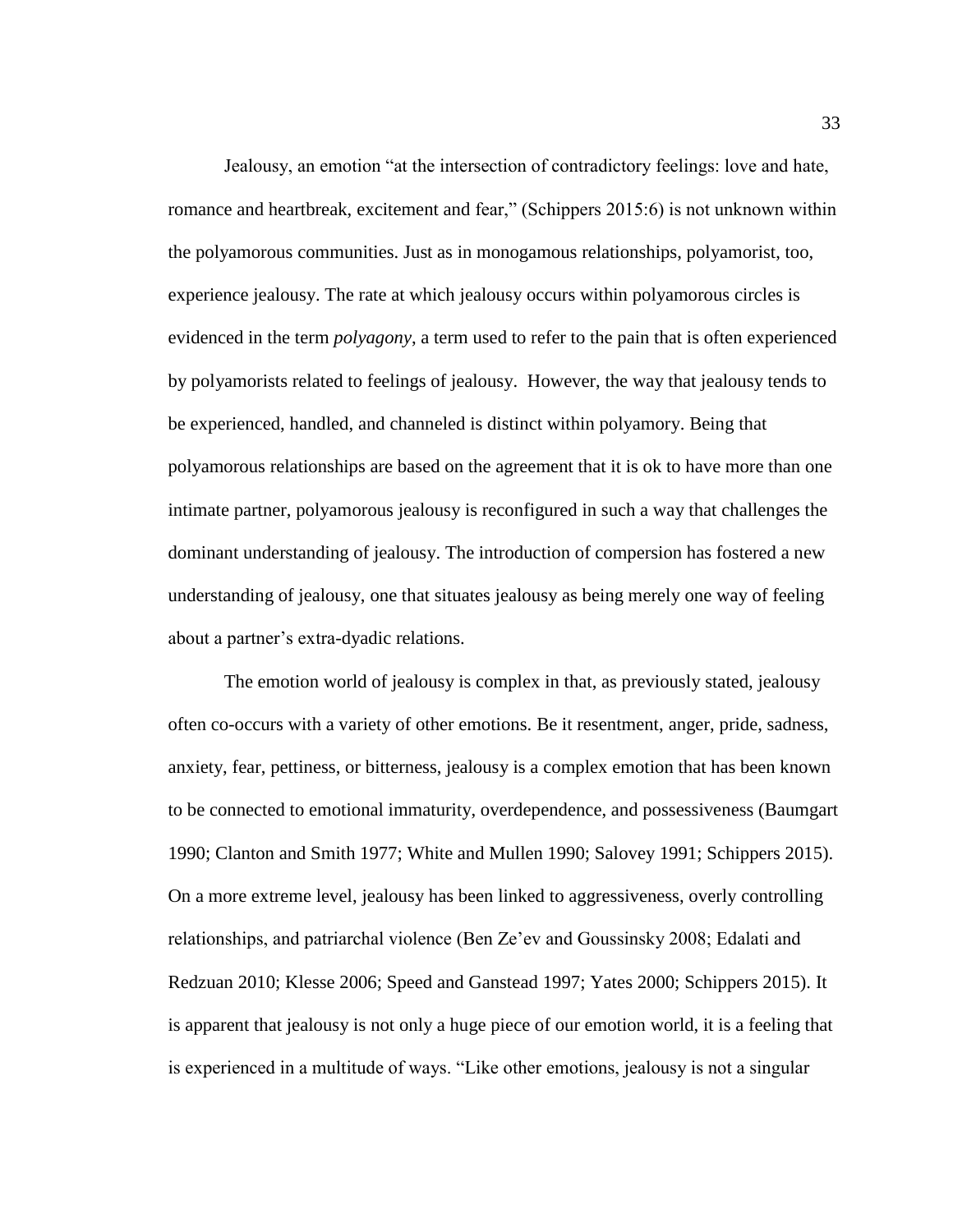and coherent reaction and it is well known to illicit paranoia, stress, withdrawal, and even fits of rage (Klesse 2018). Jealousy, is thus situated at the intersection of a variety of emotions, and the breaking down of jealousy within multi-partner configurations requires a particular know-how that is often acquired from poly discourse and community.

Feeling rules are essentially that know-how. They are a type of subcultural capital (Bourdieu 1994) used within CNM configurations that help to mitigate, redirect, and redefine jealousy. The reconfiguration of jealousy within polyamorous theory and practice reveals a larger point about how the polyamorous community, as a whole, intentionally unlearns a set of feeling rules while simultaneously learning a new set of feeling rules. These feeling rules are incredibly crucial for making these CNM relationships work. Thus, polyamory is not simply a rejection of institutionalized monogamy and traditional feeling rules, but rather, polyamory is a renegotiation of these rules. This happens both at the individual and community level. Within the community as a whole these new rules serve as a type of subcultural capital. In polyamorous circles, by means of cultural experimentation, participants negotiate specific terms of intimacy. Christian Klesse (2018:1112) describes this subcultural capital as a "repository of response strategies for resolving potential conflicts around jealousy". The alternative emotion worlds and feeling rules that have been developed within polyamory are a reimagining of what it means to be jealous; what it means to open up to others.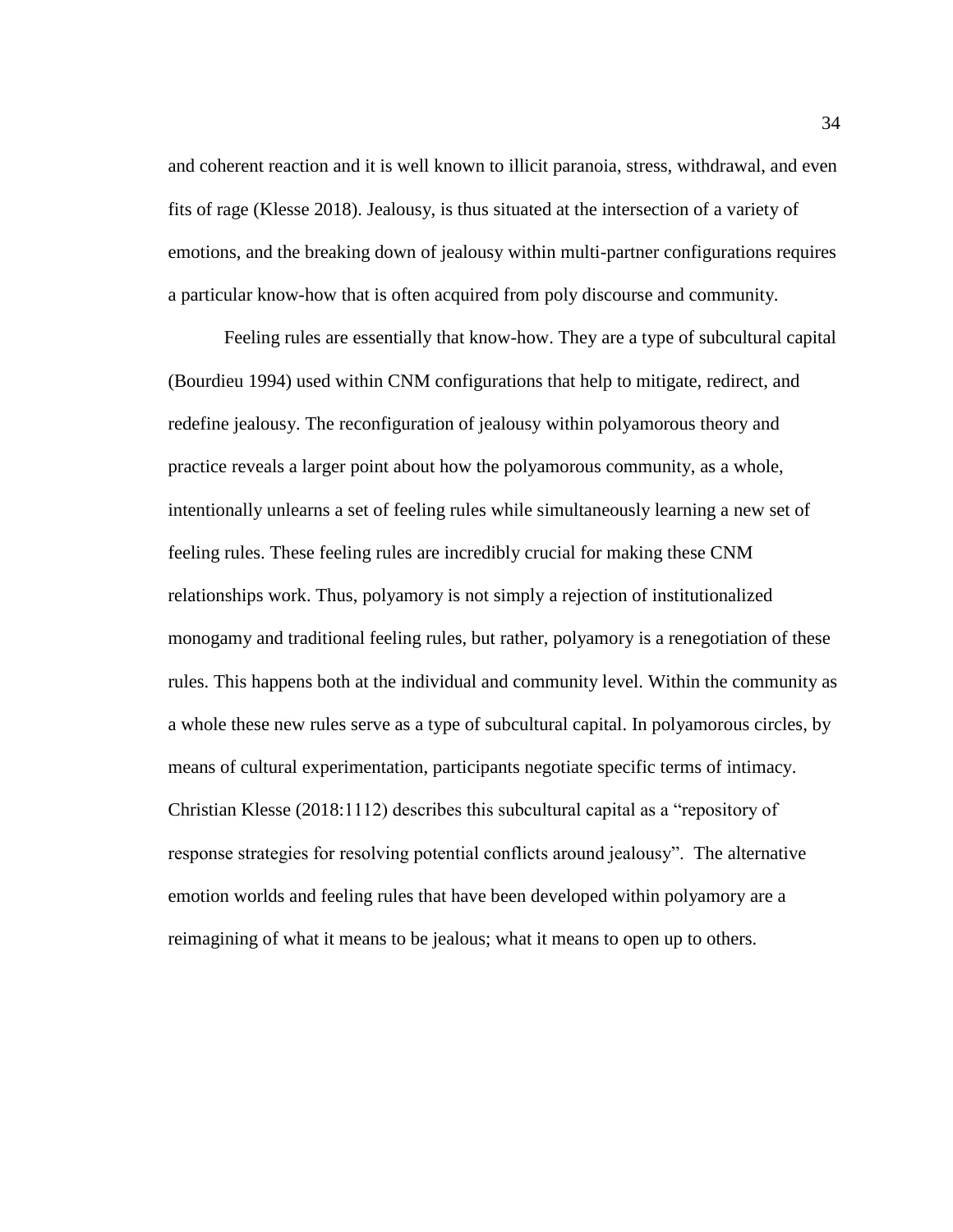## CHAPTER FOUR: METHODLOLOGY

This research is based on semi-structured interviews conducted between July and December 2018 with 12 people who were practicing some form of consensual non monogamy, identified as consensually non monogamous, and/or had experience with consensual non monogamy (IRB number 18-007). Specifically, I asked participants about their experiences with CNM and why they chose their specific style of relating. I also asked about challenges and benefits of CNM. Some of my participants agreed to followup interviews; however, not all of the participants in my study were able to meet for follow up interviews. I interviewed four participants two times.

# *Recruitment*

Participants in my study were primarily recruited through a social networking website (Facebook), as well as through a dating application (Grindr). Aside from these recruiting methods, I also used word-of-mouth and non-probability and snowball sampling (Berg and Lune 2012). All interviews were conducted with my participant's informed consent (Appendix A). Before I began the interview, I reviewed the consent form with them, answered participant questions, and asked then asked them to sign the form. Participants were also given pseudonyms. Interviews were recorded digitally, and I transcribed them all myself. All identifiable characteristics were changed or deleted to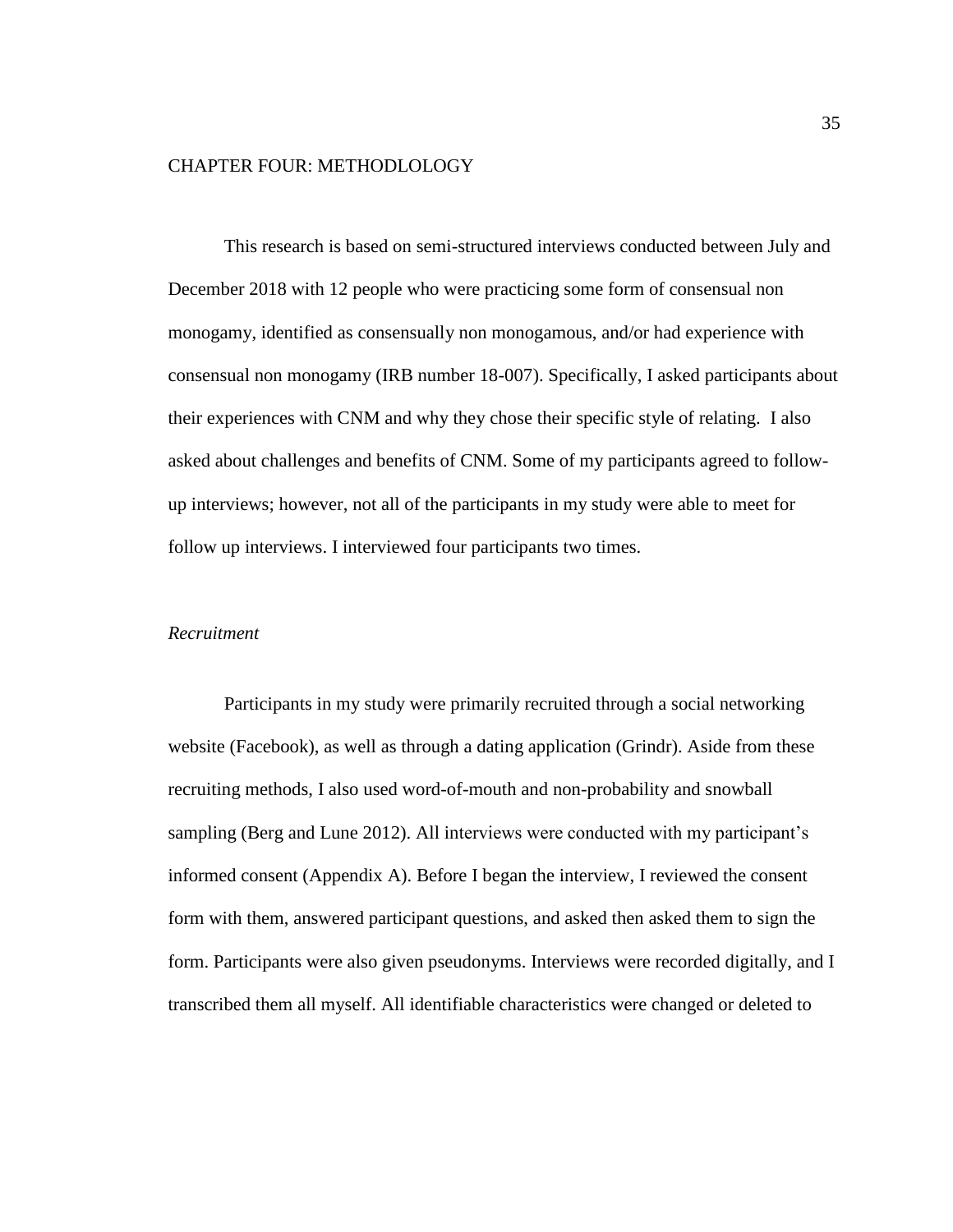protect their identities. All recordings, consent forms, and any other related documents were kept in a secure and private location.

Before my initial attempt at recruiting participants, I attended multiple local events where I assumed I would be able to meet people who identified as being consensually non monogamous. There was one event that openly welcomed the kink community where I met someone who would eventually add me to their kink Facebook group. I found that this allowed for me to enter the culture of those practicing nonconventional forms of intimacy and establish some rapport with the population I was reaching out to. As such, I hoped to take somewhat of an insider approach to my research. I decided to use this Facebook group as a platform for recruiting participants from Humboldt County. Once accepted to this group, I posted my flyer along with a description of my project and a call for participants. Within 24 hours, I had about four responses. However, I ended up only getting three participants from Facebook. My other nine participants were either from the dating app Grindr (5), referral (2), or my own network of friends (2).

The dating app, Grindr, was uniquely useful as the relationship status of everyone on the app was typically listed on their profile. I contacted those who listed themselves as being in an open relationship. Due to Grindr being used by mainly gay males, the majority of my respondents were gay, bisexual, or queer males. I approached the topic as both an insider and an outsider to the polyamorous practice. When I started my project, I had not yet known the breadth of polyamory and how many of us are essentially practicing polyamory without calling it polyamory. Towards the end of my research, I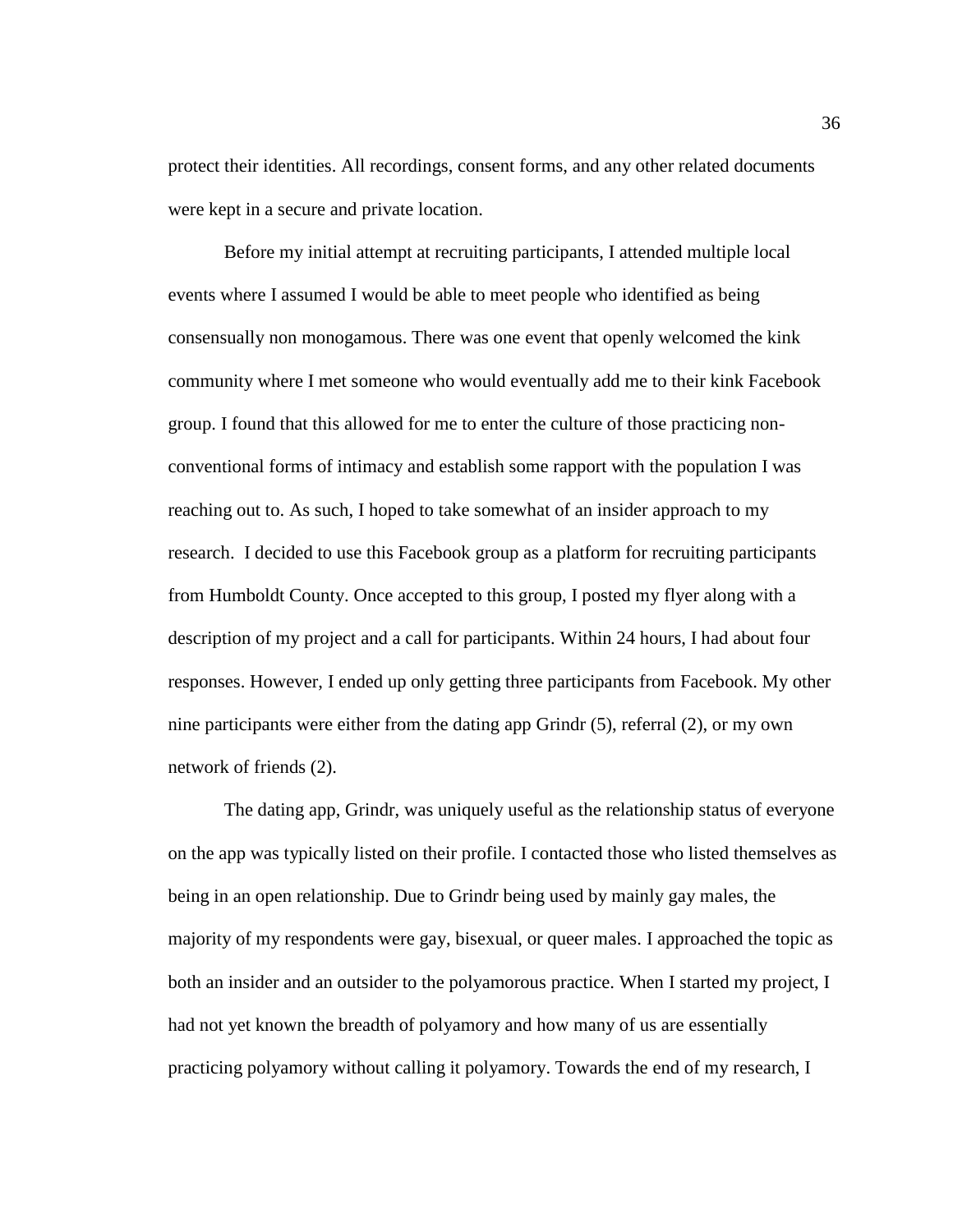began to see that some of my intimate practices could be considered polyamorous. Thus, I recognize my positionality as both someone with little cultural capital and someone with enough cultural capital to relate to my participants in a way that was conducive to meaningful conversation around CNM. By cultural capital I mean the cultural knowledge that contributes to the successful navigation and mobility within a society (Bourdieu 1993).

## *Participants*

My participants identified with a range of relationship statuses at the time of the interviews. One participant was in an open marriage. One was in an open relationship, but was not married. Three participants were in a common polyamorous marriage. Four participants were part of a quad dynamic. Two of my participants were single and two were monogamous. There is some overlap with a few of the participants, meaning that some of my participants were both poly and open, a part of a quad dynamic, but also open and polyamorous. The types of CNM configurations that my participants were able to speak to range from open relationships, relationship anarchy, open marriage, poly marriage, quad dynamics, monogamy, and solo poly.

At the time of the interview, the youngest participant was twenty-three, and the oldest participant was fifty-three. Most participants were 23 to 49 years old. The data collected was gathered in Humboldt County, California, and interviewees were living in Humboldt at the time of the interviews.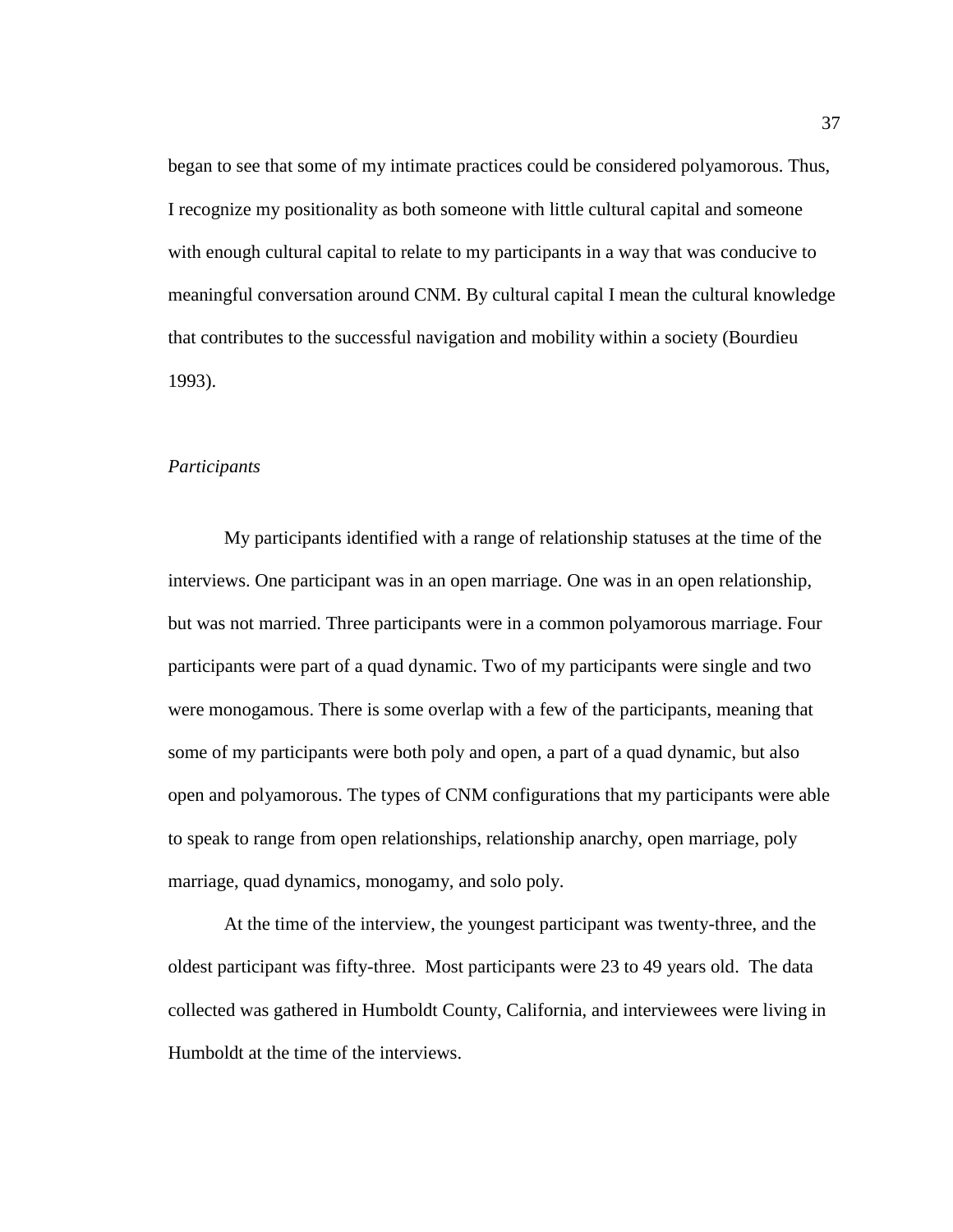### *Interviews*

Each interview started with a prompt for the interviewee to describe their current form of relating (e.g. open, polyamorous). I used a semi-structured interview schedule as to allow for flexibility and a more conversational interview. I followed Kathy Charmaz's lead by using semi-structured interviews as a means for providing the opportunity for participants to share "unanticipated statements and stories" (2006:26). The order in which the questions were asked remained relatively the same. However, I ended up adding questions surrounding love for follow-up interviews. Questions that needed clarification were explained. I prompted to participants to explain their answers when I needed more clarification on their part (Berg and Lune 2012). In addition to the questions noted above, I also asked questions about the trajectory of their relational practices and the degree to which their relationship expectations aligned with the reality of their experience. These questions also prompted the interviewees to reflect on their life trajectory and the trajectory of their relational practices and ideologies.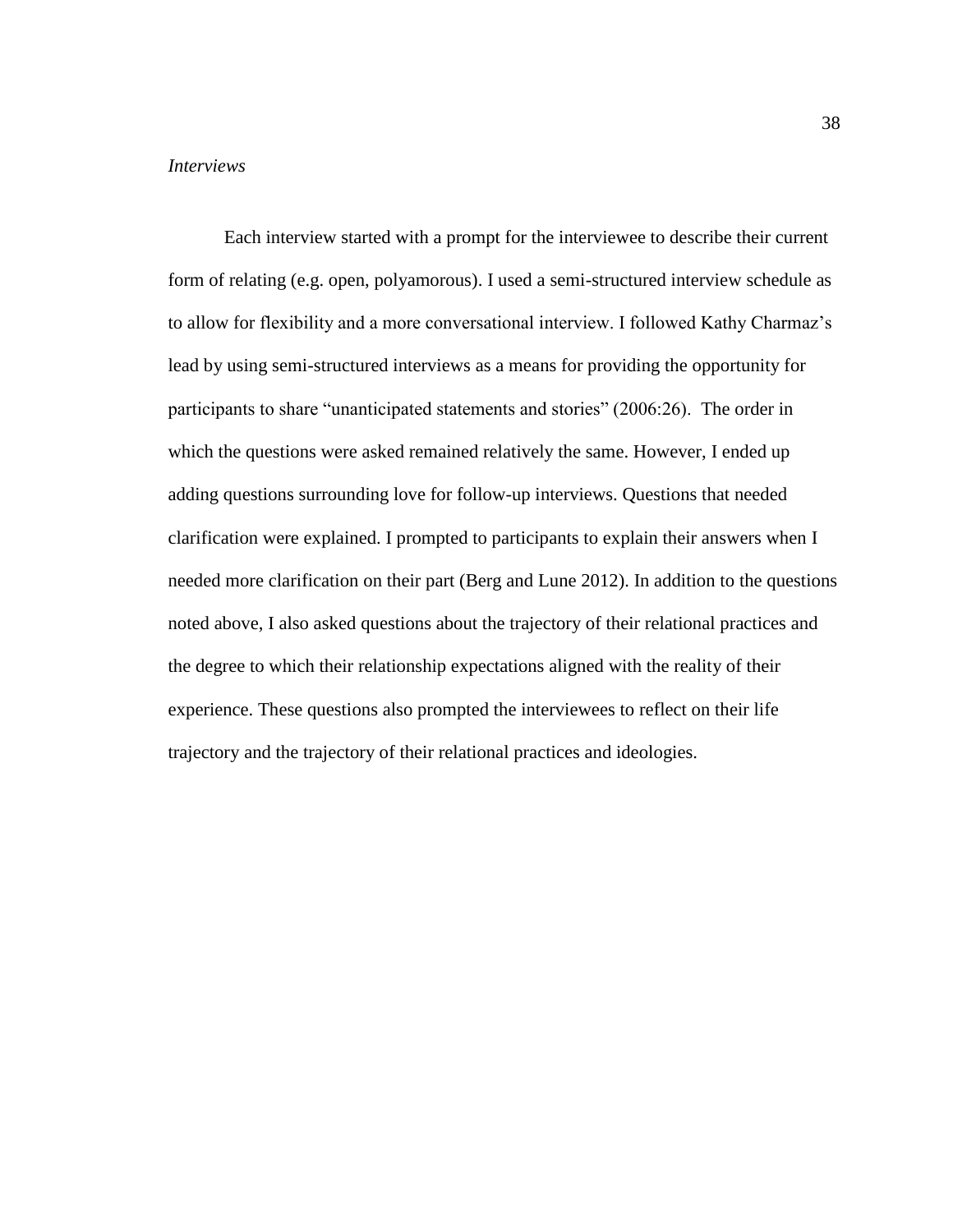# CHAPTER FIVE: DATA ANALYSIS

## *Managing Emotions, Reimagining Emotion Worlds, and Communicative Intimacy*

The biggest challenges that were most commonly talked about were jealousy, communication, and feeling honored and loved. Jealousy, as already discussed, is a very complex emotion that is usually wrapped around other sentiments like sadness, heart ache, resentment, insecurity, anger, fear, and many other "negative" emotions. I will begin with complicating an already complex feeling by showing how jealousy was experienced differently by people within different contexts. I will then move into a discussion surrounding communication and the ways that communication facilitates (and does not facilitate) strong CNM relationships. Some of my participants actively reimagined their emotion world of jealousy to include strategies for effective communication that normalized discomfort. Nearly all my participants alluded to the common themes within poly discourse of reimagining emotion worlds and renegotiating the terms of intimacy. The most successful relationships hinged on being able to rewrite feeling rules and reimagine emotion worlds. The participants who expressed fulfillment in their relationships maintained open communication, honesty (with self and partner), compassion, and the capacity for vulnerability. These attributes were all configured against the dominant emotion world of institutionalized monogamy. I will conclude with a discussion on how our intimate practices are shaped by larger structures of power such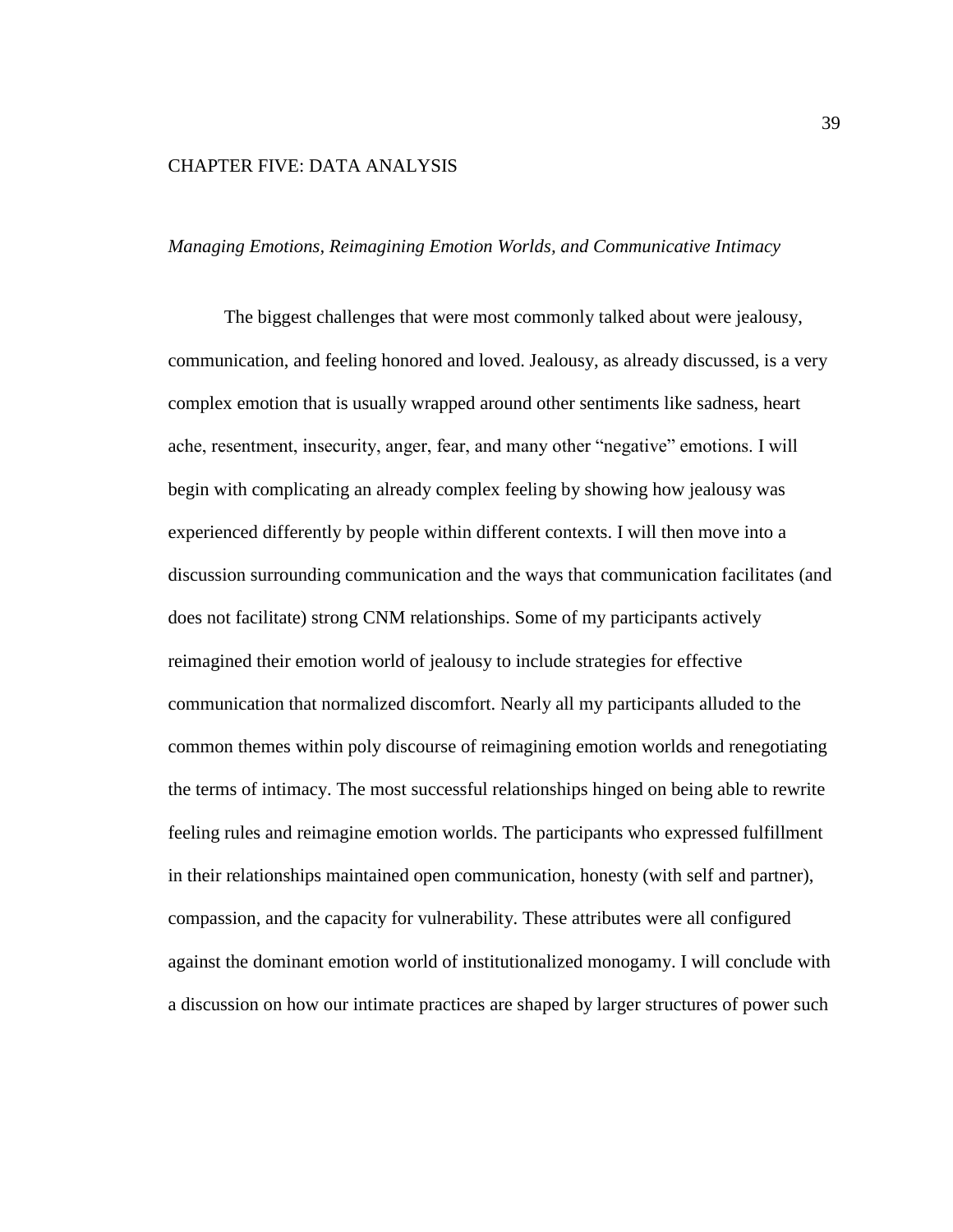as institutionalized monogamy, and then I will provide examples of how my participants reimagined intimacy and assumed emergent relational practices.

#### *Jealousy and Insecurity*

Discourse on polyamory maintains that jealousy is neither inevitable nor unbearable (Deri 2015). Within the emotion world of polyamory, in other words, jealousy is understood as an obstacle to love. The goal is to decrease instances of jealousy. This is in contrast to the dominant emotion world of institutionalized monogamy that situates jealousy as an indicator of love and commitment. However, all of the participants in my study described jealousy as being a part of their experience with consensual non monogamy. Tyler says:

The jealousy thing. I used to think…. I think of myself as not a jealous person, but no matter your level… I feel like jealousy is something that cannot be avoided, at least in my personal experience. You can do things to kind of calm yourself and relax a little bit better. But jealousy… I think jealousy was just one of the things that I was not expecting. But yeah, it's something that you have to deal with appropriately in an appropriate manner while pursuing an open relationship.

Tyler alludes to a few challenges of living and loving openly. He first posits that jealousy is something that he finds to be unavoidable, but he also describes the process of working through jealousy as that of an individual one that requires self-coaching. This is the emotion management work theorized by Hochschild. Here Tyler not only works to control the externally read emotional state (i.e. emotional display), but he articulates in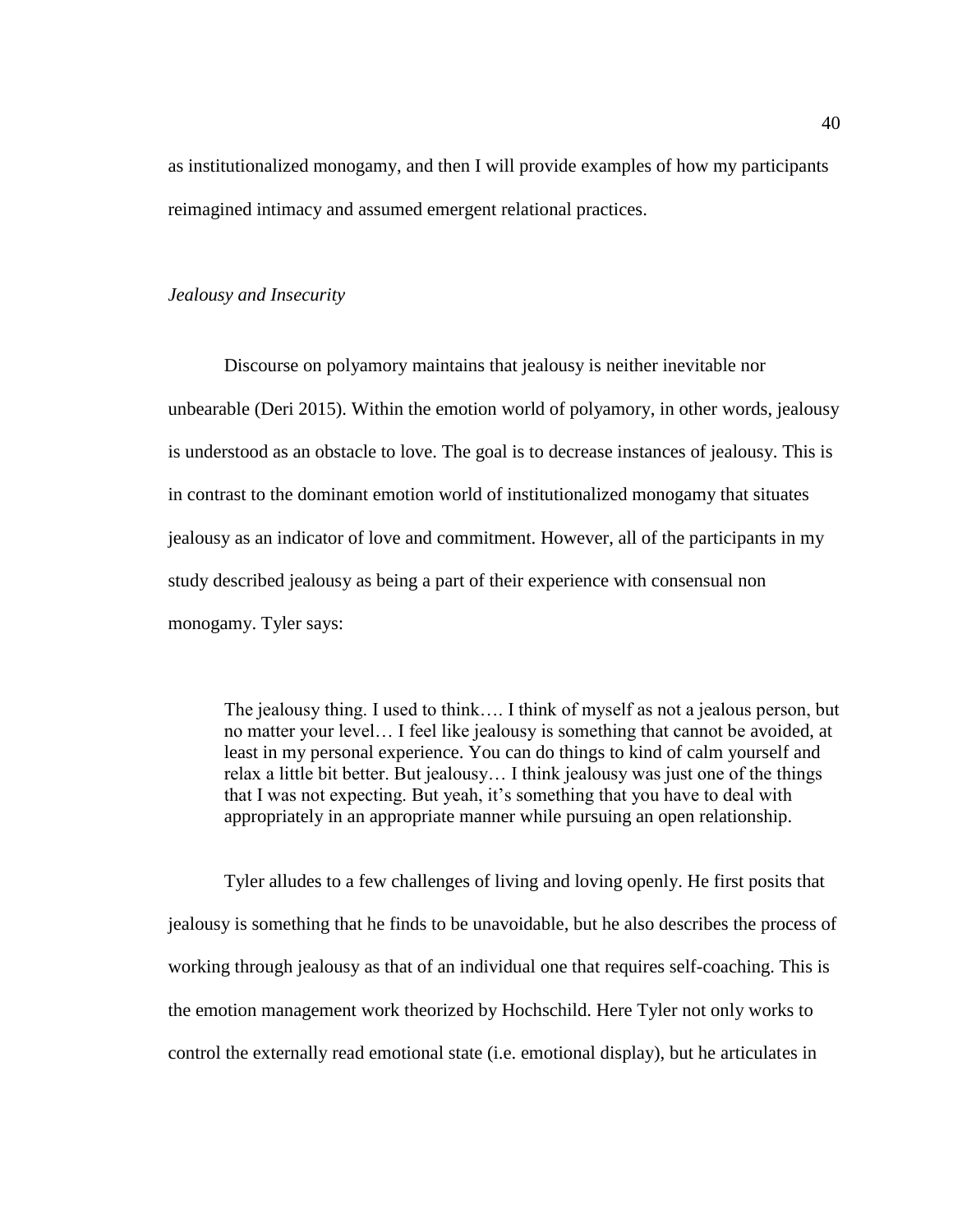"calm yourself" the deep emotional work of actually changing how he feels inside to align with the feeling rules associated with jealousy as configured within CNM. This is a common narrative in the poly community that situates jealousy as a personal issue that needs to be worked through individually. That's not to say that support isn't sometimes needed, but the issue, at its core, is something for the individual to overcome. In other words, the feeling rules around jealousy in polyamorous relationships is that jealousy does not need to be unbearable. Rather, jealousy should be something that is worked through openly and with grace. Lastly, he situates jealousy as something that requires a prescribed way of handling, another common theme in discourses surrounding polyamory. Jesse, another participant in a polyamorous marriage speaks to this same theme and adds some more insight when he says:

Yeah, I mean it's just human nature as far as I am concerned. It's going to happen. You just have to work out why you are jealous in the first place. And if you do that most of the time, at least for me, there's not really a reason for me to be feeling this way. It's just kind of irrational and I just have to remind myself that. Yeah because like, maybe he is going out with some other guy, and I get kind of jealous. Then it's like, ok why am I feeling like this? And generally it's like, ok now there's other stuff that I'd kind of rather be doing right now anyway. Like, he's cute but maybe I'm not that interested or anything. It's not necessarily a big deal so why is my brain making me go crazy? [*Laughter]*

Jesse's understanding of jealousy is similar to Tyler's in that he describes jealousy as being a natural part of the equation, but it need not be debilitating or an obstruction in the relationship. He demonstrates what this self-coaching looks like and how it can be used to navigate feelings of jealousy. His thought process starts with the event of his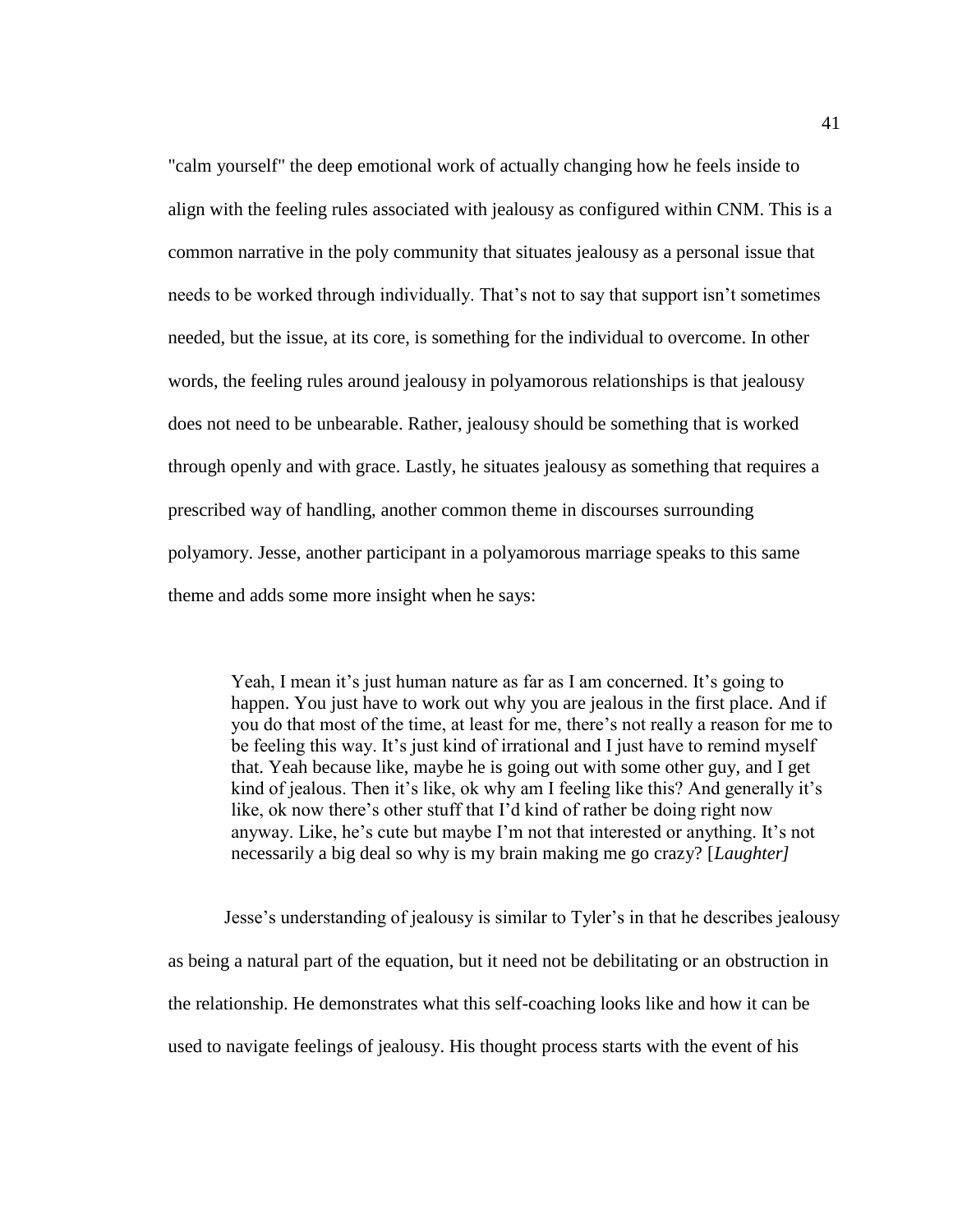partner being with someone else, but he directs his attention back to himself and prompts himself to ponder the underlying reason for his jealousy. Metacognition becomes the essential tool for redirecting the focus from the inciting external event to the internalized programming that has resulted from past experiences. These feelings of insecurities, then, could have nothing to do with their partner being with someone else. They are feelings rooted in a personal narrative of inadequacy or fear. Sometimes there are rational and irrational fears, and participants like Jesse described coming to the conclusion that most of his jealous feelings were irrational, and that his energy should go towards looking inward to address the root cause of those feelings.

Participants reported feeling jealous when their partner(s) devoted too much time outside of the relationship, when they felt like their identity as a parent was being threatened by their metamour, and when their partner's attention or affection towards others brought up feelings of inadequacy. In these instances the intensity of the jealous affect embodied by the individual being interviewed ranged from a small twinge that would subside on its own to an unbearable feeling that needed to be dealt with quickly.

When Tristian and his wife Jasmine decided to open up their marriage, they made the decision with the understanding that their marriage was sacred and rock solid. They would never let anything threaten their foundation, and polyamory would only strengthen their bond. However, Tristian remembers opening up their marriage being a "wakeup call" that revealed to him the ways in which gender and sexuality determines one's experience within polyamory. He explains: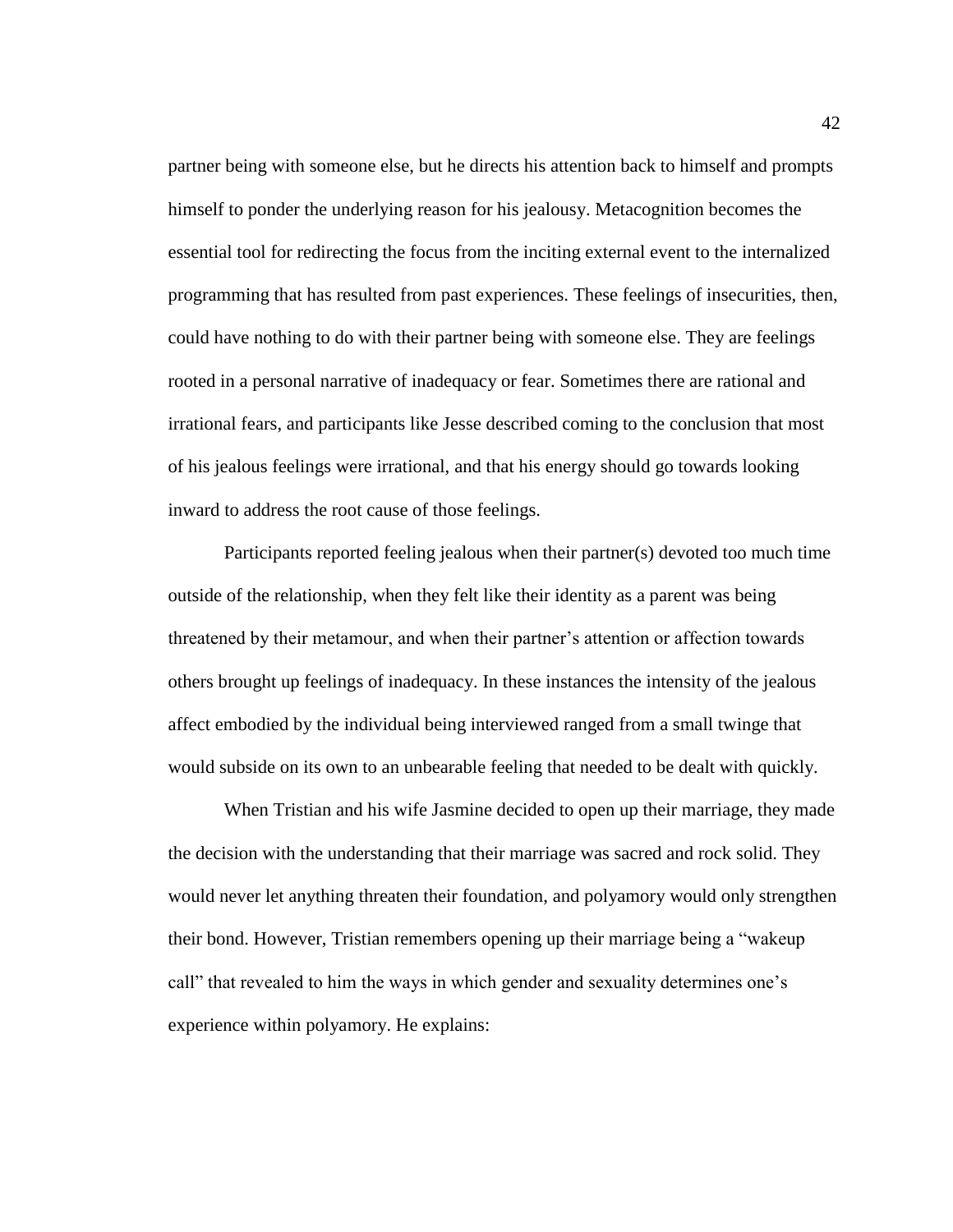When a monogamous couple decides to be polyamorous, and they go out in the world to start to seek dates, it is a wake-up call for every single man. They do not understand what is about to happen. Because of the aggressiveness of other males in the world and the neediness of men predominantly wanting sexual contact and looking for it so constantly, the woman in the monogamous relationship will see a tidal surge of interest in her. There will be dick pics, and solicitations, and people telling her she's beautiful and awesome and funny. People blowing smoke up her ass for days, and on the guy's side… crickets. Unless you're like Rob Lowe or Brad Pitt, then I guess you'll probably get some more response. But if you're just the average man, then you put yourself out there, and you put your face on the internet and you say "Hi, I'm a nice person and I'm in interested in, you know … I'm in an open relationship…." You've killed it. Like 95 percent of the women who would have considered you are like, "What, you have a woman, but now you want me too? You're an asshole".

Tristian's experience with gender, sexuality, and polyamory can be contrasted with another one of my participants, Benny, who reported having "mirror experiences" with his primary partner. They both had found someone that they were able to form friendships with that also involved sexual and emotional intimacy while maintaining their primary relationship. On top of that, both of their partners were considered temporary, as both of their respective partners were preparing to move away. Them both being gay men who had access to dating apps that facilitated hook ups more than actual dating contributed to the mirroring experiences and mitigated feelings of jealousy. Being gay men with the ability to find sexual partners with relative ease and the understood temporariness affected their experiences with polyamory in a positive way.

Tristian's perception of how gender affected his experience, on the other hand, is telling of how a hetero couple might experience polyamory. Equal opportunity and accessibility for sexual or emotional intimacy is suggested here as a buffering factor and one aspect of their relationship that attributed to the struggles of being in a polyamorous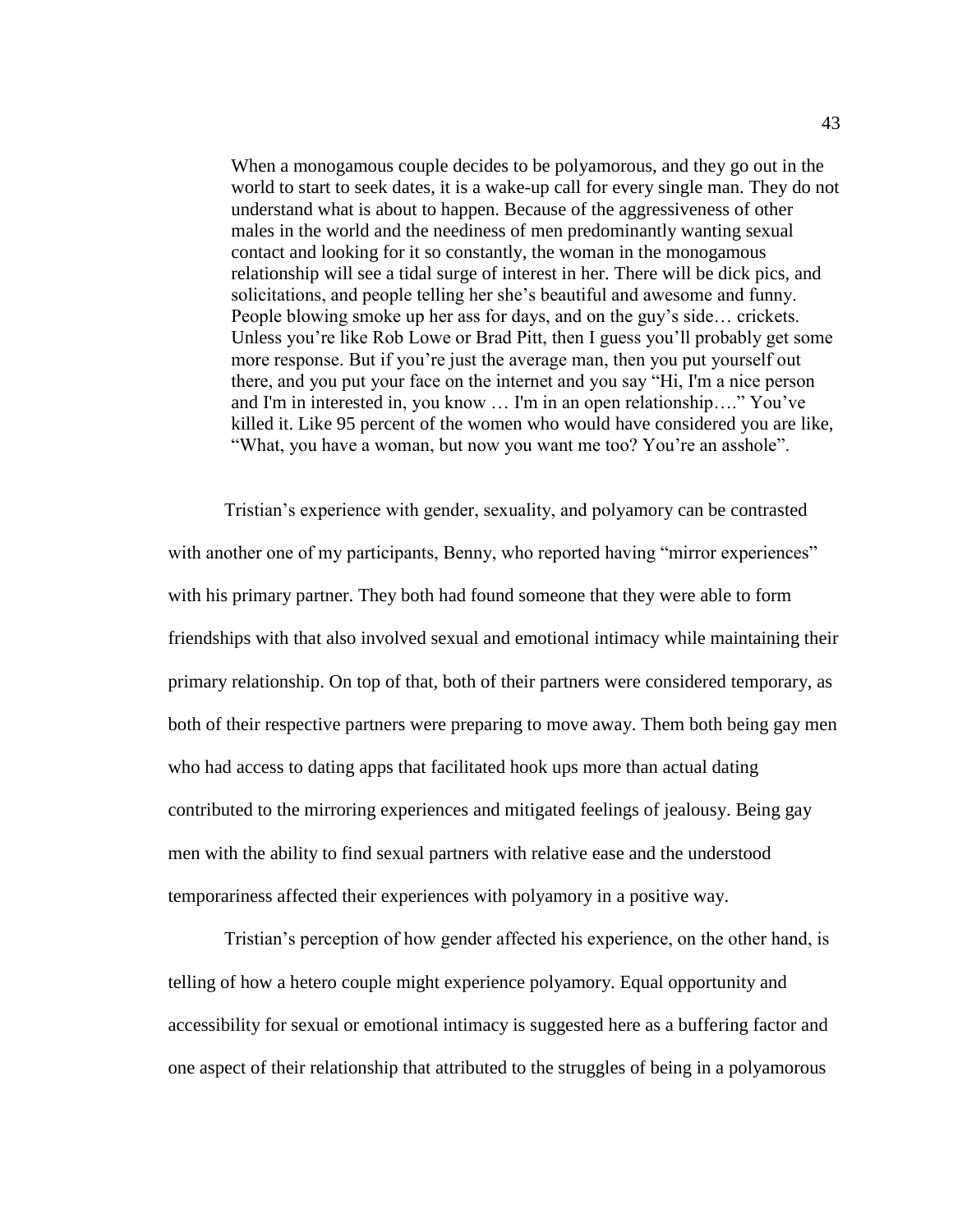marriage. Within the first few months of opening up their marriage he told her, "I don't know if I could do this, this is killing me. I am miserable all the time." He made no secret of his distress, and explained that he was very communicative of his every emotion with his wife. It should be noted that Tristian never used the word jealousy. Instead he referred to his feelings as insecurity. He felt insecure with regard to the amount of attention she was devoting away from them. He presented a number of traumatic experiences with insecurities of his wife pulling away and prioritizing herself and her outside relationship(s) over their marriage and family. Within Tristian's emotion world was a deep sense of insecurity that was exacerbated by his wife's breaking of the feeling rules and display rules associated with a partner being in distress. He provided a recounting of a specific time where his feelings of insecurity were excruciating. Tristian tells me:

I had to remove myself so I wasn't just slobbering at the dinner table in front of the children. I went into the bedroom, laid down, and went into the fetal position and cried because she was going to go have sex with this other guy, and I was just feeling awful like I was losing her. And she really didn't seem to care. Like, she was really way more excited to get down the road and have sex with him. That was priority for her. That's what she wanted to do. So my feelings became an inconvenience.

This is just one example of how jealousy is experienced as unbearable and very painful. By that same token, this is also an example of how feeling rules are not always followed by polyamorists. The feeling rules regarding a partner feeling distressed is compassion. In this scenario Tristian describes his wife being unconcerned and without compassion towards him and his distress. However, most of my participants did not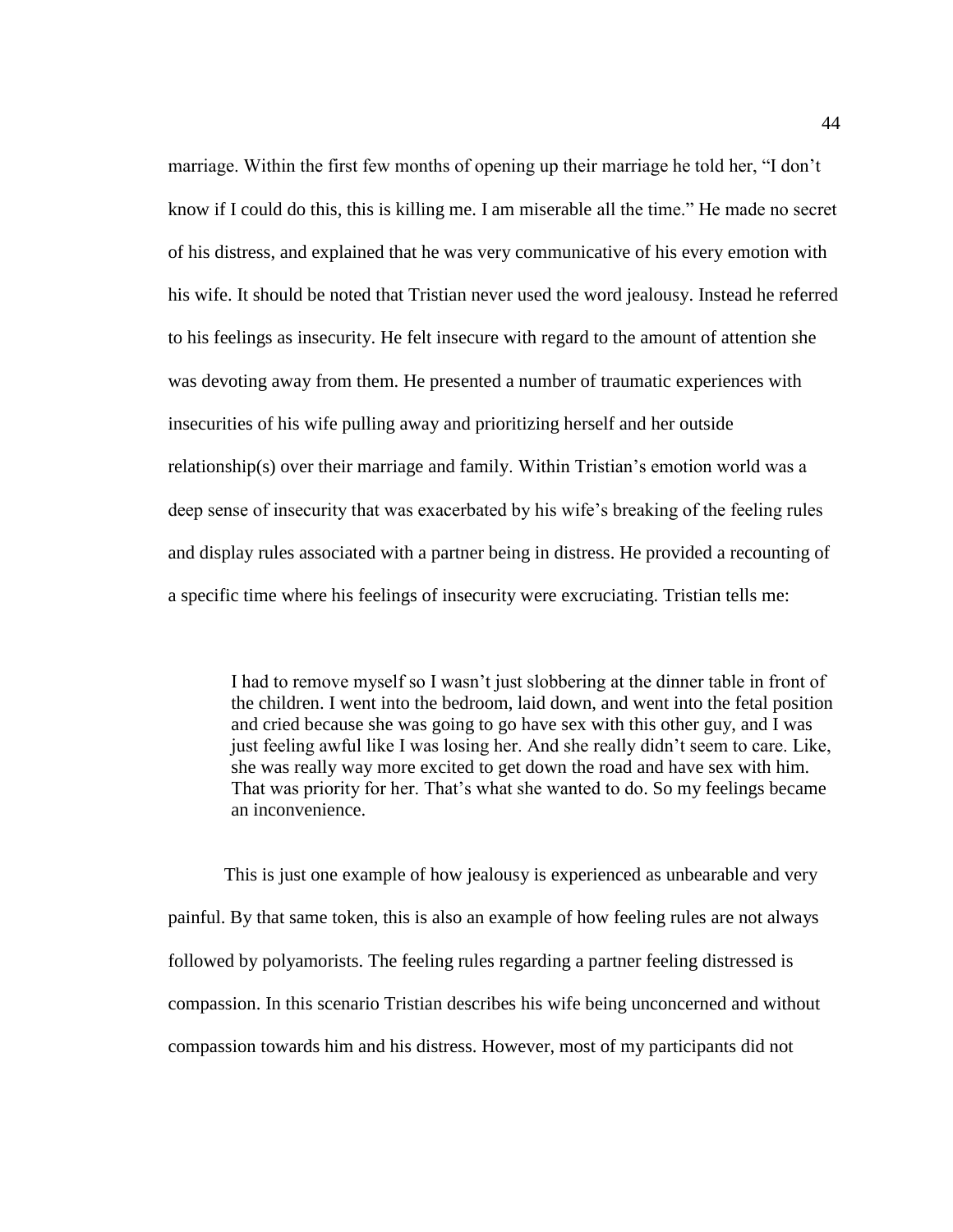discuss jealousy as being a personal issue. Rather, the jealousy in their experiences was talked about as being a personal issue of their partner's that in turn affected them and their relationship. One participant, Dan, talks about his main challenge in his open marriage being protecting his partner's feelings and shielding him from his extradyadic sexual encounters within their don't-ask-don't-tell dynamic. He reported having a very high sexual drive, and also links his libido to coming out late in life. He describes it as making up for lost times. Dan told me that they opened up their marriage just before getting married and that the sex in their marriage had long dried up. He reported still loving his husband, but enjoyed variety and often hooks up outside of their marriage. At the same time Dan struggles with the fact that their agreement is don't-ask-don't-tell. Dan told me:

I don't know what it is. I've tried. I've tried asking the question. Um… but I don't want to push anything. I just wonder what's going on in his head sexually. Not that there's anything wrong with being a-sexual, or just having a low sex drive. But, um… I'm just curious where the…. Like how the jealousy factors into that, right? Like, if he's feeling jealous about that, what's motivating that? Is there something that I could be doing to ease that for him?

In Dan's case his partner was not as communicative as he wished he was. He described his partner as having a difficult time opening up emotionally. The capacity for vulnerability and the ability to enter into difficult conversation became an issue within their relationship and an obstacle to overcome in order to better relate. In this case, the prescribed emotion world of polyamory does not necessarily translate into their relationship. Open communication, a polyamorous staple, is obstructed by a lack of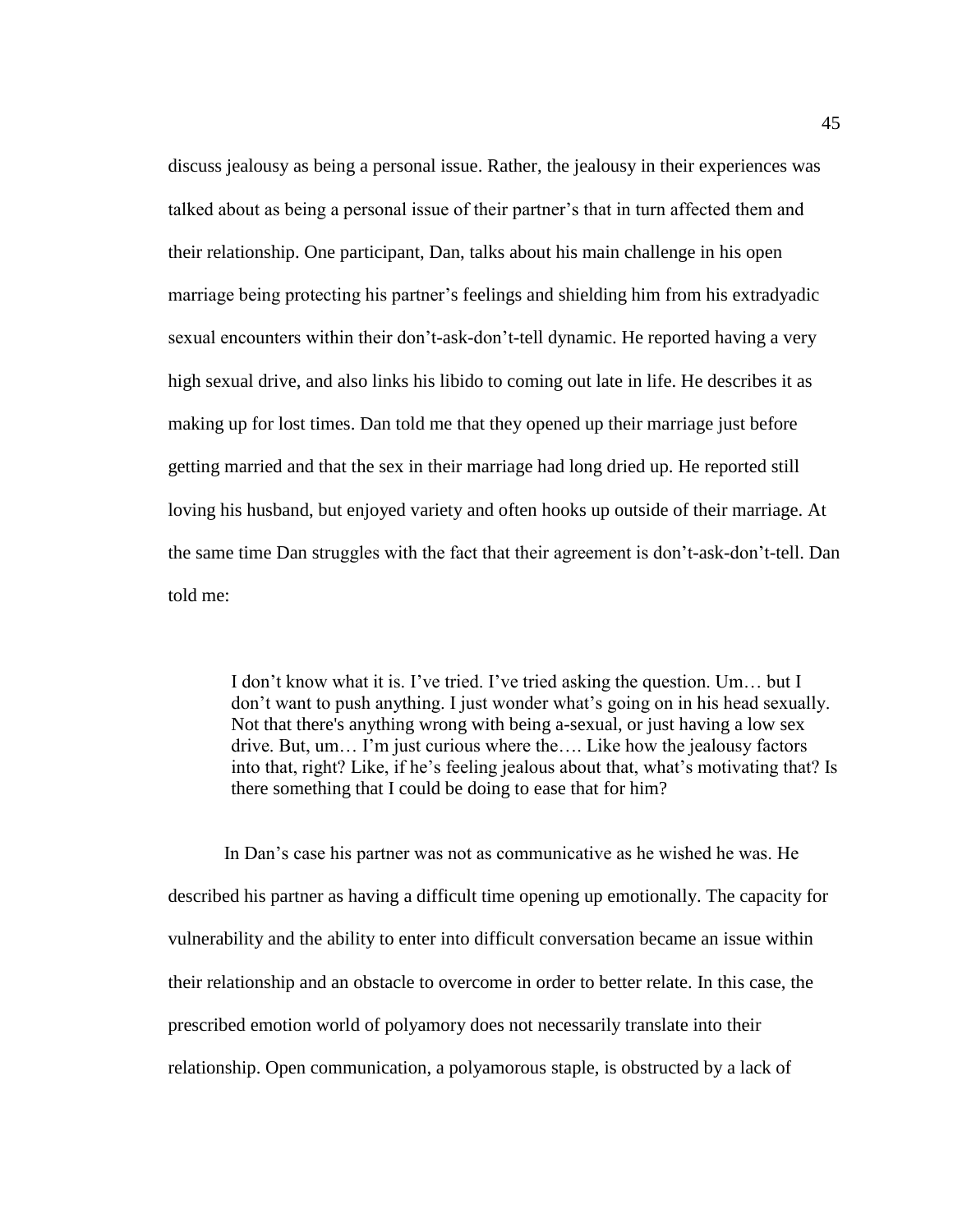willingness to be vulnerable. In any case, this is an example of how many of my participants struggled not with their own jealousy, but with that of their partner's. Some individuals explained that it would take a lot for them to get jealous. Their partner having sexual encounters or feelings for others alone was not enough reason for them to feel jealous as it may be for people within monogamous relationships. One participant, Tedd, attributed their lack of jealousy to them just being "wired that way". A partner of Tedd's, Cody, feeling similarly says:

Um, you know for me just like with my past relationships, I have never really had.... I don't get jealous easily. I think my partners would agree with that. I just don't get it. I can see certain situations where I could become jealous, but so far it hasn't happened. I think it would really take a lot for that to happen. I think it would literally take one of us to have a relationship outside of our quad and for one of us to be spending enough time and energy on that relationship to where it became a detriment to our relationship.

I do not doubt that some of my participants downplayed the effect of their own jealousy in their experience, but many participants spoke of their struggles with vulnerability and honesty. Within hetero monogamous coupling it is almost unfathomable that some people do not experience jealousy, but this is a part of the polyamorous doctrine. Jealousy is neither inevitable nor unbearable, and so the creation of and endorsing of this ideology may have caused some of the participants to espouse such a compersive attitude. Compersion, a concept central to this study that refers to feelings of joy when your partner feels joy with another, will be discussed in the last section of this chapter.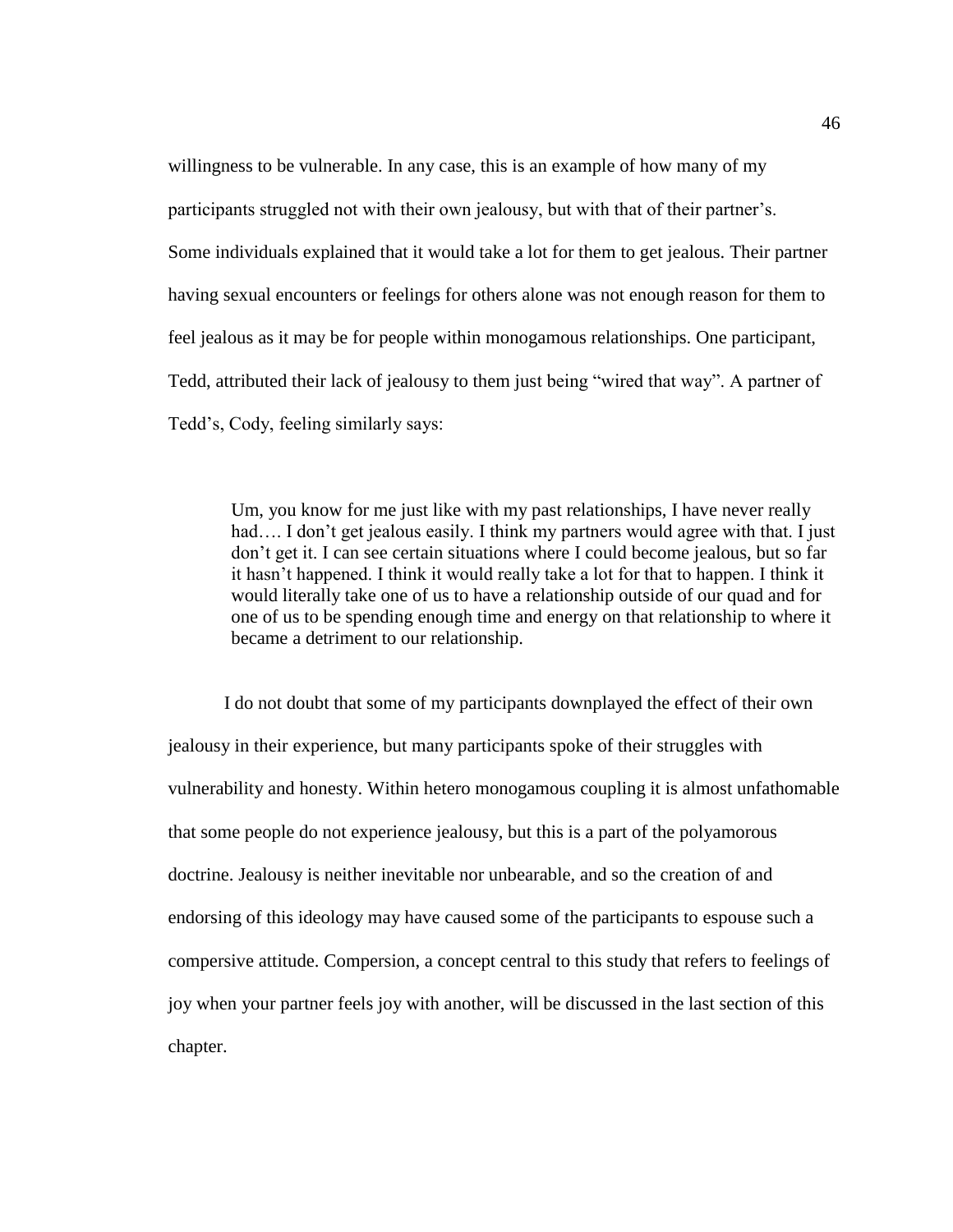Another participant, Mckayla, provided yet another type of experience with jealousy. Among her struggles with being in a polyamorous marriage were regarding her position as a woman and her position as a mother. She tells me about a specific time when she felt particularly jealous and insecure.

I was out of town for a few weeks, and this was early on. My husband's girlfriend was coming over and interacting with my kids, and I was not comfortable with her doing that while I was out of town. And so I said, "I only want her to be around the kids if I am there," and all of that was rooted in my own insecurities about my place as their mom and that...um… And I guess my husband like … I wasn't able to fully communicate that because he kept having her over when I wasn't there. Like he kept doing it even though I had said don't! And so somehow that communication just wasn't working. So then I kinda had to get her involved and say I am trying to tell my husband not to have you over when I am not here and he is not respecting that and um… she didn't feel like that was for her to have to take care of, that's between you and your husband. And I was l like well IM TRYING [*laughter*] but he is just not understanding. So sometimes like, like that whole thing was based on my insecurity. And so I'll have a lot of emotions and insecurities that are totally irrational. And so I don't feel like I should make a request based on an irrational feeling, but I'm finding that if I don't, if I try to just um, say, "I'll be ok with it," I won't be. And then ugly feelings will fester, and I'll get passive aggressive. So it's better to say hey I'm having this irrational feeling, and it would really be great if you didn't have her over when I'm not here. And when that finally happened like it just takes time you know eventually, now it's fine. It's been years since that happened and now like we are at a place where it doesn't bother me as much.

In Mckayla's situation, she recognized that her feelings were possibly irrational, but she found that she needed to voice them regardless of it being irrational or not. For Mckayla, she had crafted her own feeling rules for her jealousy informed by polyamorous discourse. She allowed herself to feel jealous or insecure, but she recognized that simply communicating those insecurities to her husband brought her a sense of relief. Her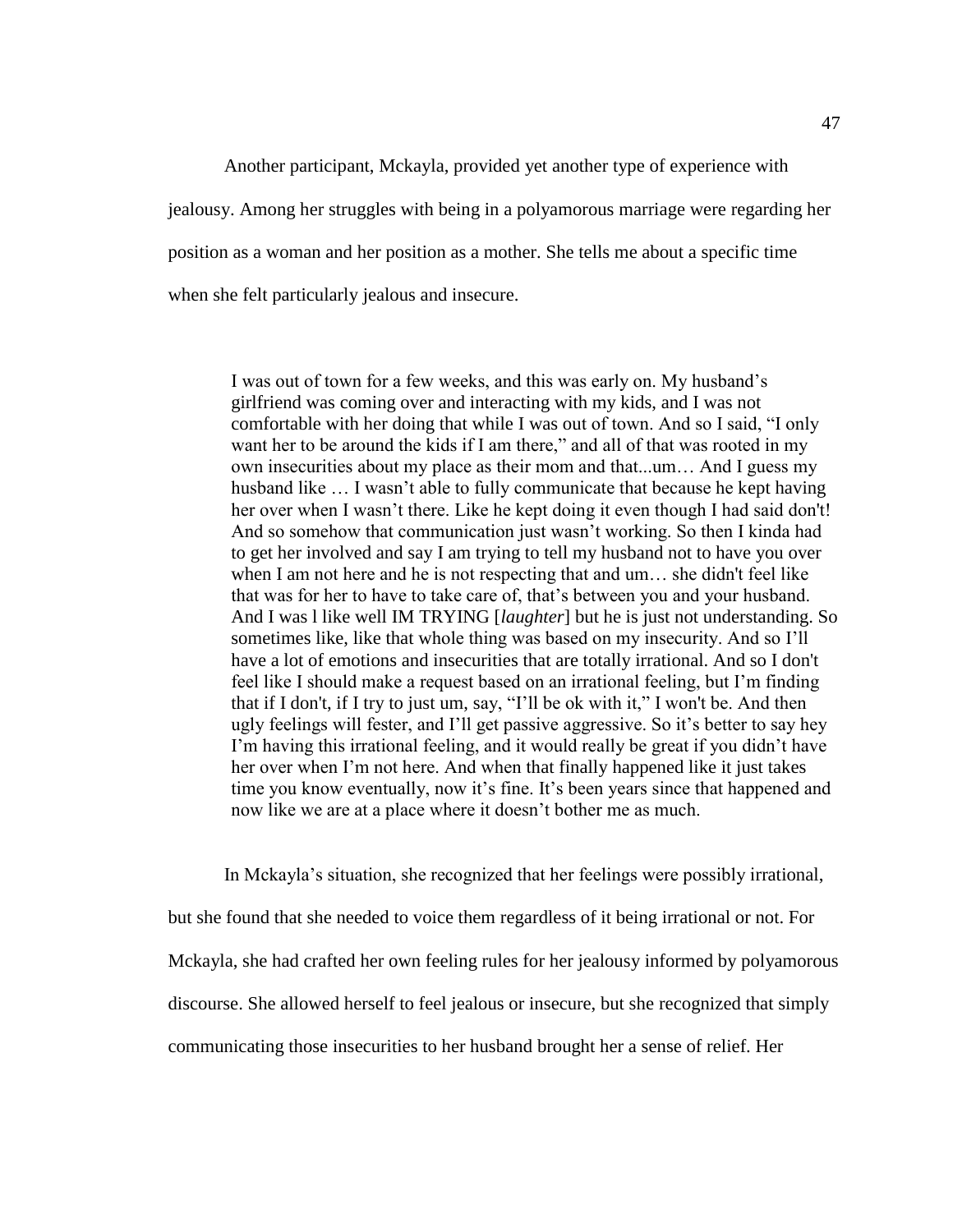anecdote about her being insecure about this other woman stepping in and performing the role of mother to their children draws attention to the fact that sometimes jealousy is experienced as a response to a perceived threat to someone's identity. Her status as mother, to her, was being threatened by her husband's girlfriend. Furthermore, this is also an example of how communication alone does not promise the complete erasure of insecure feelings. Corey, another participant practicing CNM from within a mostly hetero context, recounts to me a similar experience where his open and honest communication was not enough to maintain a fulfilling relationship. When asked what makes for a successful polyamorous relationship he responded with:

Communication, just in general. The same thing that makes any relationship work, non-monogamous or not. Communication. Communication of needs and desires, or communication of hurt. It is not just the person communicating but the communicatee like being able to understand and really actually listening instead of just going uhuh, uhuh. That and self-awareness. That way you know what your needs and desires are so that you can express and communicate them.

Corey's main challenges in his experiences, according to him, were at the same time the keys to maintaining a fulfilling relationship. This opens up for an in depth discussion about communication and where it fits into consensual non monogamy with regard to better relating to others on an intimate level.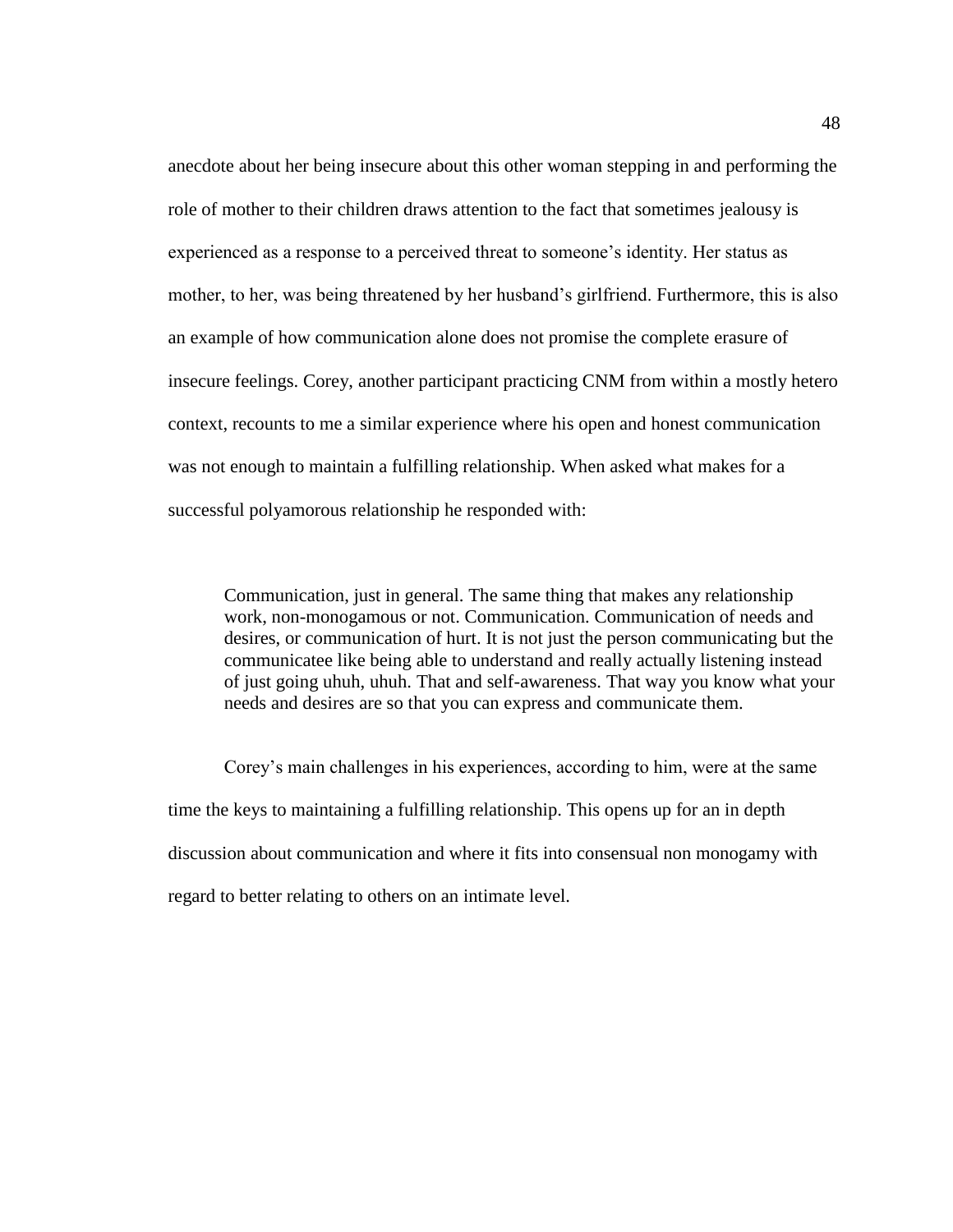## *Communication*

Jealousy and communication were often talked about in connection to each other. Participants talked about how vital communication was to their individual sanity, as well as to the success of their relationships. The ability to communicate honestly was necessitated in times of stress related to insecurity, and it required the capacity for vulnerability. In other words, in order to move past feelings of insecurity, fear, or jealousy, participants had to be honest with themselves and allow themselves to be vulnerable by communicating their fears. This was exemplified in Mckayla's situation and her insecurities with her husband's metamour interacting with her children. Her ability to move past her feelings of insecurity involved self-reflection, honesty, vulnerability, communication, and lastly, time. I did not focus on the role that time played in the context of mitigating jealousy, but it should be noted that many of my participants mentioned time as a salient factor that contributed to their process of transforming their negative emotions. In any case, her experience shows how effective communication necessitates honesty, vulnerability, and self-awareness.

Emotional labor was the means for understanding themselves and what their own individual history does in the present, in their relationships. Individuals who had more beneficial relationships had done the hard emotional work where they reflected on what was the underlying cause of their insecurities or jealousy. For one participant, jealousy and insecurity was recognized as coming from expectations around gender. Mckayla did a great deal of self-reflection when it came to her insecurities and her jealousy. When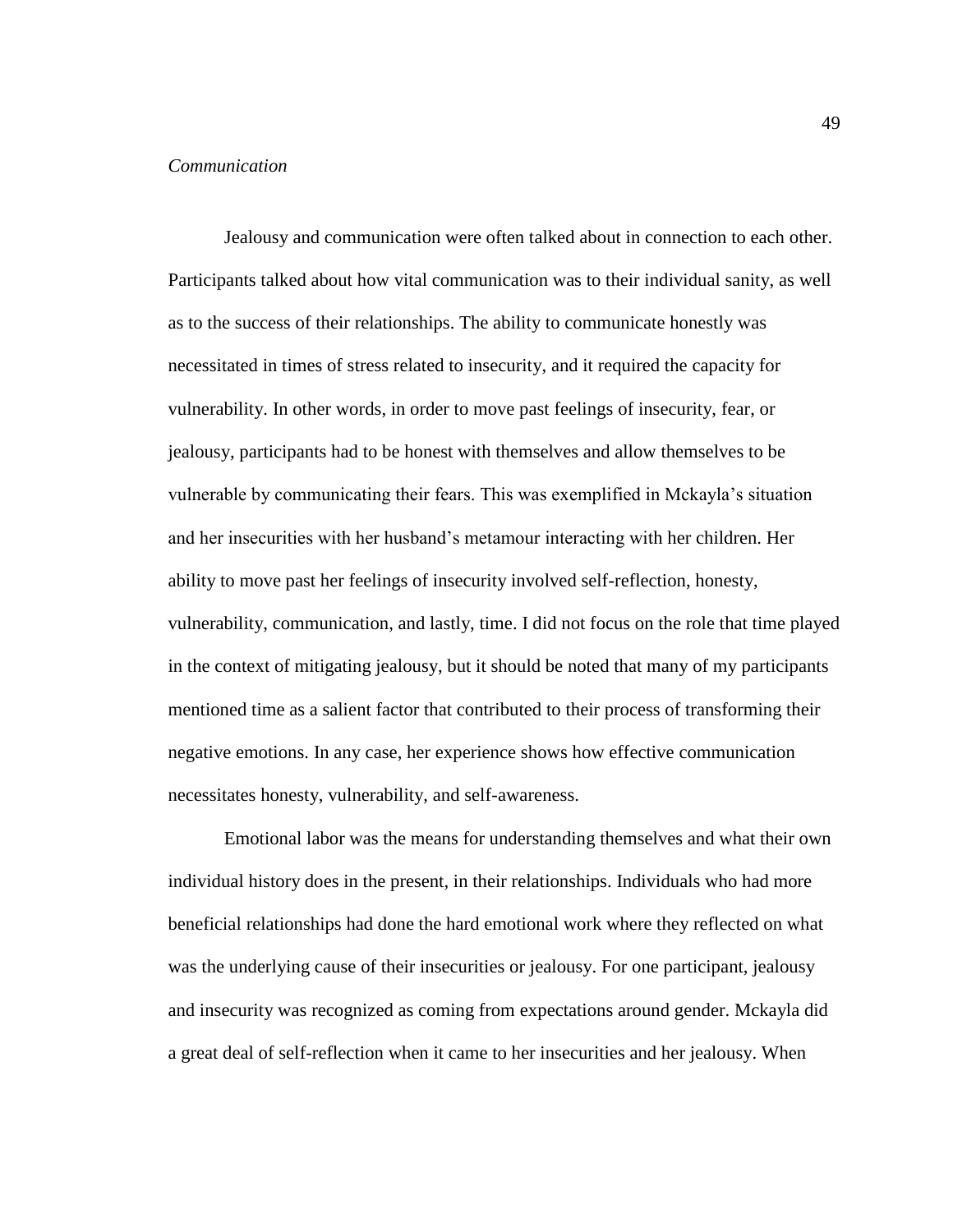asked if she believed that the gendered stigma around what others think about

polyamorous women who are married is a part of the struggles she faces, she says:

I wonder if part of it is being female… And then also a lot of my self-esteem comes from positive like people looking at me in a positive way. So a lot of my decisions and actions and reactions are always filtered through how is this going to be perceived. And so um, I have a lot of fear about people thinking badly of me because I am poly or I am not a good enough wife or I am a slut or you know it can go in so many different ways that I am often just like….. There's a lot of voices in my head telling me those things that I have to grapple with. There's a lot of jealousy about if his girlfriend is better than me. There's challenges with um, like fear about the kids… um, there's just all kinds of insecure voices that I am getting better at saying, "that's just that insecure voice," and then to tell him about them also. Not that he needs to fix them, but just for him to know that this is what's going on in my head.

She ultimately found that communicating her feelings was necessary for her to move past her negative feelings. She worked at getting to the core of where they were coming from and is sure to note that communicating her feelings to her husband wasn't always an invitation for him to fix the problem. She recognized that her feelings were her own: they were insecurities, and she needed to communicate them. We see again how emotion management helped to cultivate the capacity for emotional alchemy whereas Mckayla was able to do the emotional work (i.e. identify the insecure voices in her head) to craft a different emotional world. The situation called for her to practice vulnerability by having the courage to tell her husband about her fears, even if they were irrational or made her look foolish. Moreover, she highlights another gendered component around hetero-polyamory and the stigma of being a polyamorous woman. For many of my participants, fear of abandonment was at the core of their jealous feelings.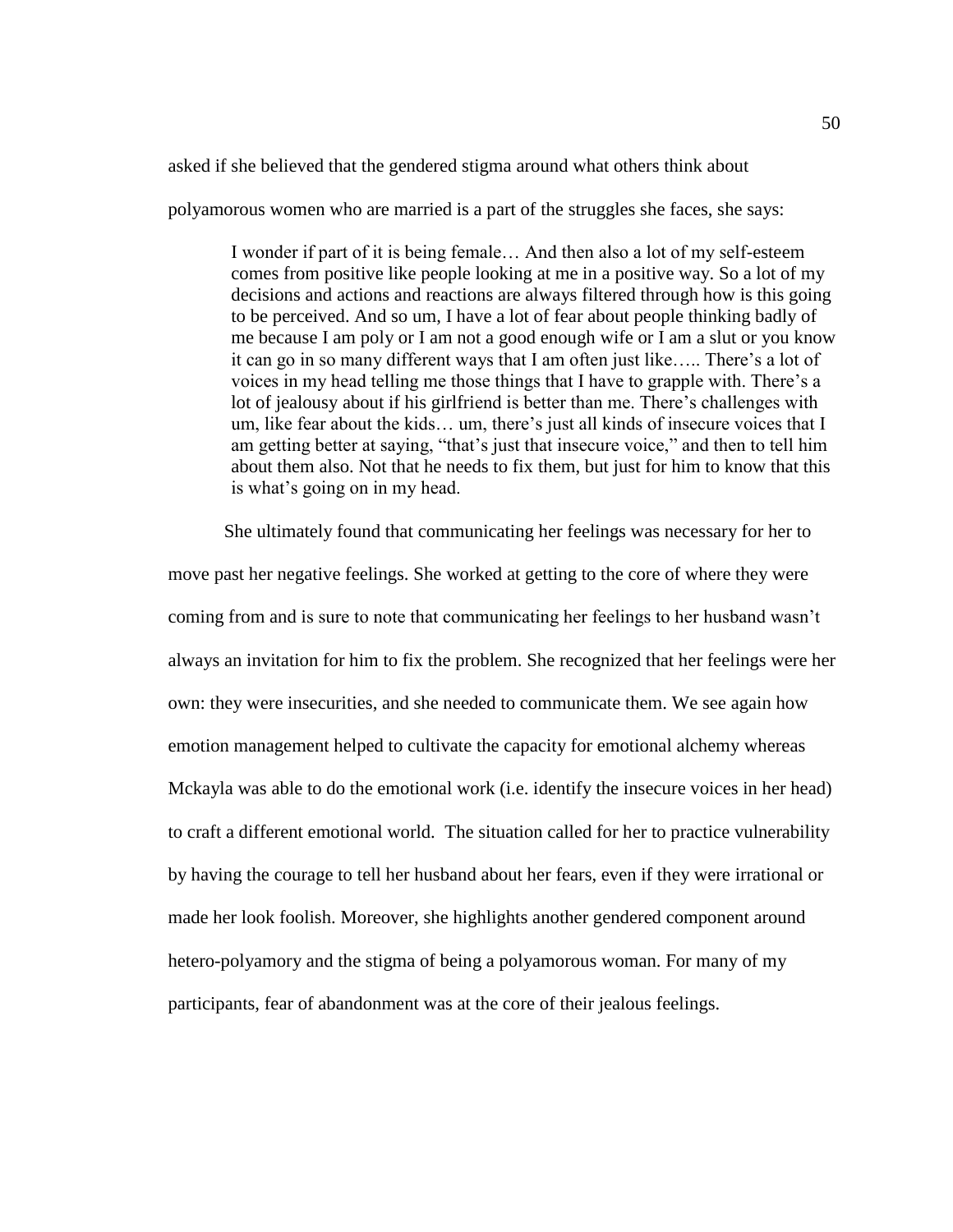In Dan's open marriage, the absence of vulnerable and open communication on his husband's part was an issue for him and often made for an unhappy marriage. For Tyler, the issue around communication had to do with trying to figure out when would be the best time to approach his primary partner about things that could cause some tension in the relationship. In both of these instances, discomfort is an obstacle that prompts them individually and collectively to figure out how to better relate. The question then became, "what practice can we incorporate in our multi-partnered style of relating that would cultivate a more honest, vulnerable, loving, and communicative relationship?" Jesse, gesturing to the answer to this question, brought a key component of his successful polyamorous marriage. A podcast that focuses on polyamory taught Jesse about a structure for communicating that helped to normalize discomfort that comes from heavy conversations.

According to Jesse, the acronym, RADAR, had helped him and his husband cultivate a relationship that held structured communication at the core of their loving relationship. RADAR stands for Review, Agree, Discuss, Action, and Reconnect. Jesse explained:

I actually came across a podcast recently called multiamory I believe. And they were talking about this kind of a monthly check in kind of list. An acronym, RADAR. They have different general subjects. Throughout the month the idea is to if you think of something that you know like…. Stuff comes up all the time in any relationship where it's like ok I don't really want to bring this up now because it might turn into a big thing where we were just being happy and watching TV but I thought of this thing so I don't really want to ruin this now. This is kind of something that you can just do at a set time. You know? There might be some heavy subjects. But you have this time set aside so you know that's going to happen. So you can just do these weird awkward or kind of heavy subjects that you don't really want to do during your day to day life and yeah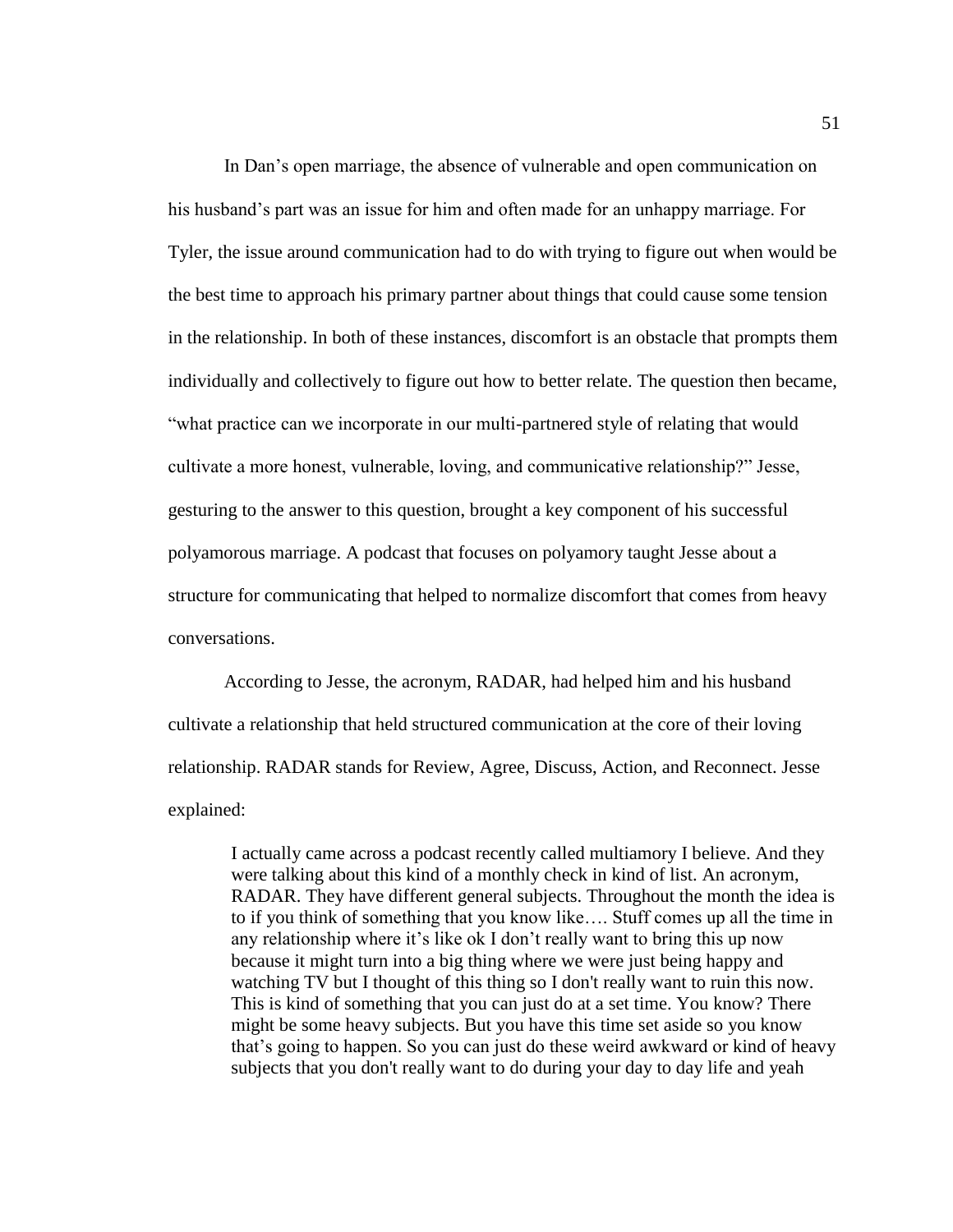we've done it for like a couple months now and it's really nice actually. 'Cuz yeah there's stuff that I think of randomly but it's like ok but there's no need to really bring this up right now it's not an emergency or anything. You know I'll just do it at the next RADAR thing instead of just saying eh, I'll do it eventually. It's nice having a set time.

He briefly mentions that he thinks this would be a great idea for anyone, monogamous or not, to use in their intimate relationships. As a society we tend to avoid discomfort, and this avoidance of having uncomfortable conversations has a lot to do with the uncertainty of if and when these conversations will be had. Jesse explained to me that having a set time for the uncomfortable conversations to be had removes a lot of the anxiety and apprehensions people tend to have around having these conversations. Having something like RADAR normalizes the uncomfortable feelings and destigmatized feeling uneasy in the first place. As part of the practice Jesse also notes the importance of remembering the purpose of RADAR throughout the conversation. It's not about winning or intentionally hurting others feelings. Rather, he notes:

The whole point is to kind of get a firmer footing on your relationship you know that's why you're doing it because the whole point is to kind of get a firmer footing in your relationship. That's why you're doing it. You're doing it to benefit. You're not trying to make anyone sad. So you want to make sure that everyone leaves with some sort of positive.

This is just one example of how some of my participants maintained open communication. Katie, a heterosexual woman in a polyamorous quad marriage, made it very clear that communication was the most important thing for her and her partners. She did not use the term RADAR, but she did tell me that in her quad dynamic, "Family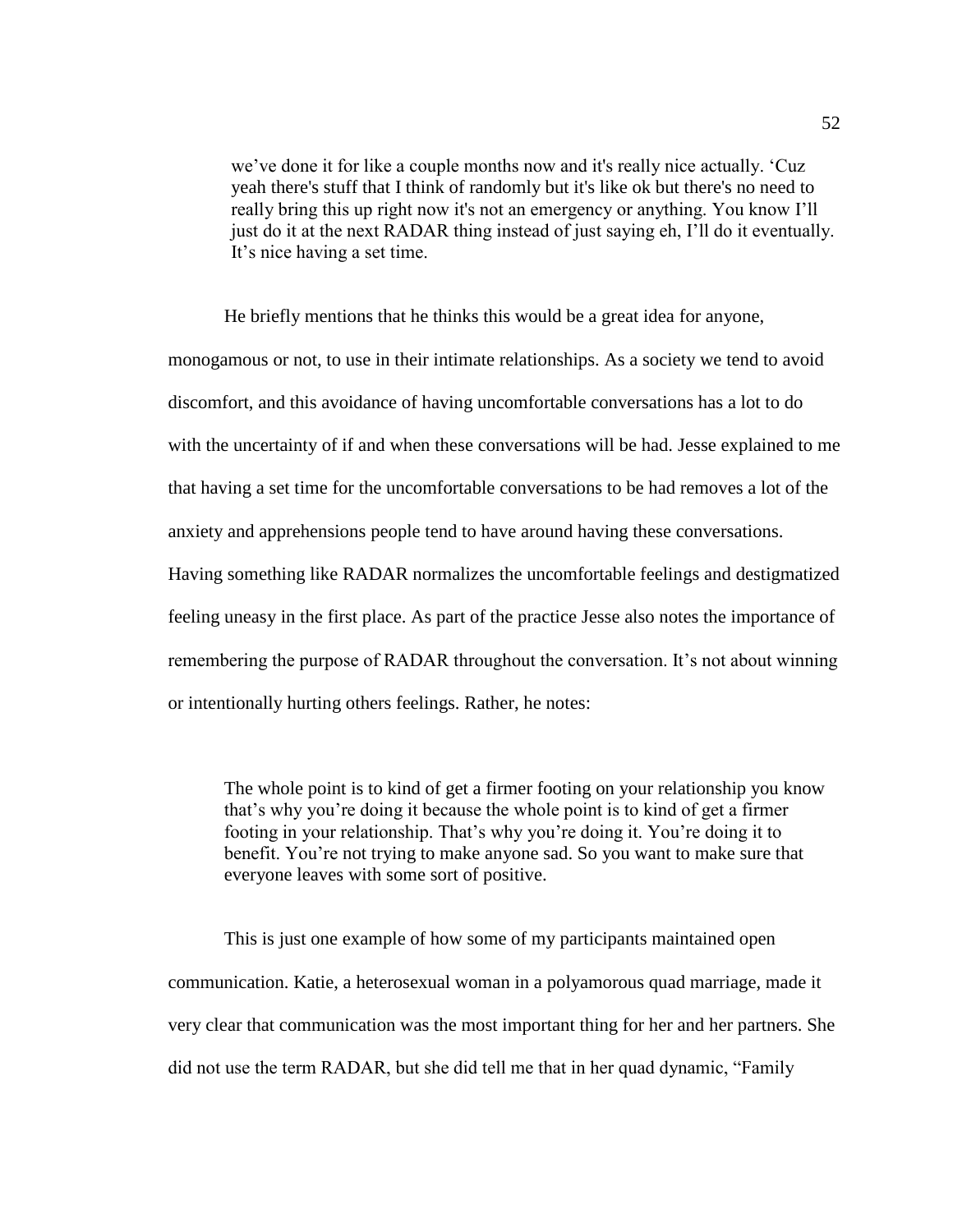meetings, as cheesy as they may sound, THAT'S the business. Once a month we sit down, we plan finances, who's going on trips when." The same thing goes for the other quad polyamorous family Cody, Tedd, and Mark. Each of them describes their group as a quad but also as a family. Their long-term polyamorous configuration and the success they felt with regard to maintaining a fulfilling relationship for everyone can be attributed in part to their constant communication and capacity for vulnerability. Similar to Katie, these three (I did not interview the fourth) also spoke of communicating their needs and desires regularly.

The above testimonies are both parallel to monogamous relationships and unique in that each of my participants are intimately relating to others with the agreement that they can have sexual and/or emotional relations with others. This relational ideology, as we will discuss, opens up avenues of jealousy that create opportunities for self-reflection, vulnerability, growth, and connection. Monogamous and consensually non monogamous individuals alike deal with feeling of jealousy and communication. However, Corey describes the difference when he said:

[Polyamory is] really no harder than monogamy. Like…. Honestly to make monogamy work you need to communicate. You need to draw boundaries, and you need to respect each other's needs and desires. It's the same thing with polyamory. The difference I feel that right now, with monogamy being an assumed default, you never actually discuss those things which is why I think so many people are serial monogamists. Their relationships fall apart because they think that relationships should just work, and that is NOT true. Never has been never will be. Relationships are work. Real love is probably the hardest thing you'll ever do in your life but it's also going to be the most worth it.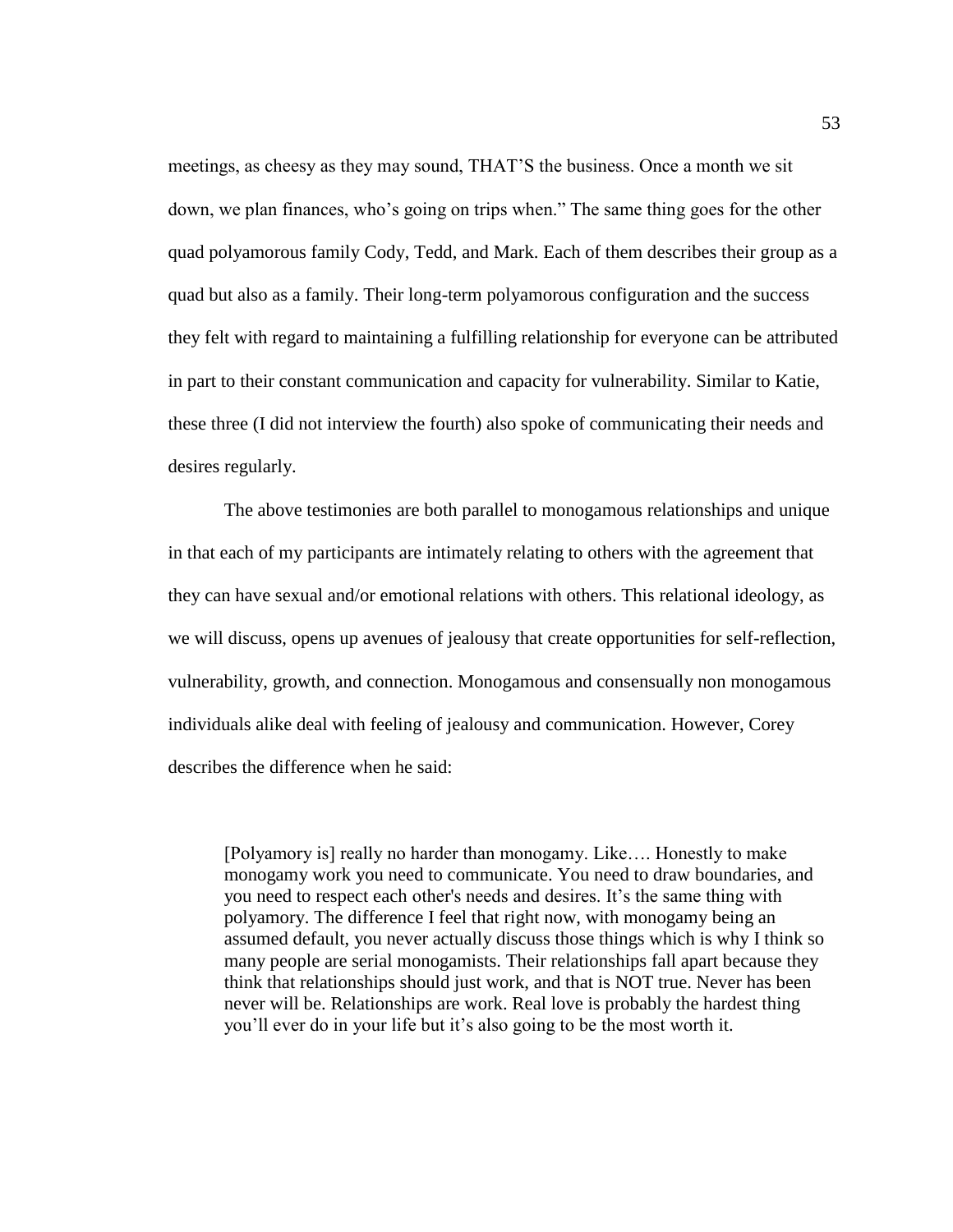Corey gestured toward compulsory mononormativity and how people tend to assume that monogamy, being the only valid form of relating, should just work because it is the natural way of intimating. He begins to bring home the main findings of my work and the importance of said findings. I will now move into a discussion surrounding the reimagining of intimacy, what that means, and what emergence means in the context of polyamorous ideology and practice.

# *Reimagining Intimacy*

I think that expectation is not necessarily reality. And I think that sets a lot of people up for unhappiness to think like, "Oh, this is what a relationship looks like." Then they can't get to that, or they're on their way to that, and then their partner does something that doesn't fit their picture and then they get pissed. So I think we can create whatever we want in our relationships, if we just let go of all that indoctrination.

Each and every one of my participants was somehow reimagining intimacy. It can be argued that anyone practicing intimacy is in a way reshaping and reimagining intimacy to suit their own personal needs, desires, and worldview. Yet my CNM participants were co-creating alternative worlds in which the feeling rule was to replace jealousy with compersion. Accomplishing compersion required excruciating vulnerability, an emphasis on intentional discomfort to be worked through in love, and non-hierarchical conceptions of intimacy. The above quotation from Mckayla attests to the situation many monogamist find themselves in when they realize that their intimate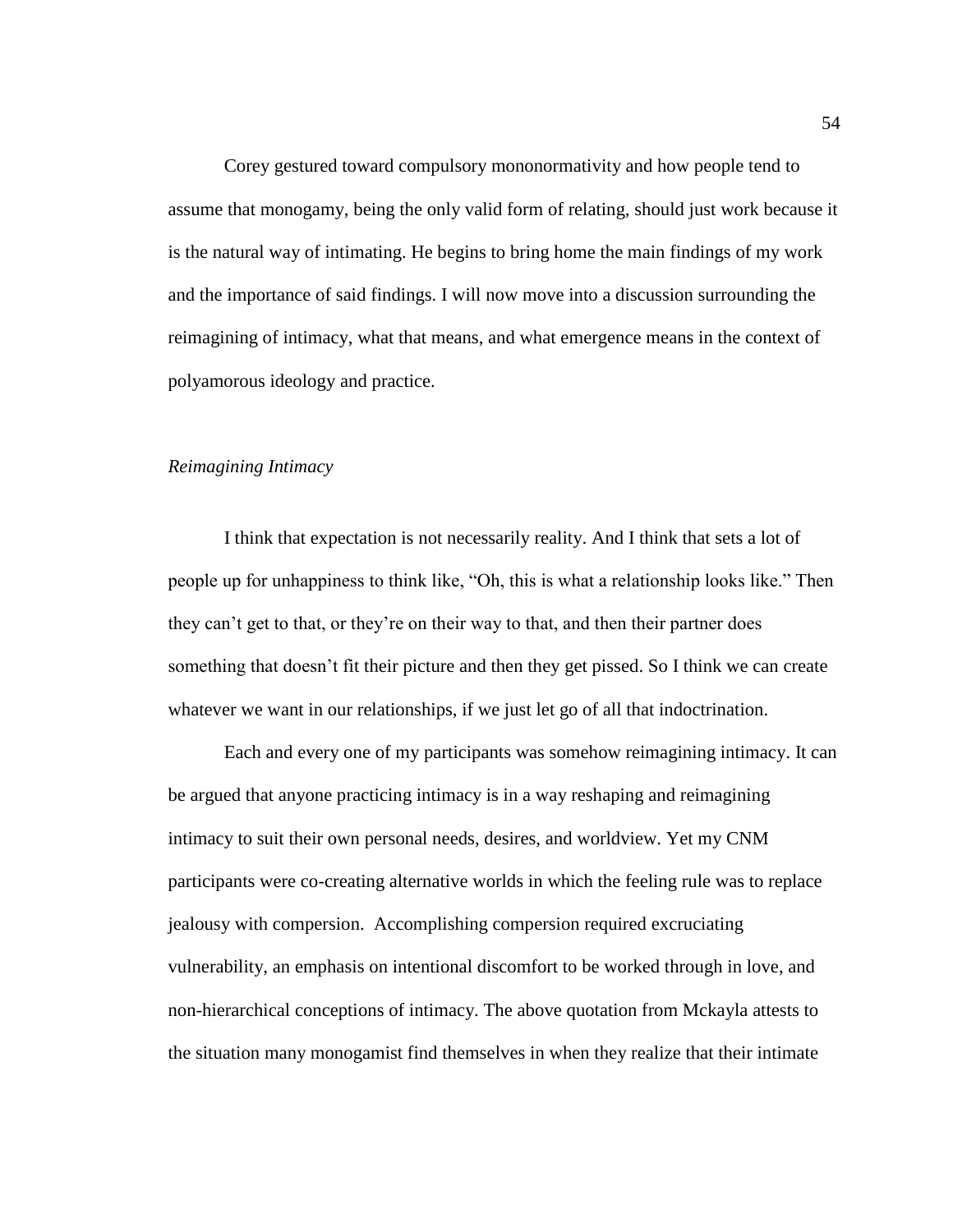wants and needs do not align with the dominant narrative of monogamous intimacy. The quote ends with a point that is central to my work here: we have the ability to create whatever world we wish to live in.

One of the biggest contributions that have been made by and for the community of people practicing CNM is the term compersion. Compersion, contrasted with jealousy, is a term that refers to the feeling of joy associated with seeing a loved one love another. I had not heard of this term before I began interviewing, but it quickly became an integral piece for understanding the polyamorous ideology, practice, and experience. I began asking my participants how compersion fit in their relationships. Corey explained:

Jealousy won't necessarily go away. I think it can but can't. I don't know. I think compersion comes with advanced emotional understanding of the whole non monogamy thing. You have to work on... As I have said before, we have grown up in a society that takes relationships as belongings, and they are not. And I think that if you have worked on yourself enough to the point where you have been able to at least start to step beyond that ownership feel in a relationship. That's the first step towards compersion. 'Cuz once you realize they don't belong to you. You don't get to make their choice. You start to apply your love just to them rather than what you want them to do. When you start to apply your love to them rather than just what you want them to do and want them to be. When you know that they are happy that makes you happy and sex is happy ha. Or at least it should be. I think that's where people can get to with compersion. I think that compersion is an amazing goal. I think anybody that is going to be in any kind of non-monogamous relationship should at least look at working towards that because I think that's the point: To love someone for who they are rather than what you want them to be. And once you get to that point I really feel like compersion just comes. Once you let go of that ownership. I think that jealousy comes from that ownership. Like they shouldn't be sleeping with anyone else because they are MINE. So once you get beyond the mine part I think that's where it comes from.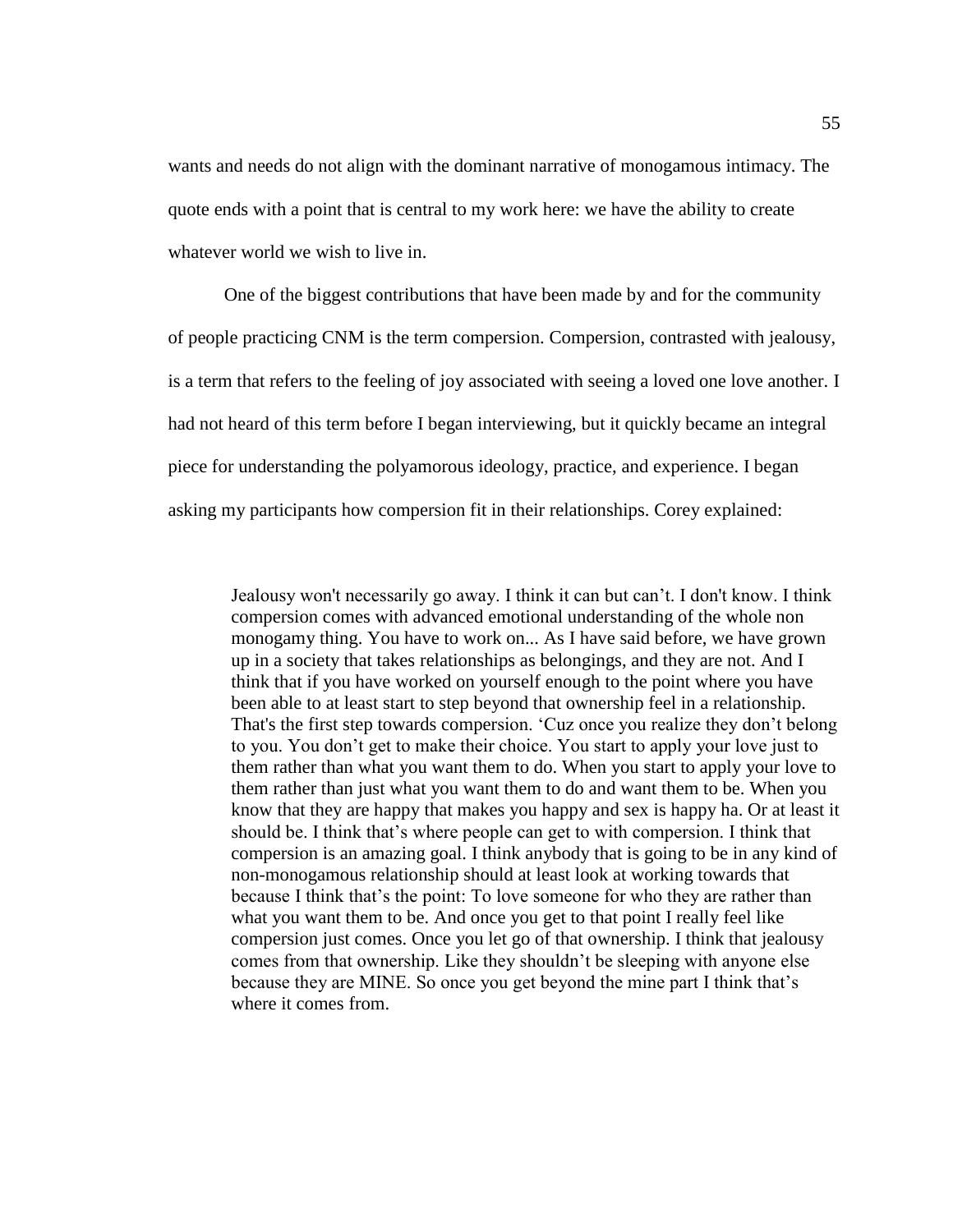Here Corey brings together the ways in which larger structures (e.g. heteromasculine compulsory monogamy) and smaller scale (individual self-reflection) are in conversation with each other, constantly negotiating the terms of intimacy. We have been socialized to believe that true love has a strong component of ownership and, as Corey explained, ownership and entitlement is a part of the issue of jealousy and feelings of inadequacy. He shed light on how larger structures shape our intimate practices, but he also shed light on how the CNM community resists these larger structures. One of the ways that it is resisted is polyamory and the creation of a new emotion world. Within this emotion world is another piece of resistance, the creation of a term that directly challenges our concept of jealousy. Compersion, then, is an example of how polyamorists create their reality by describing it. This reality is a direct challenge to the dominant narrative of monogamy, an institutionalized form of relating that upholds heteromasculine patriarchical domination.

Another way that polyamory has challenged dominant notions of intimacy and, by extension, larger structures of domination, is by fostering a non-hierarchical understanding of love. Participants who expressed being in long-term fulfilling relationships all described their relationships as egalitarian. In other words, the participants who described their relationship as more beneficial than detrimental believed in a non-hierarchical idea of love. Their notions of love had changed and expanded to make room for multi-partnered loving in such a way that they let go of being the only special person in their partners life. They found ways of being okay with that. Mckayla exemplified this point when she said: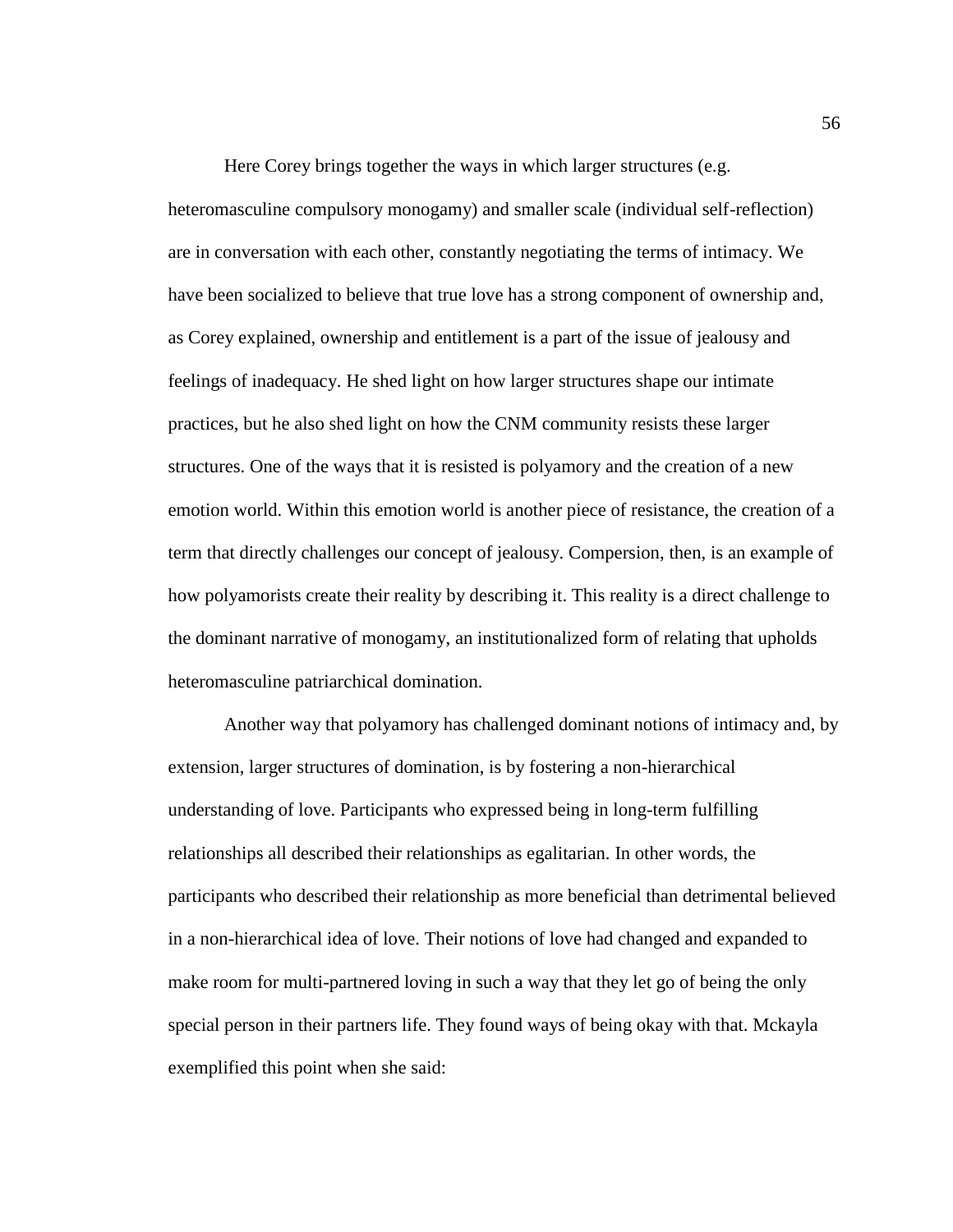Originally when we opened our marriage and then became poly like, part of why I said yeah let's do this was that I thought, oh I'm always going to be his wife. I'm always going to be like the top of the pyramid or whatever aha and now that all this time has gone by, and he has this other person in his life, I don't know that I'm necessarily like on top of the pyramid anymore, and so that's been a lot for me to grapple with. Like oh I don't necessarily hold the trump card, and I don't want to, but it's been hard to redefine my marriage you know because at first it was defined as like I am his wife and what I say goes. You know what I mean? I'm the most important thing. I'm the best, and I think that has been one of the hardest things for me to grapple with. Like oh that's not the way that is. I could get mad about it and throw a fit but that's not going to help. So trying to figure it out like oh the picture of my marriage needs to change for us to like continue to get along. You know? It's not about best or more, it's just about if my relationship with my husband is important than I will invest time and energy and thought into maintaining that relationship and I'm…. whatever happens with anybody else, it doesn't have to affect that.

Jesse also said something similar when he said, "Yeah just even with friendships or whatever different people you are going to have different relationships with, not necessarily better or worse, but just different and fun and yeah." Both Jesse and Mckayla allude to nonhierarchical positioning of their relationship. I say positioning because at this point it become an intentional effort to disentangle their understanding of intimacy from the common understanding of intimacy. They both recognize that they do not necessarily have to believe that some relationships are above another relationship (although in some cases they may be), but they create their own emotion world where they look within to find the root of their insecurities, they communicate them, and they reimagine what intimacy is. This is all done to better their relationship with themselves and their partners. The key here is that they first work on themselves. As Corey said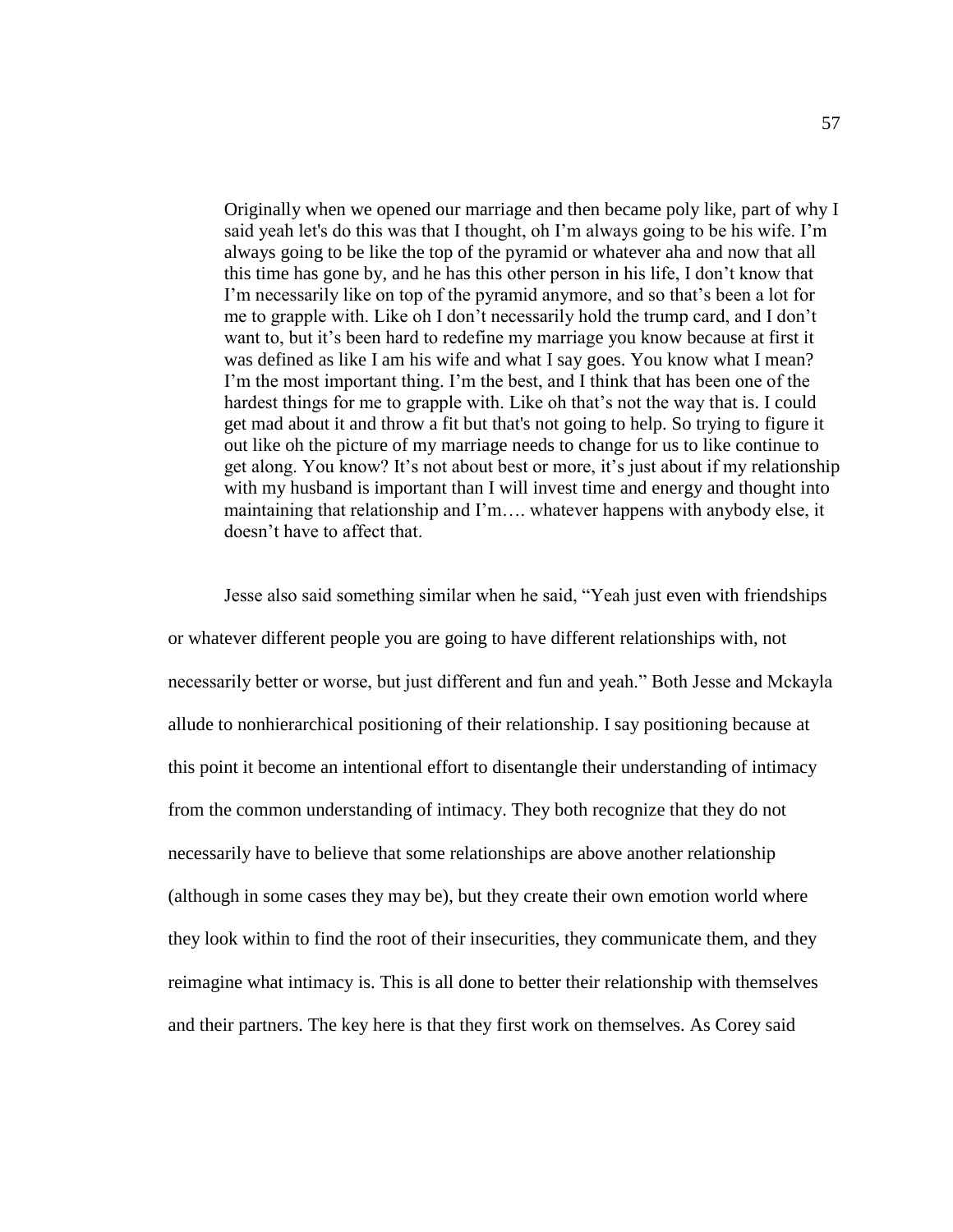earlier, it is hard work, but ultimately, if the purpose is to learn how to live well and relate better, than it is worth it.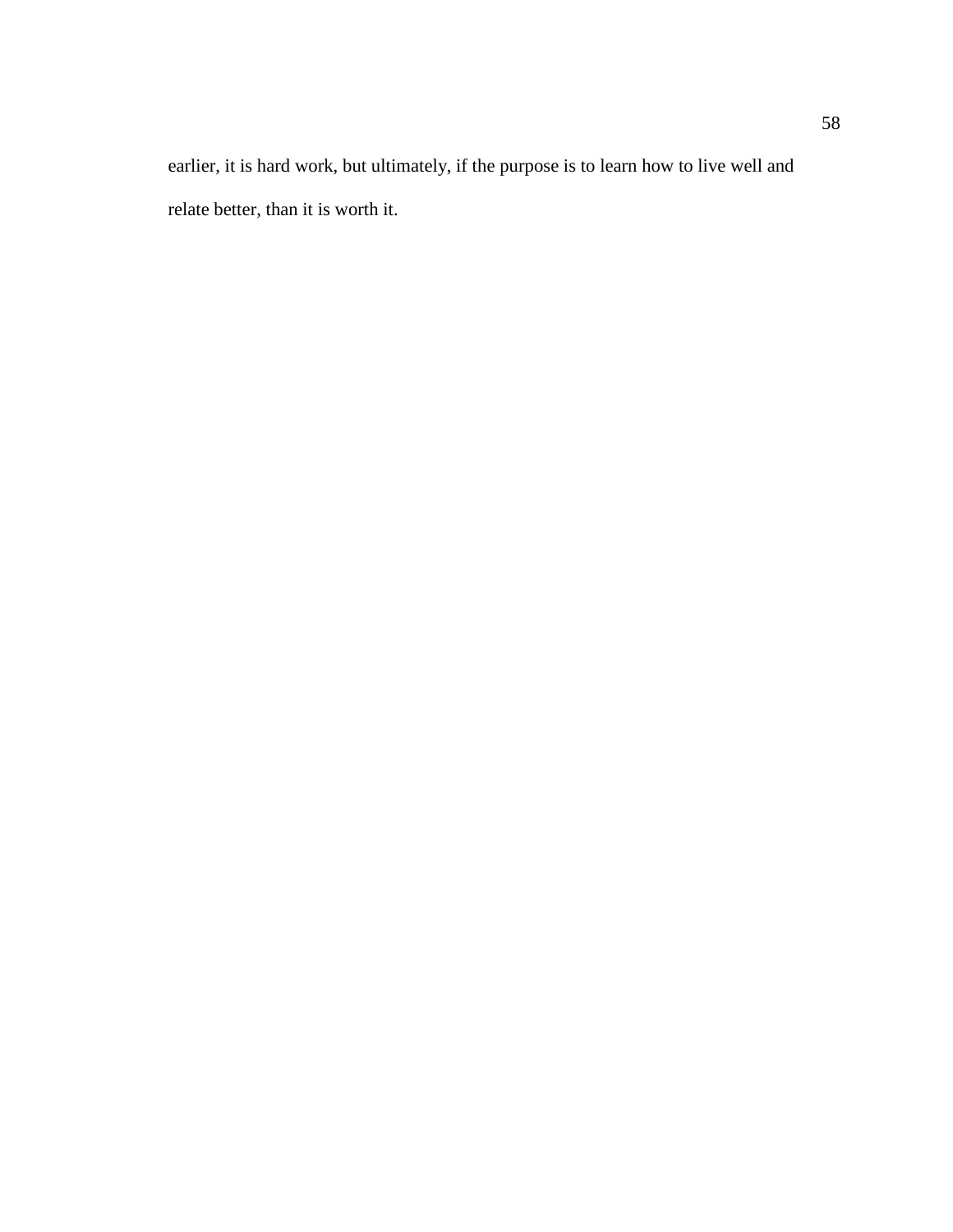# CHAPTER SIX: DISCUSSION

The participants in my study and their experiences with CNM shed light on the types of challenges people practicing CNM struggle with while attempting to reimagine intimacy. Within the recrafted emotion world were feeling rules that were rewritten to better suit the multi-partner relationships. Within CNM relationships jealousy is redefined and reworked with the purpose of mitigating and decreasing jealous instances. For my participants, jealousy was something that could be worked through and even replaced by compersion. Working through jealous feelings means deep self-reflection and the capacity for vulnerability. Through vulnerability my participants aimed to better understand themselves and their fears. This emotion management, emotion work, and emotional alchemy (in theory) is understood by my participants as a means for being in right relation with themselves so that they can be in right relation with their partners. The finding of this study speaks not only to polyamorous relational configurations, but to the complexity and nuances of opening up to people in general.

A limitation unique to this study was the fact that all my participants were white. All of the participants had in some form cultural capital that allowed for them to feel comfortable telling their story. None of my participants identified as trans or people of color. Future research should focus on how trans folk and people of color experience CNM in Humboldt County. Also, due to the convenience of Grindr, most of my participants were gay or bisexual men. Future research should focus on trans women of color and how they experience CNM.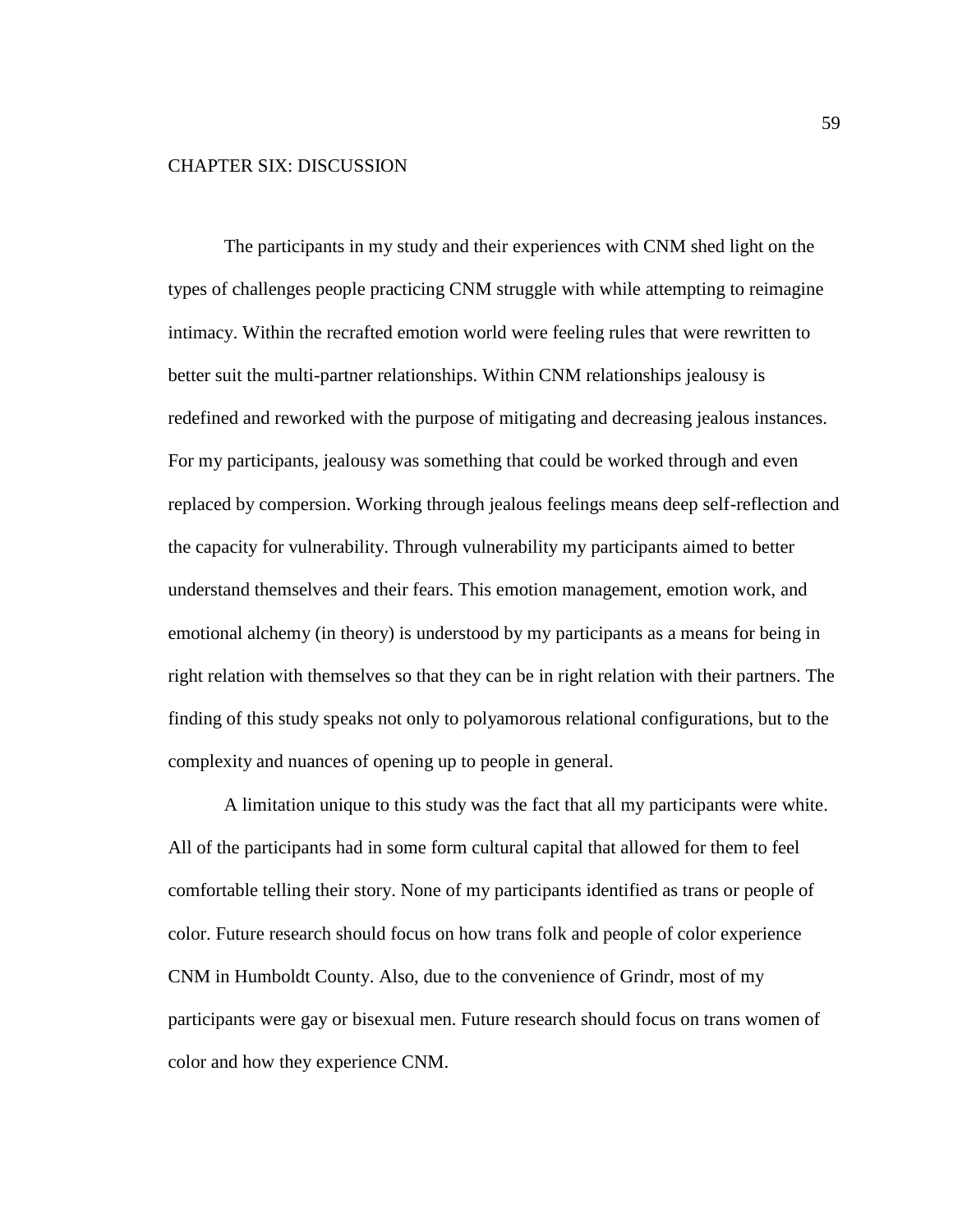The purpose of this research is not to place CNM above monogamy. I do not wish to place CNM or polyamory on a pedestal as a superior way of relating. Rather, as Mimi Schippers (2016) argues, "institutionalized monogamy as a compulsory relationship form, upholds and perpetuates hetero, white, and patriarchal domination" (p. 26). It may work for many people, and that is ok. However, it is important to unpack monogamy and its implication for upholding the status quo, as much as it is important to unpack polyamory and its implications for resisting and transforming systems of power. Polyamorous ideology and practice have the potential to challenge mononormativity in such a way that could help undo some of the systems of domination (Schippers 2016).

My contribution to this small corner of sociology is the application of the concept of emergence to the phenomenon of polyamory and CNM. I view the relatively small interactions and practices of polyamorists as contributing to the creation of alternative and better ways of relating. These alternative forms of relating, in turn, have the potential to move from relatively small interactions to becoming a part of larger systems and patterns (i.e. mainstream culture). In other words, I borrow from Adrienne Maree Brown (2017) when I say that these alternative relational ideologies are emergent. Brown writes,

Emergence is our inheritance as part of this universe; it is how we change. Emergent strategy is how we intentionally change in ways that grow our capacity to embody the just and liberated worlds we long for. (P. 7)

The participants in my study intentionally create different emotion worlds, feeling rules, and practices that aim at being in right relation with themselves and each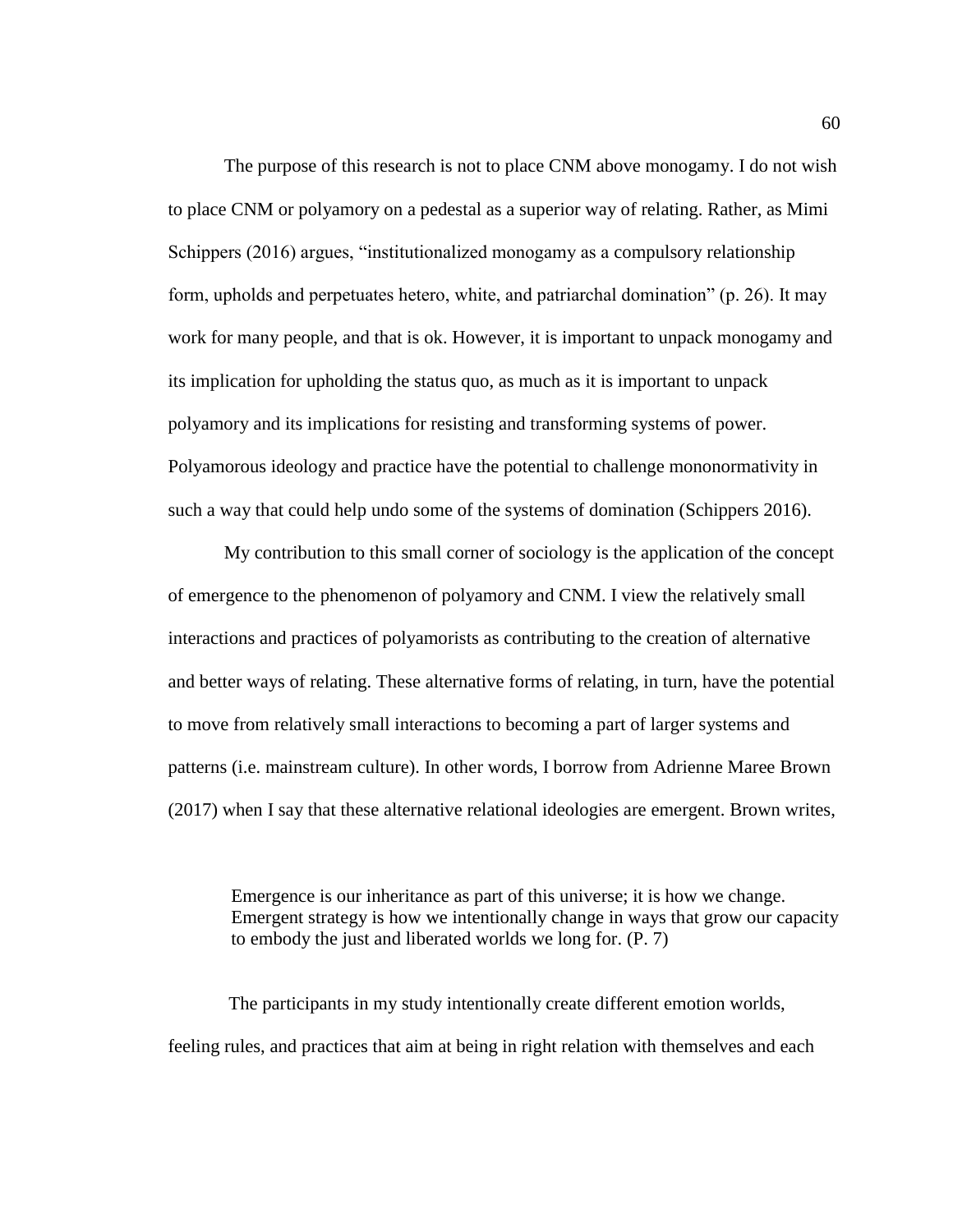other. The goal is to increase their capacity for love and, by extension, a more liberated

world. One participant, Mark, hit this point I now make when he said:

I think the more examples of how people do it differently impacted my life to realize that we have the choice to live our lives the way we want to. And as long as those things are mutually agreed upon then why not? You know, yes you might be butting up against the system that is modeled a different way but my hope is that gay marriage will give the straight community permission to do it differently.

### He continues:

Gay roles have evolved into many types of open relationships, varying types of open relationships. In my own experience in relating to straight vs gay counterparts, I have seen that the gay counterparts have more open relationships and develop those earlier. And I have had a lot of conversations with my straight counterparts who say "God I wish I could do that. I could never mention this to my partner. I don't think that would work." our society has said this is what it's supposed to look like and created this image, It could work for some people if that's what's right for them. But our society has said this is the ONLY model. My hope is that when people can see that a gay couple can get married and still have a poly relationship or other ways of having a relationship that don't destroy their marriage. You know that aren't deceitful or lying, that maybe they can go oh we can decide to do it this way? Or we don't have to get divorced? Or we can agree to do it a different way? For me I realized that gay marriage made our relationship more visible and more open and out to the general community and by the general community being able to look inside our relationship and as they get to know us they are going to see how people are defining their relationships in ways that might not be traditional.

Monogamy, is not the issue here. The issue is that monogamy, as the only acceptable form of relating intimately, tends to obstruct us from exploring relational components such as jealousy in deeper ways. Mark's understanding of what being open about who you are and what you are doing can do for you and your community is a crucial point I'd like to make. Polyamory offers a window through which we can unpack intimacy, much like how breaching any social norm opens up pathways for seeing and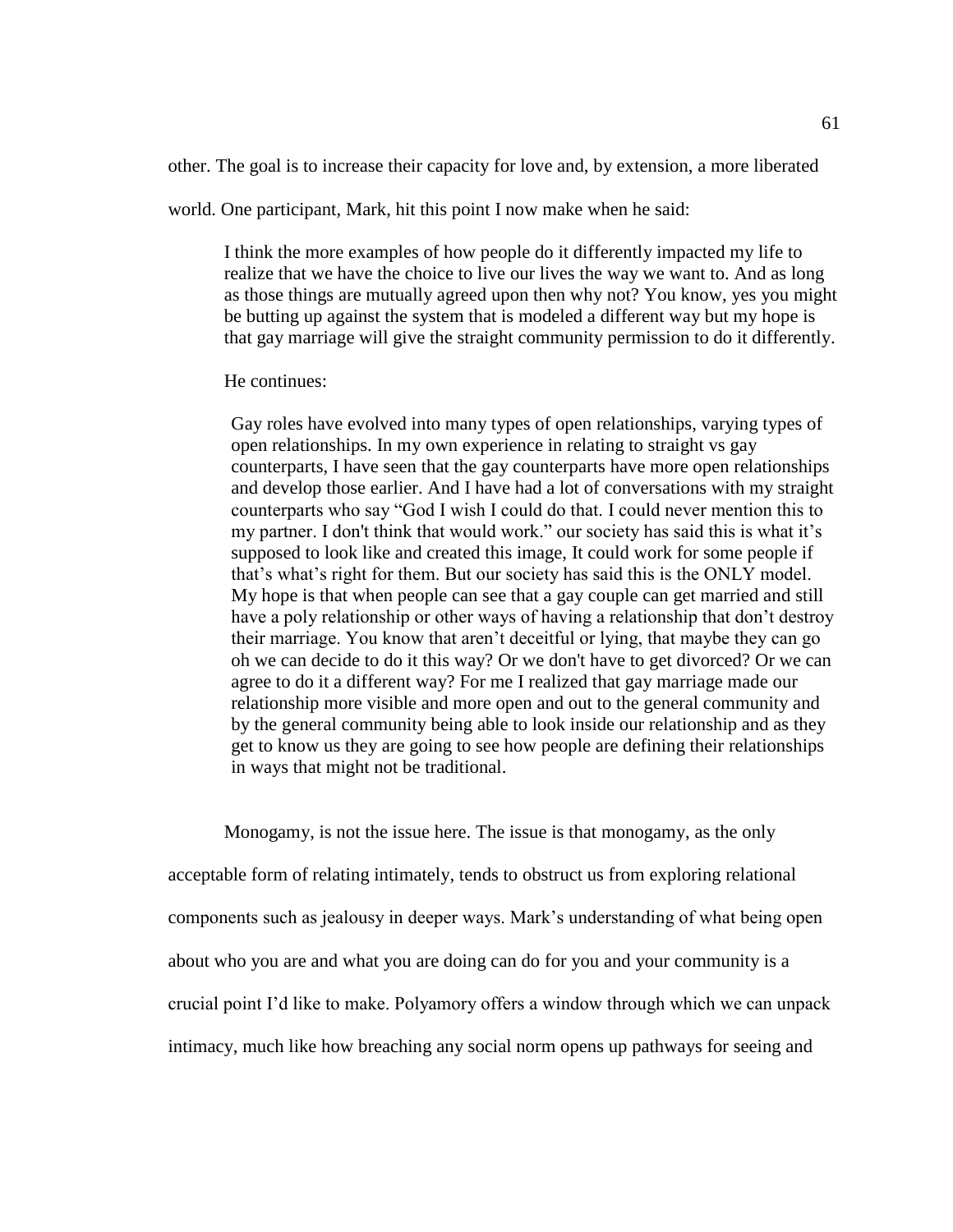talking about things we take for granted. By deliberately breaking social norms surrounding intimacy, and unpacking the struggles surrounding that experience (e.g. jealousy, communication, and love) we see how people practicing polyamory formulate and practice alternative forms of relating that aim not only at ameliorate their strife, but at reimagining a more world of infinite love. Being in right relation and relating better becomes a purpose that they actively work towards. Being in right relation with each other and living well is what these people ultimately want, and this can only be made possible by allowing for vulnerability, honesty, and communication. In the emotion world of polyamory, all of this emotional work is done with intention, collaboration, and compassion. I recognize that this is not always the case, and there are instances of unethical CNM. My point is that there is potential for these communities and their practices to shape the way we all relate, CNM or not. Being vulnerable not just in their solitude, not just in their intimate relationships, but allowing for vulnerability in the communities they love allows for these communities to see alternative ways of relating that foster depth, understanding, and connection. We are wounded in relation, and we heal in relation.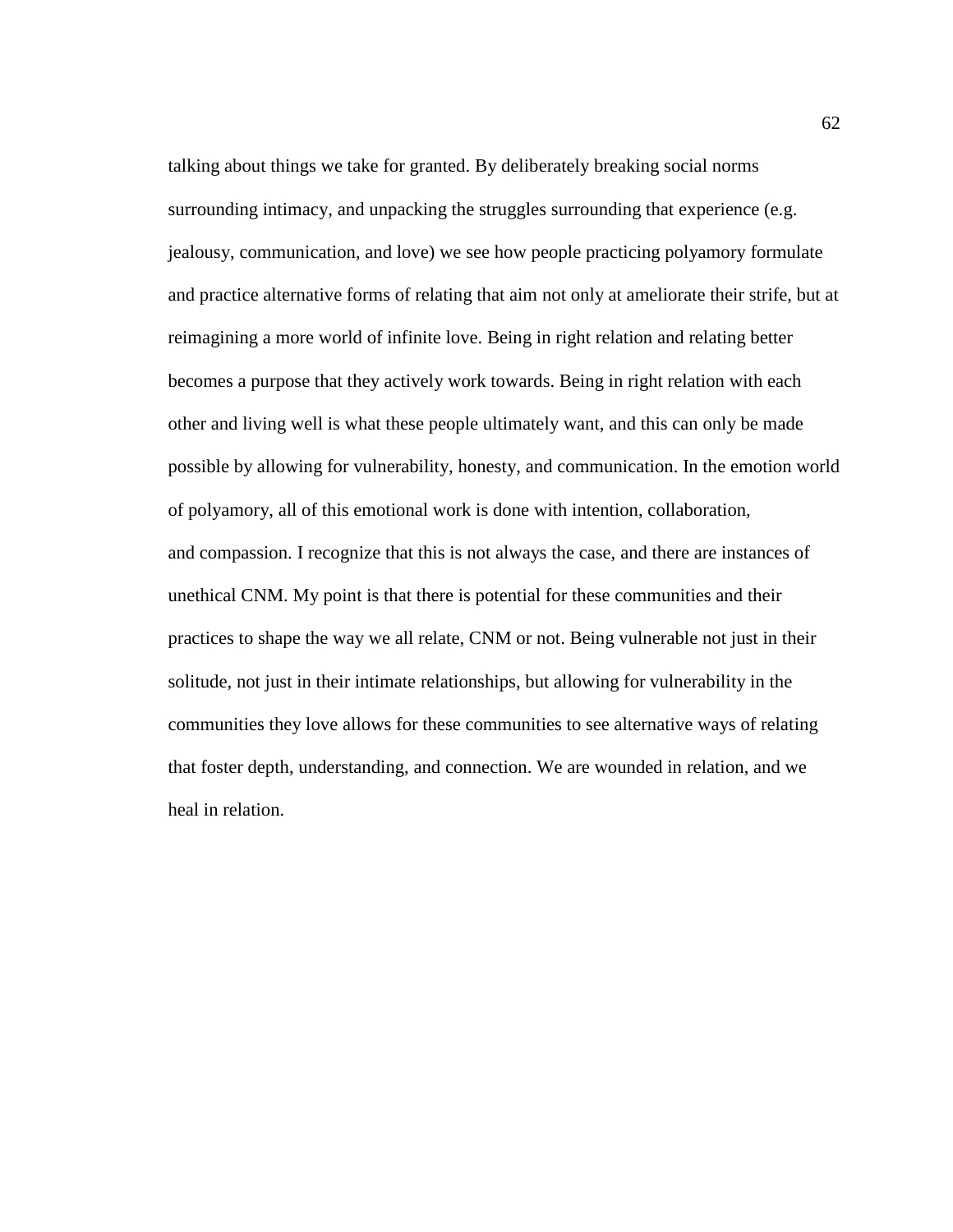## **REFERENCES**

- Anderson, Eric. 2012. *The Monogamy Gap: Men, Love, and the Reality of Cheating*. 1 edition. New York: Oxford University Press.
- Anon. 2018. "Relationship Anarchy." *Wikipedia*. Retrieved April 29, 2019 (https://en.wikipedia.org/wiki/Relationship\_anarchy)
- Balzarini, Rhonda N., Lorne Campbell, Taylor Kohut, Bjarne M. Holmes, Justin J. Lehmiller, Jennifer J. Harman and Nicole Atkins. 2017. "Perceptions of Primary and Secondary Relationships in Polyamory." *PloS One*. Retrieved April 29, 2019 (http://ezproxy.humboldt.edu/login?url=https://search.proquest.com/docview/190 3160999?accountid=11532). doi: http://dx.doi.org/10.1371/journal.pone.0177841
- Barker, Meg. 2005. "This Is My Partner, and This Is My … Partner's Partner: Constructing a Polyamorous Identity in a Monogamous World." *Journal of Constructivist Psychology* 18(1):75–88.
- Barker, Meg and Darren Langdridge, eds. 2009. *Understanding Non-Monogamies*. 1 edition. New York: Routledge.
- Barker, Meg and Darren Langdridge. 2010. "Whatever Happened to Non-Monogamies? Critical Reflections on Recent Research and Theory." *Sexualities* 13(6):748–72.
- Beck, Ulrich and Elisabeth Beck-Gernsheim. 1995. *The Normal Chaos of Love*. 1 edition. Cambridge, MA: Polity.
- Bourdieu, Pierre. 1993. *The Field of Cultural Production*. 1st edition. Edited by R. Johnson. New York: Columbia University Press.
- Brown, Adrienne Maree. 2017. *Emergent Strategy: Shaping Change, Changing Worlds*. Reprint edition. Chico, CA: AK Press.
- Bruce L Berg. 2012. *Qualitative Research Methods for the Social Sciences*. Eighth edition. Boston: Pearson.
- Burdo, Kae. 2016. "7 Poly Terms You Should Know." *Bustle*. Retrieved April 29, 2019 (https://www.bustle.com/articles/161962-7-poly-terms-everyone-should-knowwhether-youre-new-to-polyamory-or-monogamous).
- Buss, David M. 2000. *The Dangerous Passion: Why Jealousy Is as Necessary as Love and Sex.* New York: Free Press.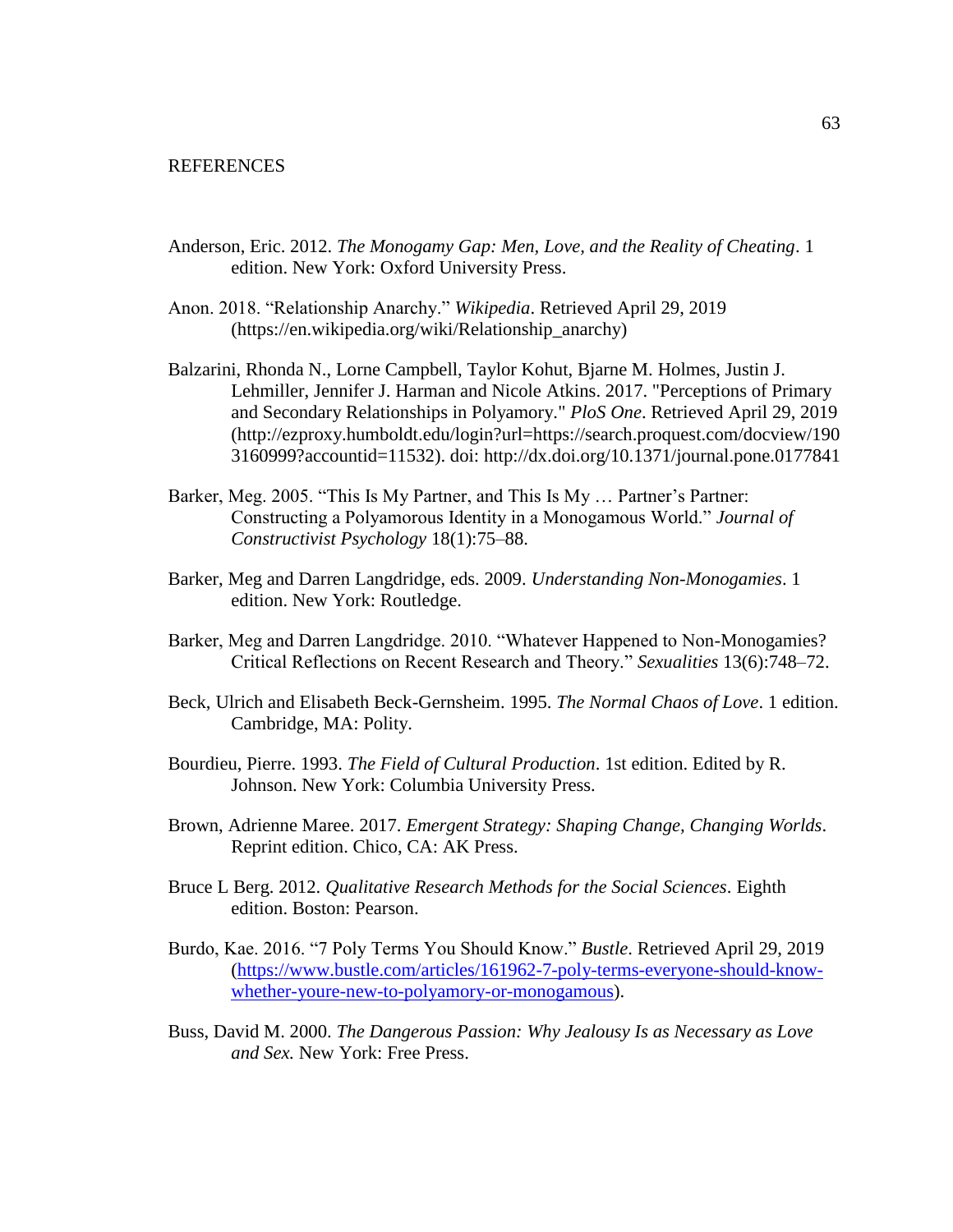- Charmaz, Kathy. 2006. *Constructing Grounded Theory: A Practical Guide through Qualitative Analysis*. Thousand Oaks, CA: Sage Publications.
- Clanton, G. 1996. "A Sociology of Jealousy." *International Journal of Sociology and Social Policy* 16(9–10):171–189.
- Clanton, Gordon and Lynn G. Smith. 1977. *Jealousy*. Englewood Cliffs, NJ: Prentice-Hall.
- Conley, Terri D., Ali Ziegler, Amy C. Moors, Jes L. Matsick, and Brandon Valentine. 2013. "A Critical Examination of Popular Assumptions About the Benefits and Outcomes of Monogamous Relationships." *Personality and Social Psychology Review* 17(2):124–41.
- Deri, Jillian. 2015. *Love's Refraction: Jealousy and Compersion in Queer Women's Polyamorous Relationships.* Toronto: University of Toronto Press.
- Elizabeth, Sheff. 2013. "Solo Polyamory, Singleish, Single & Poly." *Psychology Today*. Retrieved April 29, 2019 (http://www.psychologytoday.com/blog/thepolyamorists-next-door/201310/solo-polyamory-singleish-single-poly).
- Ferrer, Jorge. 2018. "Mononormativity, Polypride, and the 'Mono–Poly Wars.'" *Sexuality & Culture* 22(3):817–836.
- Fleckenstein, James R. and Derrell W. Cox II. 2015. "The Association of an Open Relationship Orientation with Health and Happiness in a Sample of Older US Adults." *Sexual and Relationship Therapy* 30(1):94–116.
- Giddens, Anthony. 1993. *The Transformation of Intimacy: Sexuality, Love, and Eroticism in Modern Societies*. 1st edition. Stanford, CA: Stanford University Press.
- Gilliland, Amy. 2010. "Swinging in America." *Contemporary Sexuality* 44(12):9.
- Goffman, Erving. 1959. *The Presentation of Self in Everyday Life*. 1 edition. New York, NY: Anchor.
- Grinde, B., R. B. Nes, I. F. MacDonald, and D. S. Wilson. 2018. "Quality of Life in Intentional Communities." *Social Indicators Research* 137(2):625–640.
- Grunt-Mejer, Katarzyna and Christine Campbell. 2016. "Around Consensual Nonmonogamies: Assessing Attitudes Toward Nonexclusive Relationships." *Journal of Sex Research* 53(1):45–53.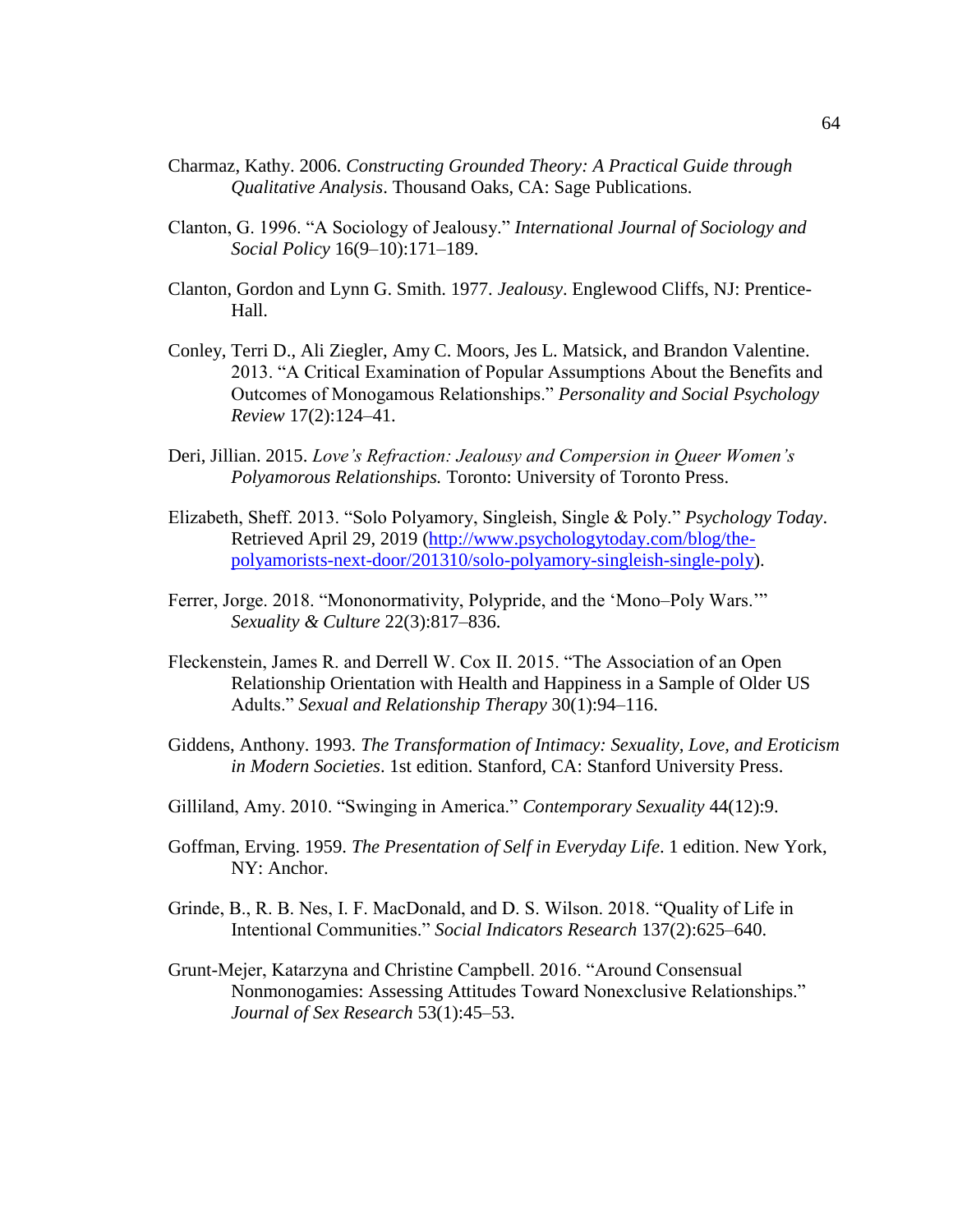- Hardy, Janet W. and Dossie Easton. 2017. *The Ethical Slut, Third Edition: A Practical Guide to Polyamory, Open Relationships, and Other Freedoms in Sex and Love.* Updated, Expanded edition. California: Ten Speed Press.
- Haritaworn, Jin, Chin-ju Lin, and Christian Klesse. 2006. "Poly/Logue: A Critical Introduction to Polyamory." *Sexualities* 9(5):515–29.
- Haupert, M. L., Amanda N. Gesselman, Amy C. Moors, Helen E. Fisher, and Justin R. Garcia. 2017. "Prevalence of Experiences with Consensual Nonmonogamous Relationships: Findings from Two National Samples of Single Americans." *Journal of Sex & Marital Therapy* 43(5):424–40.
- Hilving, Rebecca. 2017. "Exchange, Identity, and Relationships: An Integrated Theoretical Approach to Exploring Polyamory." ProQuest Dissertations Publishing.
- Hochschild, Arlie Russell. 1979. "Emotion Work, Feeling Rules, and Social Structure." *American Journal of Sociology* 85(3):551–75.
- Hutzler, Kevin T., Traci A. Giuliano, Jordan R. Herselman, and Sarah M. Johnson. 2016. "Three's a Crowd: Public Awareness and (Mis)Perceptions of Polyamory." *Psychology & Sexuality* 7(2):69–87.
- Jenks, R. J. 1985. "Swinging: A Test of Two Theories and a Proposed New Model." *Archives of Sexual Behavior* 14(6):517–27.
- Klesse, Christian. 2006. "Polyamory and Its 'Others': Contesting the Terms of Non-Monogamy." *Sexualities* 9(5):565–83.
- Klesse, Christian. 2011. "Notions of Love in Polyamory—Elements in a Discourse on Multiple Loving." *Laboratorium: Russian Review of Social Research* (2):4–25.
- Klesse, Christian. 2018. "Theorizing Multi-Partner Relationships and Sexualities Recent Work on Non-Monogamy and Polyamory." *Sexualities* 21(7):1109–24.
- Kolesar, Akhila. 2010. "Spiritual Identities of Multiply Partnered People." ProQuest Dissertations Publishing.
- Lano, Kevin, ed. 1995. *Breaking the Barriers to Desire: New Approaches to Multiple Relationships.* Nottingham: A K Pr Distribution.
- Lenz, Karl. 1998. *Soziologie Der Zweierbeziehung: Eine Einführung*. VS Verlag für Sozialwissenschaften.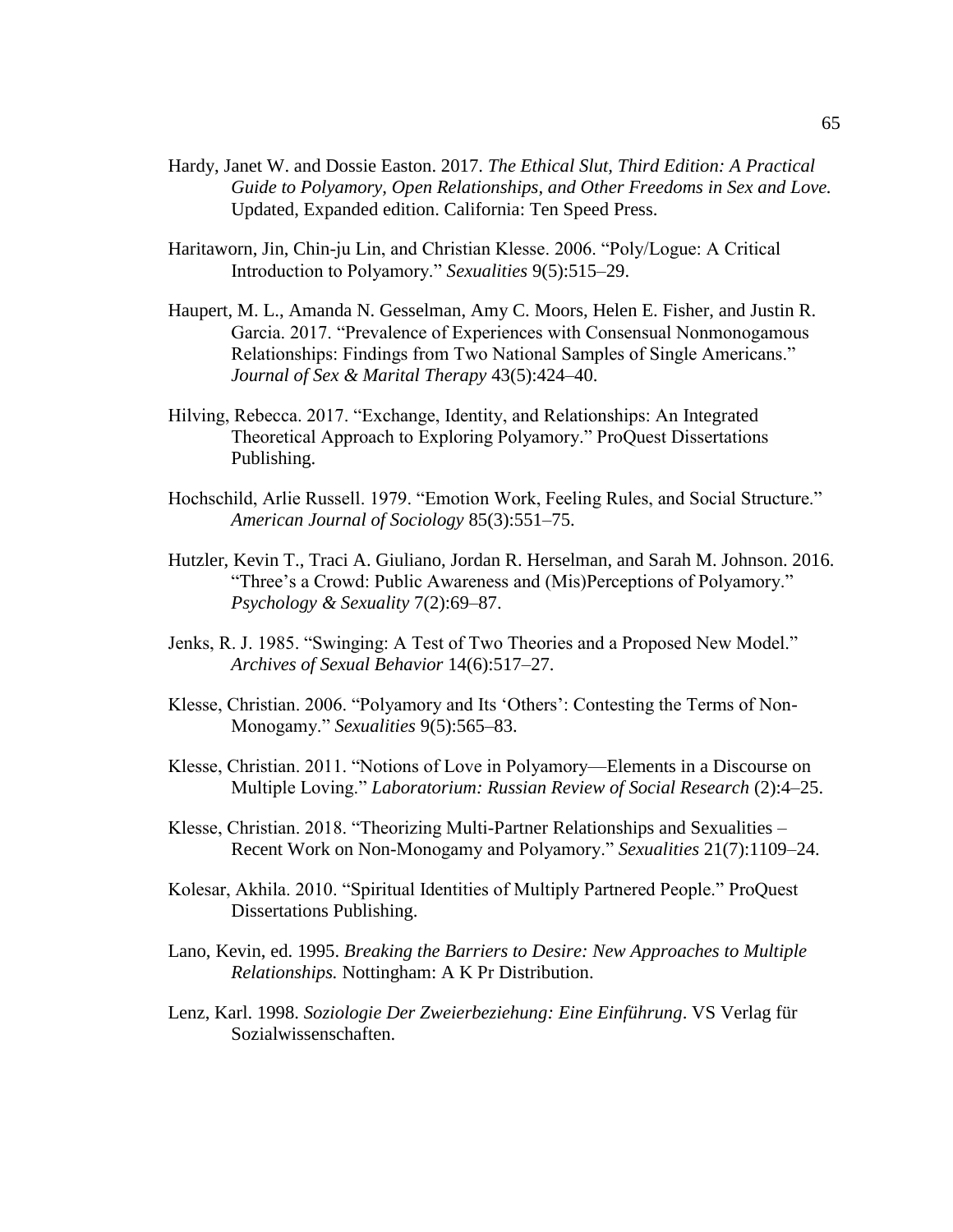- Matsick, Jes L., Terri D. Conley, Ali Ziegler, Amy C. Moors, and Jennifer D. Rubin. 2014. "Love and Sex: Polyamorous Relationships Are Perceived More Favourably than Swinging and Open Relationships." *Psychology & Sexuality* 5(4):339–48.
- Mogilski, Justin, Stacy Memering, Lisa Welling, and Todd Shackelford. 2017. "Monogamy versus Consensual Non-Monogamy: Alternative Approaches to Pursuing a Strategically Pluralistic Mating Strategy." *Archives of Sexual Behavior* 46(2):407–417.
- Moors, Amy C., Terri D. Conley, Robin S. Edelstein, and William J. Chopik. 2015. "Attached to Monogamy? Avoidance Predicts Willingness to Engage (but Not Actual Engagement) in Consensual Non-Monogamy." *Journal of Social and Personal Relationships* 32(2):222–40.
- Newitz, Annalee. 2006. "Love Unlimited." *New Scientist* 191(2559):44–47.
- Rai, Tage Shakti and Alan Page Fiske. 2011. "Moral Psychology Is Relationship Regulation: Moral Motives for Unity, Hierarchy, Equality, and Proportionality." *Psychological Review* 118(1):57–75.
- Rose, Nikolas and Rose Nikolas. 1999. *Governing the Soul: The Shaping of the Private Self*. 2nd ed. edition. London: Free Association Books.
- Rothblum, Esther Polyester. 1999. "Poly-Friendships." *Journal of Lesbian Studies* 3(1– 2):68–83.
- Rubel, Alicia N. and Tyler J. Burleigh. 2018. "Counting Polyamorists Who Count: Prevalence and Definitions of an under-Researched Form of Consensual Nonmonogamy." *Sexualities* 1363460718779781.
- Rubin, Jennifer D., Amy C. Moors, Jes L. Matsick, Ali Ziegler, and Terri D. Conley. 2014. "On the Margins: Considering Diversity among Consensually Non-Monogamous Relationships." *Journal für Psychologie* 22(1).
- Schippers, Mimi. 2016. *Beyond Monogamy: Polyamory and the Future of Polyqueer Sexualities.* New York: NYU Press.
- Schmitt, David P. 2005. "Is Short-Term Mating the Maladaptive Result of Insecure Attachment? A Test of Competing Evolutionary Perspectives." *Personality & Social Psychology Bulletin* 31(6):747–68.
- Schroedter, Thomas and Christina Vetter. 2010. *Polyamory: eine Erinnerung*. Schmetterling-Verlag.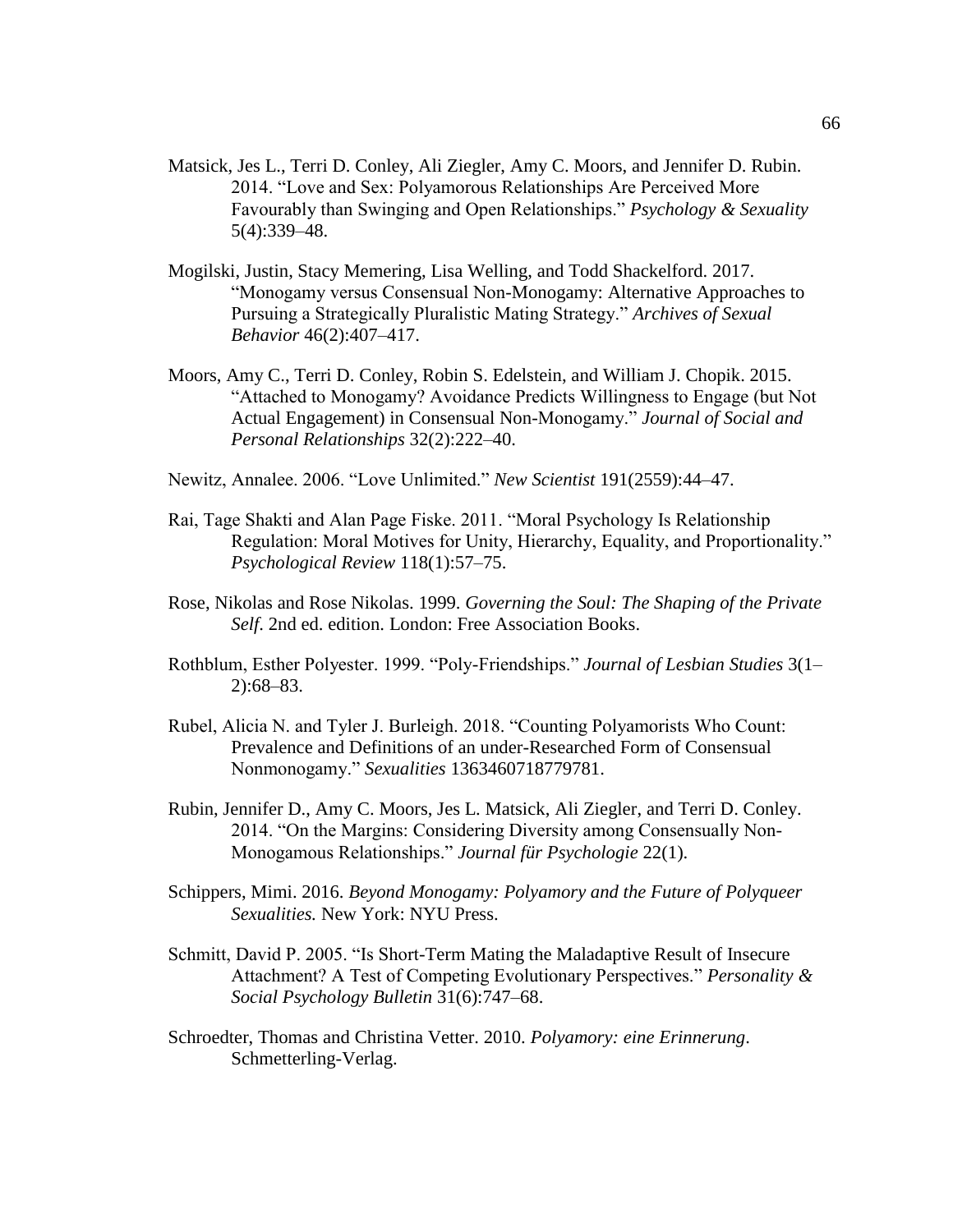- Sexgeek. 2013. "The Problem with Polynormativity." *Sex Geek*. Retrieved April 1, 2019 (https://sexgeek.wordpress.com/2013/01/24/theproblemwithpolynormativity/).
- Shannon, Deric and Abbey Willis. 2010. "Theoretical Polyamory: Some Thoughts on Loving, Thinking, and Queering Anarchism." *Sexualities* 13(4):433–443.
- Sheff, Elisabeth. 2005. "Polyamorous Women, Sexual Subjectivity and Power." *Journal of Contemporary Ethnography* 34(3):251–83.
- Sheff, Elisabeth and Corie Hammers. 2011. "The Privilege of Perversities: Race, Class and Education among Polyamorists and Kinksters." *Psychology & Sexuality* 2(3):198–223.
- Solomon, Sondra, Esther Rothblum, and Kimberly Balsam. 2005. "Money, Housework, Sex, and Conflict: Same-Sex Couples in Civil Unions, Those Not in Civil Unions, and Heterosexual Married Siblings." *Sex Roles: A Journal of Research* 52(9–10):561–575.
- Stelboum, Judith. 1997. "Faithful Nonmonogamy." *The Lesbian Review of Books* iv(1):6.
- Watson, Ryan J., Yousef M. Shahin, and Miriam R. Arbeit. 2018. "Hookup Initiation and Emotional Outcomes Differ across LGB Young Men and Women." *Sexualities*.
- Wedekind, Volker. 2002. "Review: Ken Plummer (2001). Documents of Life 2: An Invitation to a Critical Humanism." *Forum: Qualitative Social Research* 3(1).
- White, Gregory L. 1989. *Jealousy: Theory, Research, and Clinical Strategies*. New York, NY: Guilford Press.
- Wilkinson, Eleanor. 2010. "What's Queer about Non Monogamy Now?" Pp. 243-254 in *Understanding Non-Monogamies*, edited by Barker, M. Langdridge, D. Routledge.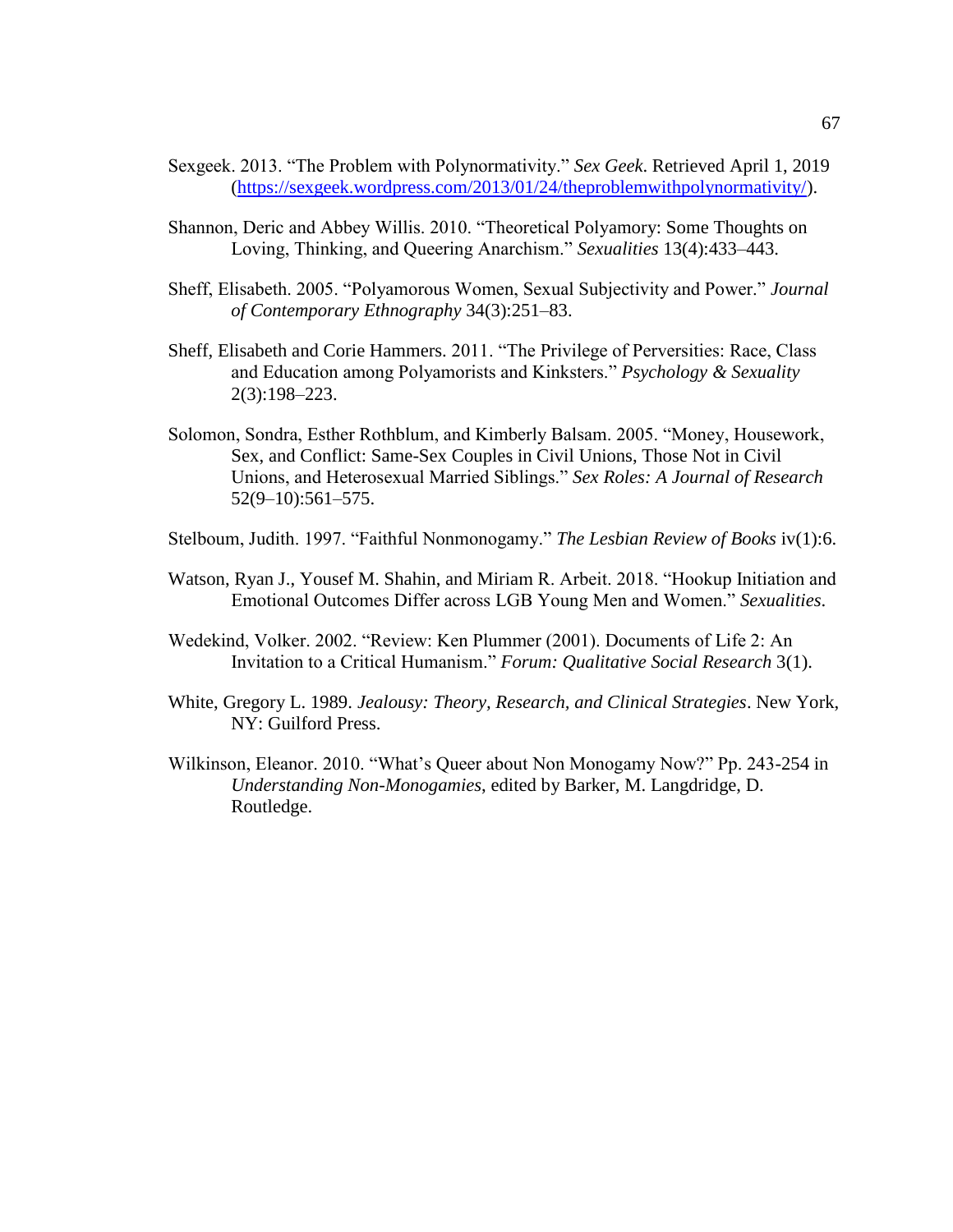Appendix A

## Informed Consent Research on Open Relationships in Humboldt County

You are invited to participate in a study about open relationships in Humboldt County.

My name is Isaac Torres, and I am a graduate student in Public Sociology program at Humboldt State University. Through this study I hope to gain a deep understanding of how people belonging to this subculture experience intimacy in relation to social expectations and disapproval. If you decide to participate, you will be asked to complete an open-ended interview that will take between 30-60 minutes. The interview will be recorded. The recordings will be transcribed and then destroyed within 6 months of the interview date.

The risks involved for participants are no greater than the normal stress experienced in your daily life when reflecting on your experience with your romantic and intimate relationships. You may find benefits from the opportunity to think and talk about your experiences with open relationships.

Your participation is voluntary. You have the right to discontinue the interview at any time without penalty.

All interview data will remain confidential. You will be asked to select a pseudonym. Only aggregated demographic information that could not be used to identify an individual will be reported out.

The transcripts will be maintained in a password protected electronic file and will be destroyed within 10 years. This consent form will be scanned and stored in a separate password protected file for the same time period. Original paper consent forms will be destroyed after they are scanned and stored.

If you have any questions about this research at any time, you can email my thesis advisor Michihiro.Sugata@humboldt.edu . If you have any concerns with this study or questions about your rights as a participant, contact the Institutional Review Board for the Protection of Human Subjects at irb@humboldt.edu or (707) 826-5165. You can also contact me, Isaac Torres, at [iwt1@humboldt.edu](mailto:iwt1@humboldt.edu) or (213) 294-5590

I am at least 18 years old. I have read and understood the above information and agree to participate in this study.

Signature Printed Name Date

\_\_\_\_\_\_\_\_\_\_\_\_\_\_\_\_\_\_\_\_\_\_\_ \_\_\_\_\_\_\_\_\_\_\_\_\_\_\_\_\_\_\_ \_\_\_\_\_\_\_\_\_\_\_\_\_\_\_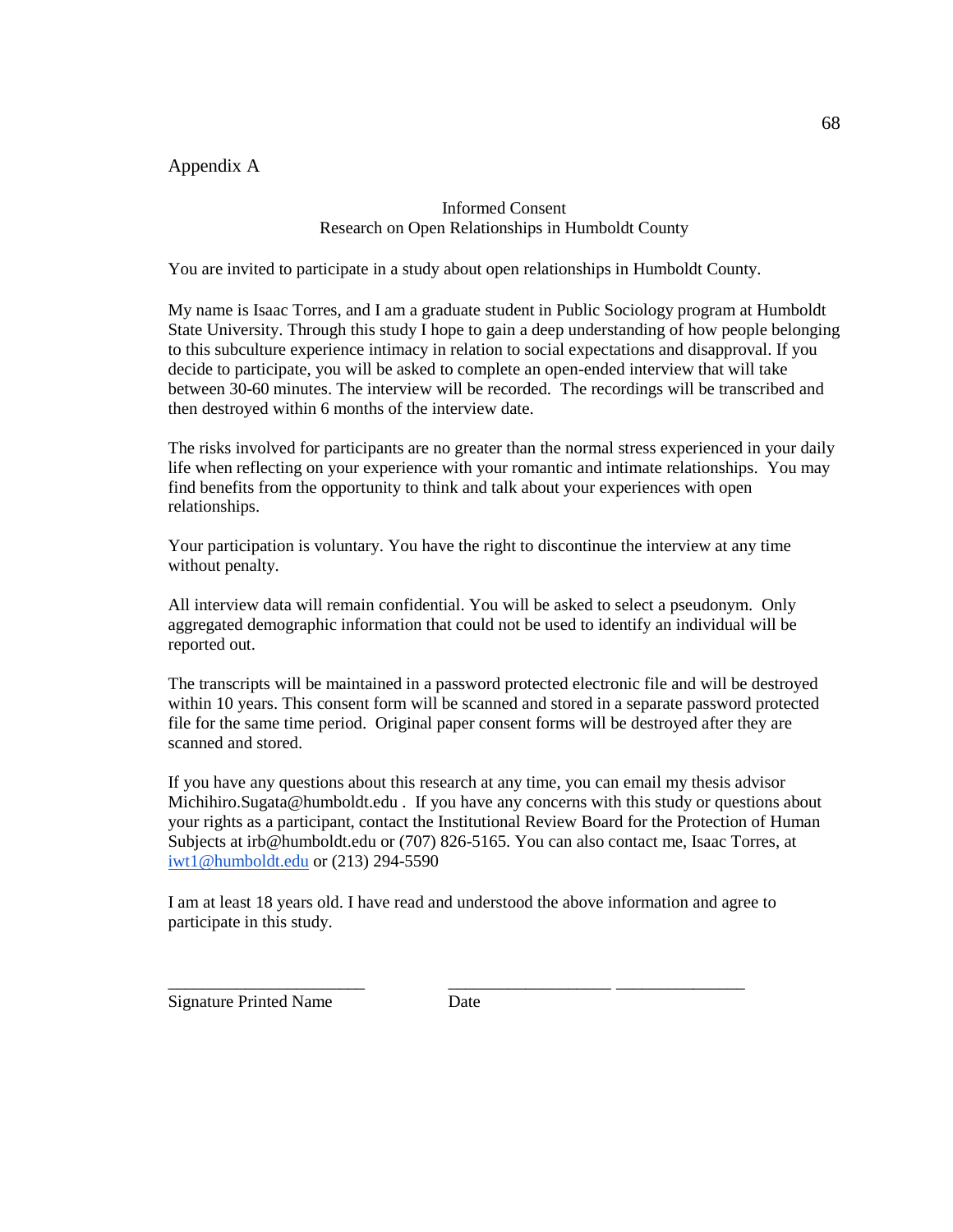# Appendix B

## Consensual Non-Monogamy

Introduction: My name is Isaac. I am here with \_\_\_\_\_\_\_\_\_\_. It is [date & time]. I am going to be asking you a series of questions about your relationships, why you chose this style of relating, your experience within this style of relating, and how all of this has affected you. Remember that it is okay if you want to skip a question, for any reason. We can also take a break, if you need. Any questions before we get started?

#### Entry

1. Can you describe for me what what kind of relationship(s) you have and what you would call them? Would you consider yourself open, poly, or something else?

2. How long have you been involved in this type of relationship style? Were you monogamous before this?

- a. Can you tell me more about your relationship history?
- b. How did you first get involved in an [insert preference] relationship?

(Significant people - how influenced, How old were you, location, what else happening? How is this different/ similar from other relationship styles that are considered more "open"?)

3. What were your expectations about this form of relating before you entering your first open/poly relationship? (How shaped? How changed? Compare to experiences?)

- 4. What were the biggest challenges to living and loving like this?
- 5. What were the biggest benefits to living and loving this way?

### Salient Experiences

6. Can you tell me about a person, or perhaps people, who have most impacted your experience with [insert preferred style of relating]?

7. Has your understanding of sex, gender and sexuality changed at all from since choosing this style of relating? (Significant events/experiences)

8. How are ideas about sex, gender and sexuality communicated within the open/poly community?

(Formally/informally?)